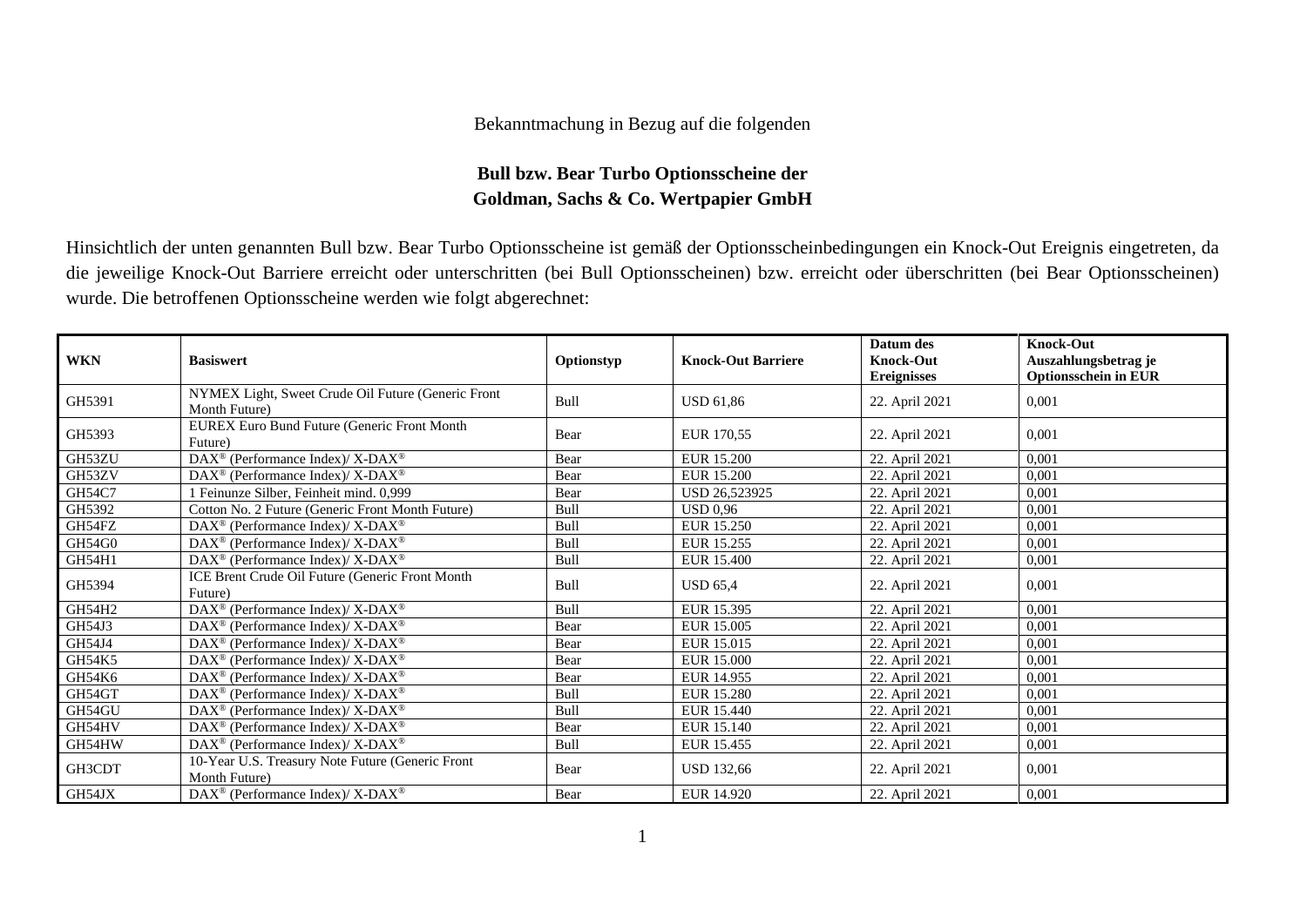|               |                                                                   |            |                           | Datum des          | <b>Knock-Out</b>            |
|---------------|-------------------------------------------------------------------|------------|---------------------------|--------------------|-----------------------------|
| <b>WKN</b>    | <b>Basiswert</b>                                                  | Optionstyp | <b>Knock-Out Barriere</b> | <b>Knock-Out</b>   | Auszahlungsbetrag je        |
|               |                                                                   |            |                           | <b>Ereignisses</b> | <b>Optionsschein in EUR</b> |
| GH54JY        | DAX <sup>®</sup> (Performance Index)/X-DAX <sup>®</sup>           | Bear       | EUR 14.985                | 22. April 2021     | 0,001                       |
| GH54GB        | $DAX^{\circledast}$ (Performance Index)/ X-DAX <sup>®</sup>       | Bull       | EUR 15.340                | 22. April 2021     | 0,001                       |
| GH54HE        | $DAX^{\circledast}$ (Performance Index)/ X-DAX <sup>®</sup>       | Bear       | <b>EUR 15.100</b>         | 22. April 2021     | 0,001                       |
| GH54JF        | $DAX^{\circledast}$ (Performance Index)/ X-DAX <sup>®</sup>       | Bear       | EUR 15.060                | 22. April 2021     | 0,001                       |
| GH54JG        | $\text{DAX}^{\circledast}$ (Performance Index)/X-DAX <sup>®</sup> | Bear       | EUR 15.045                | 22. April 2021     | 0,001                       |
| GH54KH        | DAX <sup>®</sup> (Performance Index)/ X-DAX <sup>®</sup>          | Bear       | EUR 15.145                | 22. April 2021     | 0,001                       |
| GH54KJ        | $DAX^{\circledast}$ (Performance Index)/ X-DAX <sup>®</sup>       | Bear       | EUR 14.870                | 22. April 2021     | 0,001                       |
| GH5235        | $DAX^{\circledast}$ (Performance Index)/ X-DAX <sup>®</sup>       | Bear       | EUR 15.268,480635         | 22. April 2021     | 0,001                       |
| GH54GE        | $DAX^{\circledast}$ (Performance Index)/ X-DAX <sup>®</sup>       | Bull       | EUR 15.330                | 22. April 2021     | 0,001                       |
| GH54HF        | DAX <sup>®</sup> (Performance Index)/ X-DAX <sup>®</sup>          | Bear       | EUR 15.095                | 22. April 2021     | 0,001                       |
| GH54HG        | DAX <sup>®</sup> (Performance Index)/ X-DAX <sup>®</sup>          | Bear       | EUR 15.110                | 22. April 2021     | 0,001                       |
| GH54JH        | DAX <sup>®</sup> (Performance Index)/ X-DAX <sup>®</sup>          | Bear       | EUR 15.065                | 22. April 2021     | 0,001                       |
| GH54JJ        | $DAX^{\circledast}$ (Performance Index)/ X-DAX <sup>®</sup>       | Bear       | EUR 15.075                | 22. April 2021     | 0,001                       |
| GH54KL        | DAX <sup>®</sup> (Performance Index)/X-DAX <sup>®</sup>           | Bear       | EUR 14.875                | 22. April 2021     | 0,001                       |
| GH54GV        | DAX <sup>®</sup> (Performance Index)/ X-DAX <sup>®</sup>          | Bull       | EUR 15.430                | 22. April 2021     | 0,001                       |
| GH54GW        | DAX <sup>®</sup> (Performance Index)/ X-DAX <sup>®</sup>          | Bull       | <b>EUR 15.420</b>         | 22. April 2021     | 0,001                       |
| GH54GX        | DAX <sup>®</sup> (Performance Index)/ X-DAX <sup>®</sup>          | Bull       | EUR 15.435                | 22. April 2021     | 0,001                       |
| GH54HX        | $DAX^{\circledast}$ (Performance Index)/ X-DAX <sup>®</sup>       | Bull       | EUR 15.450                | 22. April 2021     | 0,001                       |
| GH54JZ        | $DAX^{\circledast}$ (Performance Index)/ X-DAX <sup>®</sup>       | Bear       | EUR 14.930                | 22. April 2021     | 0,001                       |
| GH54K0        | DAX <sup>®</sup> (Performance Index)/X-DAX <sup>®</sup>           | Bear       | EUR 14.940                | 22. April 2021     | 0,001                       |
| GH54K1        | DAX <sup>®</sup> (Performance Index)/X-DAX <sup>®</sup>           | Bear       | EUR 14.925                | 22. April 2021     | 0,001                       |
| GH54H5        | $\text{DAX}^{\circledast}$ (Performance Index)/X-DAX <sup>®</sup> | Bull       | EUR 15.370                | 22. April 2021     | 0,001                       |
| GH54H6        | DAX <sup>®</sup> (Performance Index)/ X-DAX <sup>®</sup>          | Bull       | EUR 15.385                | 22. April 2021     | 0,001                       |
| GH54J7        | $DAX^{\circledast}$ (Performance Index)/ X-DAX <sup>®</sup>       | Bear       | EUR 15.025                | 22. April 2021     | 0,001                       |
| <b>GH54J8</b> | DAX <sup>®</sup> (Performance Index)/X-DAX <sup>®</sup>           | Bear       | EUR 15.030                | 22. April 2021     | 0.001                       |
| GH54K9        | $DAX^{\circledast}$ (Performance Index)/ X-DAX <sup>®</sup>       | Bear       | EUR 14.970                | 22. April 2021     | 0,001                       |
| GH54KA        | DAX <sup>®</sup> (Performance Index)/ X-DAX <sup>®</sup>          | Bear       | EUR 14.965                | 22. April 2021     | 0,001                       |
| GH5237        | DAX <sup>®</sup> (Performance Index)/ X-DAX <sup>®</sup>          | Bear       | EUR 15.278,47964          | 22. April 2021     | 0,001                       |
| GH5238        | DAX <sup>®</sup> (Performance Index)/ X-DAX <sup>®</sup>          | Bear       | EUR 15.283,4791425        | 22. April 2021     | 0,001                       |
| GH54HH        | $\text{DAX}^{\circledast}$ (Performance Index)/X-DAX <sup>®</sup> | Bear       | EUR 15.115                | 22. April 2021     | 0,001                       |
| GH54HJ        | $DAX^{\circledast}$ (Performance Index)/ X-DAX <sup>®</sup>       | Bear       | EUR 15.105                | 22. April 2021     | 0,001                       |
| GH54JK        | DAX <sup>®</sup> (Performance Index)/ X-DAX <sup>®</sup>          | Bear       | EUR 15.070                | 22. April 2021     | 0.001                       |
| GH54JL        | $DAX^{\circledast}$ (Performance Index)/ X-DAX <sup>®</sup>       | Bear       | <b>EUR 15.080</b>         | 22. April 2021     | 0,001                       |
| GH54KM        | DAX <sup>®</sup> (Performance Index)/ X-DAX <sup>®</sup>          | Bull       | EUR 15.425                | 22. April 2021     | 0,001                       |
| GH54HB        | DAX <sup>®</sup> (Performance Index)/ X-DAX <sup>®</sup>          | Bull       | EUR 15.355                | 22. April 2021     | 0,001                       |
| GH54HC        | $\text{DAX}^{\circledast}$ (Performance Index)/X-DAX <sup>®</sup> | Bear       | EUR 15.090                | 22. April 2021     | 0,001                       |
| GH54JD        | DAX <sup>®</sup> (Performance Index)/ X-DAX <sup>®</sup>          | Bear       | EUR 15.055                | 22. April 2021     | 0,001                       |
| GH54JE        | DAX <sup>®</sup> (Performance Index)/ X-DAX <sup>®</sup>          | Bear       | EUR 15.035                | 22. April 2021     | 0,001                       |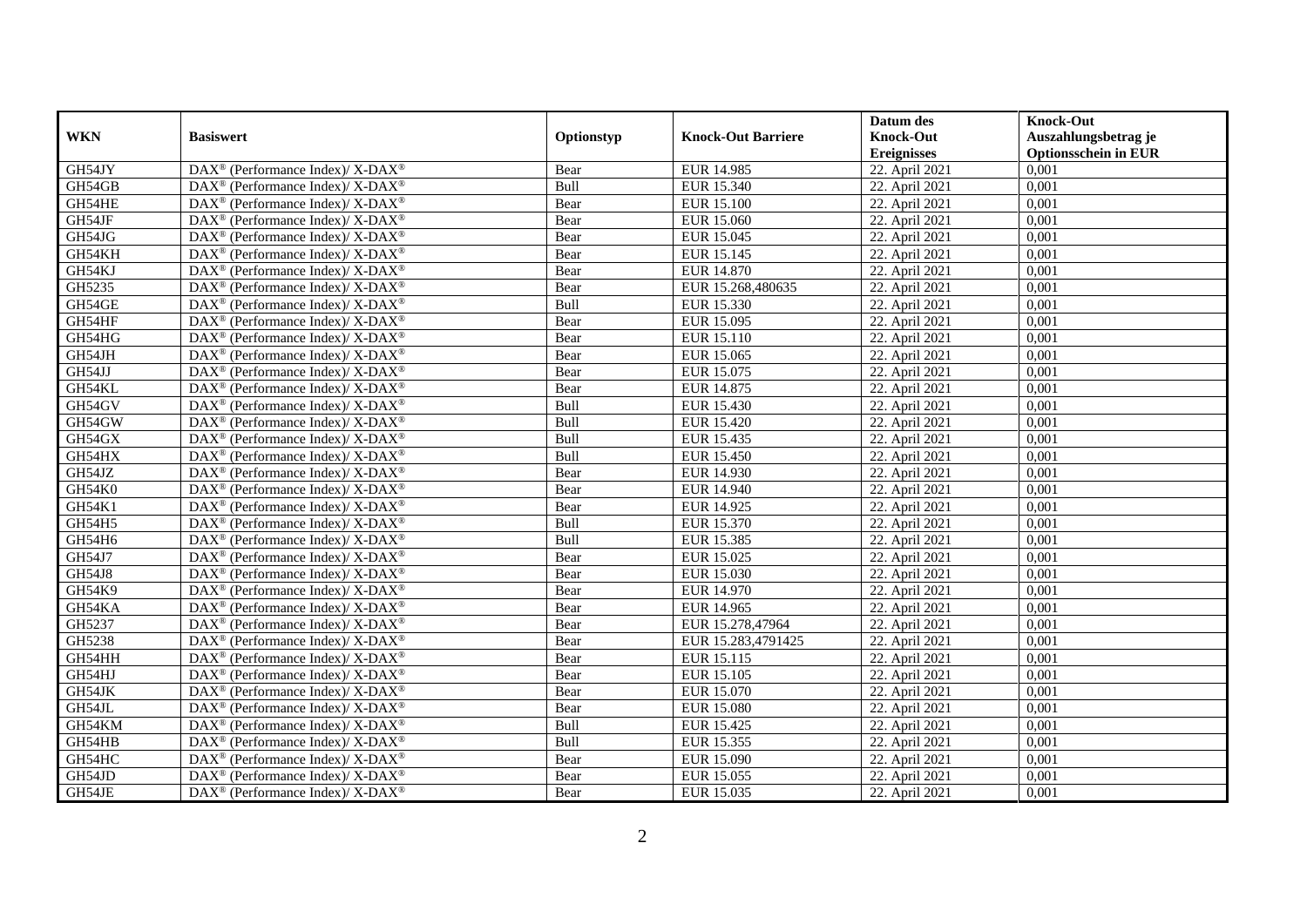|               |                                                                    |            |                           | Datum des          | <b>Knock-Out</b>            |
|---------------|--------------------------------------------------------------------|------------|---------------------------|--------------------|-----------------------------|
| <b>WKN</b>    | <b>Basiswert</b>                                                   | Optionstyp | <b>Knock-Out Barriere</b> | <b>Knock-Out</b>   | Auszahlungsbetrag je        |
|               |                                                                    |            |                           | <b>Ereignisses</b> | <b>Optionsschein in EUR</b> |
| GH54KF        | DAX <sup>®</sup> (Performance Index)/X-DAX <sup>®</sup>            | Bull       | EUR 15.365                | 22. April 2021     | 0,001                       |
| GH54KG        | $DAX^{\circledast}$ (Performance Index)/ X-DAX <sup>®</sup>        | Bear       | EUR 15.040                | 22. April 2021     | 0,001                       |
| GH54GP        | $DAX^{\circledast}$ (Performance Index)/ X-DAX <sup>®</sup>        | Bull       | EUR 15.320                | 22. April 2021     | 0,001                       |
| GH54GQ        | $DAX^{\circledast}$ (Performance Index)/ X-DAX <sup>®</sup>        | Bull       | EUR 15.295                | 22. April 2021     | 0,001                       |
| GH54HR        | $\text{DAX}^{\circledast}$ (Performance Index)/X-DAX <sup>®</sup>  | Bear       | EUR 15.160                | 22. April 2021     | 0,001                       |
| GH54HS        | DAX <sup>®</sup> (Performance Index)/ X-DAX <sup>®</sup>           | Bear       | EUR 15.165                | 22. April 2021     | 0,001                       |
| GH54JT        | $DAX^{\circledast}$ (Performance Index)/ X-DAX <sup>®</sup>        | Bull       | EUR 15.445                | 22. April 2021     | 0,001                       |
| GH54JU        | $DAX^{\circledast}$ (Performance Index)/ X-DAX <sup>®</sup>        | Bear       | EUR 14.915                | 22. April 2021     | 0,001                       |
| GH54GL        | $DAX^{\circledast}$ (Performance Index)/ X-DAX <sup>®</sup>        | Bull       | EUR 15.315                | 22. April 2021     | 0,001                       |
| GH54HM        | DAX <sup>®</sup> (Performance Index)/ X-DAX <sup>®</sup>           | Bear       | EUR 15.130                | 22. April 2021     | 0,001                       |
| GH54HN        | DAX <sup>®</sup> (Performance Index)/ X-DAX <sup>®</sup>           | Bear       | EUR 15.135                | 22. April 2021     | 0,001                       |
| GH54JP        | DAX <sup>®</sup> (Performance Index)/ X-DAX <sup>®</sup>           | Bear       | <b>EUR 14.890</b>         | 22. April 2021     | 0,001                       |
| GH54JQ        | $DAX^{\circledast}$ (Performance Index)/ X-DAX <sup>®</sup>        | Bull       | EUR 15.415                | 22. April 2021     | 0,001                       |
| GH54FW        | DAX <sup>®</sup> (Performance Index)/X-DAX <sup>®</sup>            | Bull       | EUR 15.270                | 22. April 2021     | 0,001                       |
| GH54FX        | DAX <sup>®</sup> (Performance Index)/ X-DAX <sup>®</sup>           | Bull       | EUR 15.265                | 22. April 2021     | 0,001                       |
| GH54FY        | DAX <sup>®</sup> (Performance Index)/ X-DAX <sup>®</sup>           | Bull       | <b>EUR 15.260</b>         | 22. April 2021     | 0,001                       |
| GH54GY        | DAX <sup>®</sup> (Performance Index)/ X-DAX <sup>®</sup>           | Bull       | EUR 15.410                | 22. April 2021     | 0,001                       |
| GH54GZ        | $DAX^{\circledast}$ (Performance Index)/ X-DAX <sup>®</sup>        | Bull       | EUR 15.405                | 22. April 2021     | 0,001                       |
| <b>GH54J0</b> | $DAX^{\circledast}$ (Performance Index)/ X-DAX <sup>®</sup>        | Bear       | <b>EUR 14.990</b>         | 22. April 2021     | 0,001                       |
| GH54J1        | DAX <sup>®</sup> (Performance Index)/X-DAX <sup>®</sup>            | Bear       | EUR 14.995                | 22. April 2021     | 0,001                       |
| GH54J2        | DAX <sup>®</sup> (Performance Index)/X-DAX <sup>®</sup>            | Bear       | <b>EUR 15.010</b>         | 22. April 2021     | 0,001                       |
| GH54K2        | $\text{DAX}^{\circledast}$ (Performance Index)/X-DAX <sup>®</sup>  | Bear       | EUR 14.910                | 22. April 2021     | 0,001                       |
| GH54K3        | DAX <sup>®</sup> (Performance Index)/ X-DAX <sup>®</sup>           | Bear       | EUR 14.935                | 22. April 2021     | 0,001                       |
| GH54K4        | $DAX^{\circledast}$ (Performance Index)/ X-DAX <sup>®</sup>        | Bear       | EUR 14.950                | 22. April 2021     | 0,001                       |
| <b>GH54H9</b> | DAX <sup>®</sup> (Performance Index)/X-DAX <sup>®</sup>            | Bull       | EUR 15.360                | 22. April 2021     | 0.001                       |
| GH54HA        | $DAX^{\circledast}$ (Performance Index)/ X-DAX <sup>®</sup>        | Bull       | EUR 15.345                | 22. April 2021     | 0,001                       |
| GH54JB        | DAX <sup>®</sup> (Performance Index)/ X-DAX <sup>®</sup>           | Bear       | <b>EUR 15.050</b>         | 22. April 2021     | 0,001                       |
| GH54JC        | DAX <sup>®</sup> (Performance Index)/ X-DAX <sup>®</sup>           | Bull       | EUR 15.310                | 22. April 2021     | 0,001                       |
| GH54KE        | DAX <sup>®</sup> (Performance Index)/ X-DAX <sup>®</sup>           | Bull       | EUR 15.375                | 22. April 2021     | 0,001                       |
| GH523A        | $\text{DAX}^{\circledast}$ (Performance Index)/ X-DAX <sup>®</sup> | Bear       | EUR 15.273,4801375        | 22. April 2021     | 0,001                       |
| GH54GJ        | $DAX^{\circledast}$ (Performance Index)/ X-DAX <sup>®</sup>        | Bull       | EUR 15.325                | 22. April 2021     | 0,001                       |
| GH54HK        | DAX <sup>®</sup> (Performance Index)/X-DAX <sup>®</sup>            | Bear       | EUR 15.125                | 22. April 2021     | 0.001                       |
| GH54HL        | $DAX^{\circledast}$ (Performance Index)/ X-DAX <sup>®</sup>        | Bear       | EUR 15.120                | 22. April 2021     | 0,001                       |
| GH54JM        | DAX <sup>®</sup> (Performance Index)/ X-DAX <sup>®</sup>           | Bear       | <b>EUR 14.880</b>         | 22. April 2021     | 0,001                       |
| GH54JN        | DAX <sup>®</sup> (Performance Index)/ X-DAX <sup>®</sup>           | Bear       | <b>EUR 15.085</b>         | 22. April 2021     | 0,001                       |
| GH54GM        | $\text{DAX}^{\circledast}$ (Performance Index)/ X-DAX <sup>®</sup> | Bull       | EUR 15.305                | 22. April 2021     | 0,001                       |
| GH54GN        | DAX <sup>®</sup> (Performance Index)/ X-DAX <sup>®</sup>           | Bull       | EUR 15.300                | 22. April 2021     | 0,001                       |
| GH54HP        | DAX <sup>®</sup> (Performance Index)/ X-DAX <sup>®</sup>           | Bear       | EUR 15.150                | 22. April 2021     | 0,001                       |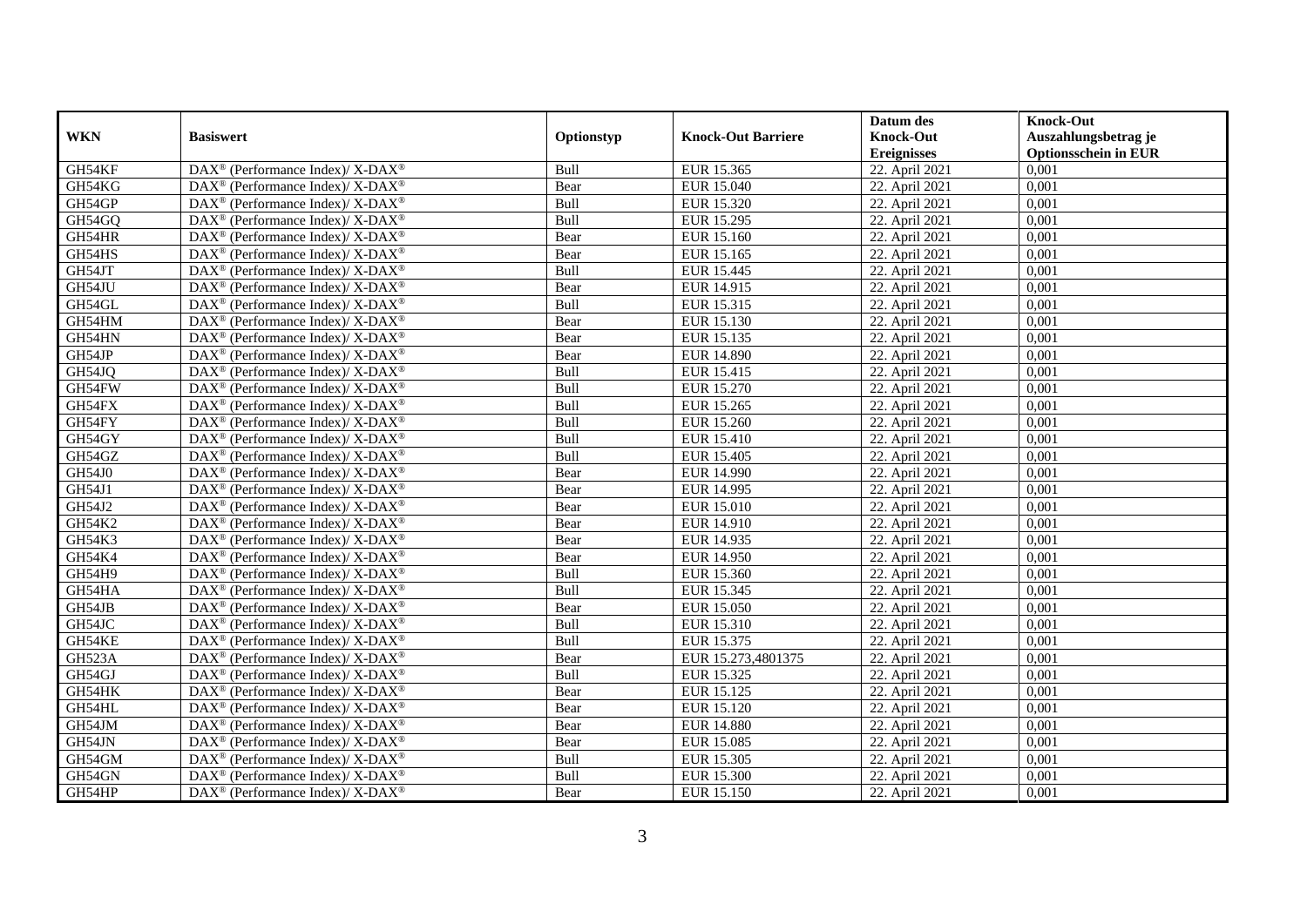|               |                                                                    |            |                           | Datum des                   | <b>Knock-Out</b>            |
|---------------|--------------------------------------------------------------------|------------|---------------------------|-----------------------------|-----------------------------|
| <b>WKN</b>    | <b>Basiswert</b>                                                   | Optionstyp | <b>Knock-Out Barriere</b> | <b>Knock-Out</b>            | Auszahlungsbetrag je        |
|               |                                                                    |            |                           | <b>Ereignisses</b>          | <b>Optionsschein in EUR</b> |
| GH54HQ        | DAX <sup>®</sup> (Performance Index)/ X-DAX <sup>®</sup>           | Bear       | EUR 15.155                | 22. April 2021              | 0,001                       |
| GH54JR        | $\text{DAX}^{\circledast}$ (Performance Index)/ X-DAX <sup>®</sup> | Bear       | <b>EUR 14.895</b>         | 22. April 2021              | 0,001                       |
| GH54JS        | $\text{DAX}^{\circledast}$ (Performance Index)/ X-DAX <sup>®</sup> | Bear       | EUR 14.885                | 22. April 2021              | 0,001                       |
| GH54GR        | DAX <sup>®</sup> (Performance Index)/ X-DAX <sup>®</sup>           | Bull       | <b>EUR 15.290</b>         | 22. April 2021              | 0,001                       |
| GH54GS        | DAX <sup>®</sup> (Performance Index)/ X-DAX <sup>®</sup>           | Bull       | EUR 15.285                | 22. April 2021              | 0,001                       |
| GH54HT        | $DAX^{\circledcirc}$ (Performance Index)/ X-DAX <sup>®</sup>       | Bull       | EUR 15.465                | 22. April 2021              | 0,001                       |
| GH54HU        | $DAX^{\circledcirc}$ (Performance Index)/ X-DAX <sup>®</sup>       | Bull       | EUR 15.460                | 22. April 2021              | 0,001                       |
| GH54JV        | $\text{DAX}^{\circledR}$ (Performance Index)/ X-DAX <sup>®</sup>   | Bear       | <b>EUR 14.900</b>         | 22. April 2021              | 0,001                       |
| GH54JW        | $\text{DAX}^{\circledast}$ (Performance Index)/ X-DAX <sup>®</sup> | Bear       | EUR 14.905                | 22. April 2021              | 0,001                       |
| GH54G1        | DAX <sup>®</sup> (Performance Index)/ X-DAX <sup>®</sup>           | Bull       | EUR 15.275                | 22. April 2021              | 0.001                       |
| GH54H4        | $\text{DAX}^{\circledast}$ (Performance Index)/ X-DAX <sup>®</sup> | Bull       | EUR 15.380                | 22. April 2021              | 0,001                       |
| GH54J6        | DAX <sup>®</sup> (Performance Index)/ X-DAX <sup>®</sup>           | Bull       | EUR 15.335                | 22. April 2021              | 0,001                       |
| GH54K7        | $\text{DAX}^{\circledast}$ (Performance Index)/ X-DAX <sup>®</sup> | Bear       | EUR 14.945                | 22. April 2021              | 0,001                       |
| <b>GH54K8</b> | $DAX^{\circledcirc}$ (Performance Index)/X-DAX <sup>®</sup>        | Bear       | EUR 14.960                | 22. April 2021              | 0.001                       |
| GH54G5        | DAX <sup>®</sup> (Performance Index)/ X-DAX <sup>®</sup>           | Bull       | EUR 15.245                | 22. April 2021              | 0,001                       |
| GH54H7        | $\text{DAX}^{\circledR}$ (Performance Index)/ X-DAX <sup>®</sup>   | Bull       | EUR 15.390                | 22. April 2021              | 0,001                       |
| GH54H8        | $DAX^{\circledcirc}$ (Performance Index)/ X-DAX <sup>®</sup>       | Bull       | EUR 15.350                | 22. April 2021              | 0,001                       |
| GH54J9        | $\text{DAX}^{\circledast}$ (Performance Index)/ X-DAX <sup>®</sup> | Bear       | EUR 15.020                | 22. April 2021              | 0,001                       |
| GH54KB        | $\text{DAX}^{\circledast}$ (Performance Index)/ X-DAX <sup>®</sup> | Bear       | <b>EUR 14.980</b>         | 22. April 2021              | 0,001                       |
| GH54KC        | DAX <sup>®</sup> (Performance Index)/ X-DAX <sup>®</sup>           | Bear       | EUR 14.975                | 22. April 2021              | 0,001                       |
| <b>GH546Y</b> | <b>AIXTRON SE</b>                                                  | Bear       | EUR 18,19                 | 22. April 2021              | 0,001                       |
| GH51ZZ        | DAX <sup>®</sup> (Performance Index)                               | Bear       | EUR 15.223,4851125        | 22. April 2021              | 0,001                       |
| GH5472        | <b>AIXTRON SE</b>                                                  | Bear       | <b>EUR 18,28</b>          | 22. April 2021              | 0,001                       |
| <b>GH520M</b> | DAX <sup>®</sup> (Performance Index)                               | Bear       | EUR 15.213,4861075        | 22. April 2021              | 0,001                       |
| <b>GH541R</b> | Compagnie Financiere Richemont SA                                  | Bear       | CHF 94,29                 | 22. April $20\overline{21}$ | 0,001                       |
| GH2V0L        | Alstom S.A.                                                        | Bear       | EUR 45,93824143           | 22. April 2021              | 0,001                       |
| GH51HM        | Solvay SA                                                          | Bear       | EUR 106,14648819          | 22. April 2021              | 0,001                       |
| GH53V6        | DAX <sup>®</sup> (Performance Index)                               | Bear       | EUR 15.225                | 22. April 2021              | 0,001                       |
| GH54BA        | Shop Apotheke Europe NV                                            | Bear       | EUR 185,79                | 22. April 2021              | 0,001                       |
| GH53V7        | $\text{DAX}^{\textcircled{n}}$ (Performance Index)                 | Bear       | EUR 15.225                | 22. April 2021              | 0,001                       |
| GH54B8        | Shop Apotheke Europe NV                                            | Bear       | EUR 184,88                | 22. April 2021              | 0,001                       |
| GH53V4        | DAX <sup>®</sup> (Performance Index)                               | Bear       | EUR 15.230                | 22. April 2021              | 0,001                       |
| <b>GH54B9</b> | Shop Apotheke Europe NV                                            | Bear       | EUR 186,7                 | 22. April 2021              | 0,001                       |
| GH53V5        | DAX <sup>®</sup> (Performance Index)                               | Bear       | EUR 15.230                | 22. April 2021              | 0,001                       |
| GH54BZ        | Shop Apotheke Europe NV                                            | Bear       | EUR 183,97                | 22. April 2021              | 0,001                       |
| GH53US        | DAX <sup>®</sup> (Performance Index)                               | Bear       | <b>EUR 15.250</b>         | 22. April 2021              | 0,001                       |
| GH53UT        | DAX <sup>®</sup> (Performance Index)                               | Bear       | <b>EUR 15.250</b>         | 22. April 2021              | 0,001                       |
| GH5444        | Koninklijke KPN N.V.                                               | Bear       | EUR 2,75                  | 22. April 2021              | 0,001                       |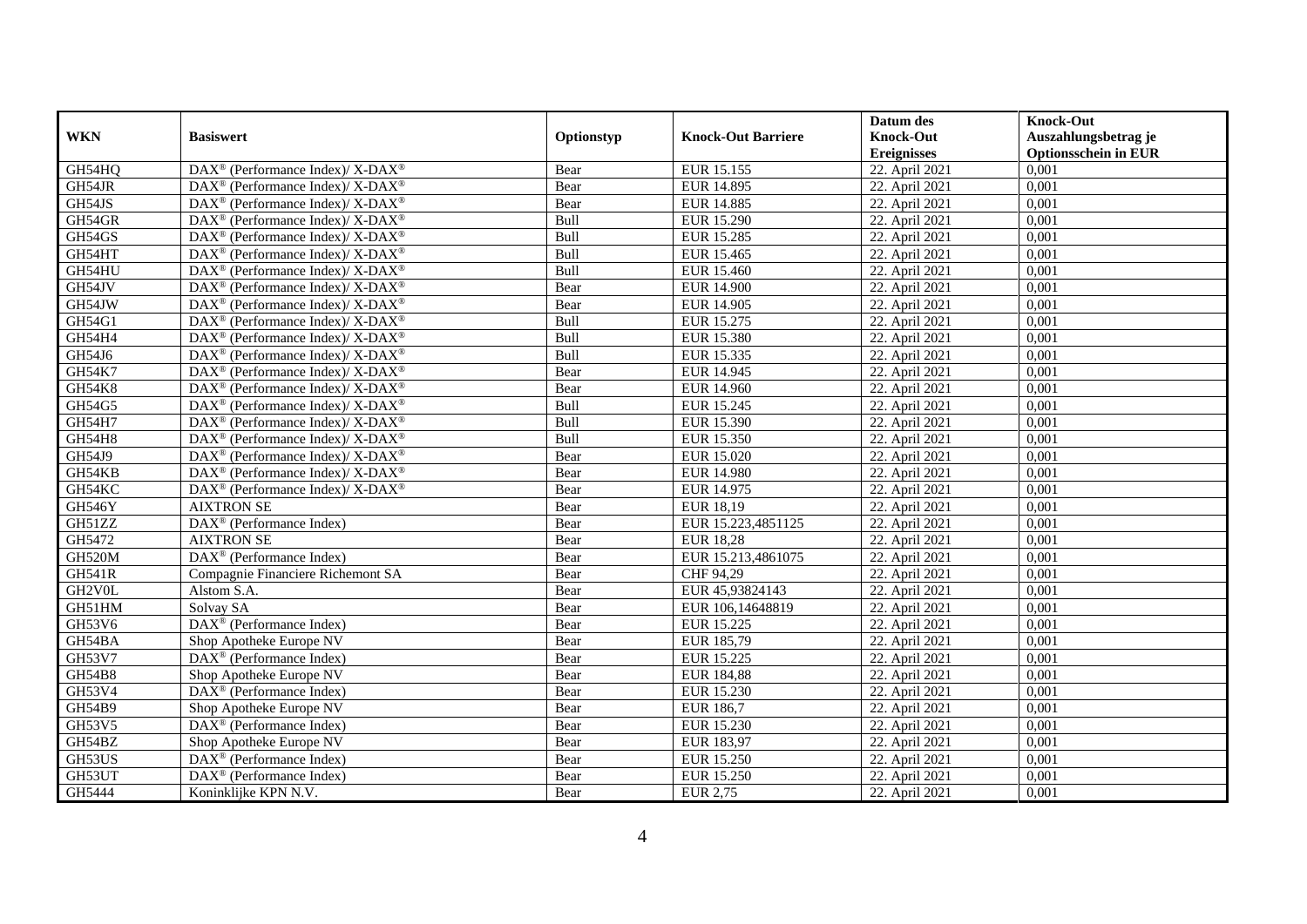|                |                                                              |            |                           | Datum des          | <b>Knock-Out</b>            |
|----------------|--------------------------------------------------------------|------------|---------------------------|--------------------|-----------------------------|
| <b>WKN</b>     | <b>Basiswert</b>                                             | Optionstyp | <b>Knock-Out Barriere</b> | <b>Knock-Out</b>   | Auszahlungsbetrag je        |
|                |                                                              |            |                           | <b>Ereignisses</b> | <b>Optionsschein in EUR</b> |
| GH53VG         | $\overline{\text{DAX}}^{\textcircled{}}$ (Performance Index) | Bear       | EUR 15.220                | 22. April 2021     | 0,001                       |
| GH42G9         | Pernod Ricard SA                                             | Bear       | EUR 173,55614992          | 22. April 2021     | 0,001                       |
| GH53VH         | $\text{DAX}^{\textcircled{p}}$ (Performance Index)           | Bear       | <b>EUR 15.220</b>         | 22. April 2021     | 0,001                       |
| GH53V2         | DAX <sup>®</sup> (Performance Index)                         | Bear       | EUR 15.240                | 22. April 2021     | 0,001                       |
| ${\sf GC88J6}$ | Kone OYJ                                                     | Bear       | EUR 72,45802671           | 22. April 2021     | 0,001                       |
| GH53UW         | DAX <sup>®</sup> (Performance Index)                         | Bear       | EUR 15.250                | 22. April 2021     | 0,001                       |
| GH546J         | Koninklijke KPN N.V.                                         | Bear       | EUR 2,79                  | 22. April 2021     | 0,001                       |
| GH53UX         | DAX <sup>®</sup> (Performance Index)                         | Bear       | EUR 15.240                | 22. April 2021     | 0,001                       |
| <b>GH543Y</b>  | Koninklijke KPN N.V.                                         | Bear       | <b>EUR 2,83</b>           | 22. April 2021     | 0,001                       |
| <b>GH53V8</b>  | DAX <sup>®</sup> (Performance Index)                         | Bear       | EUR 15.225                | 22. April 2021     | 0,001                       |
| GH4T75         | Umicore N.V.                                                 | Bear       | EUR 49,69786672           | 22. April 2021     | 0,001                       |
| GH53V9         | $\overline{\text{DAX}^{\otimes}}$ (Performance Index)        | Bear       | EUR 15.225                | 22. April 2021     | 0,001                       |
| GH4T8A         | Umicore N.V.                                                 | Bear       | EUR 48,87856132           | 22. April 2021     | 0,001                       |
| GH53V3         | $DAX^{\circledR}$ (Performance Index)                        | Bear       | EUR 15.230                | 22. April 2021     | 0.001                       |
| GH53VC         | $DAX^{\otimes}$ (Performance Index)                          | Bear       | EUR 15.220                | 22. April 2021     | 0,001                       |
| GH53VD         | DAX <sup>®</sup> (Performance Index)                         | Bear       | EUR 15.220                | 22. April 2021     | 0,001                       |
| GF71GQ         | Nestlé S.A.                                                  | Bear       | CHF 108,20357016          | 22. April 2021     | 0,001                       |
| <b>GH53V0</b>  | DAX <sup>®</sup> (Performance Index)                         | Bear       | <b>EUR 15.240</b>         | 22. April 2021     | 0,001                       |
| GH53V1         | $\overline{\text{DAX}^{\otimes}}$ (Performance Index)        | Bear       | EUR 15.240                | 22. April 2021     | 0,001                       |
| GH53UR         | DAX <sup>®</sup> (Performance Index)                         | Bear       | EUR 15.250                | 22. April 2021     | 0,001                       |
| <b>GH54A8</b>  | TeamViewer AG                                                | Bear       | EUR 37,72                 | 22. April 2021     | 0,001                       |
| GH53VA         | $DAX^{\circledR}$ (Performance Index)                        | Bear       | EUR 15.225                | 22. April 2021     | 0,001                       |
| GH54AC         | TeamViewer AG                                                | Bear       | EUR 37,35                 | 22. April 2021     | 0,001                       |
| GH4VP8         | Credit Suisse Group AG                                       | Bull       | CHF 9,05203928            | 22. April 2021     | 0,001                       |
| GH53VB         | $\text{DAX}^{\textcircled{p}}$ (Performance Index)           | Bear       | EUR 15.225                | 22. April 2021     | 0,001                       |
| GH54AB         | TeamViewer AG                                                | Bear       | EUR 37,9                  | 22. April 2021     | 0,001                       |
| GH5482         | Zalando SE                                                   | Bull       | <b>EUR 89,38</b>          | 22. April 2021     | 0,001                       |
| GH53UU         | DAX <sup>®</sup> (Performance Index)                         | Bear       | EUR 15.250                | 22. April 2021     | 0,001                       |
| <b>GH54A7</b>  | TeamViewer AG                                                | Bear       | EUR 37,53                 | 22. April 2021     | 0,001                       |
| <b>GH549U</b>  | Zalando SE                                                   | Bull       | <b>EUR 88,92</b>          | 22. April 2021     | 0,001                       |
| GH53UV         | DAX <sup>®</sup> (Performance Index)                         | Bear       | EUR 15.250                | 22. April 2021     | 0,001                       |
| GH5487         | Zalando SE                                                   | Bull       | <b>EUR 88,46</b>          | 22. April 2021     | 0,001                       |
| GH53VJ         | DAX <sup>®</sup> (Performance Index)                         | Bear       | EUR 15.210                | 22. April 2021     | 0,001                       |
| GH4VN4         | Credit Suisse Group AG                                       | Bull       | CHF 9,10205055            | 22. April 2021     | 0,001                       |
| GH53VK         | $\text{DAX}^{\textcircled{n}}$ (Performance Index)           | Bear       | EUR 15.210                | 22. April 2021     | 0,001                       |
| GH5481         | Zalando SE                                                   | Bull       | <b>EUR 89,84</b>          | 22. April 2021     | 0,001                       |
| GH53UY         | DAX <sup>®</sup> (Performance Index)                         | Bear       | EUR 15.240                | 22. April 2021     | 0,001                       |
| <b>GH547Z</b>  | Zalando SE                                                   | Bull       | EUR 90,3                  | 22. April 2021     | 0,001                       |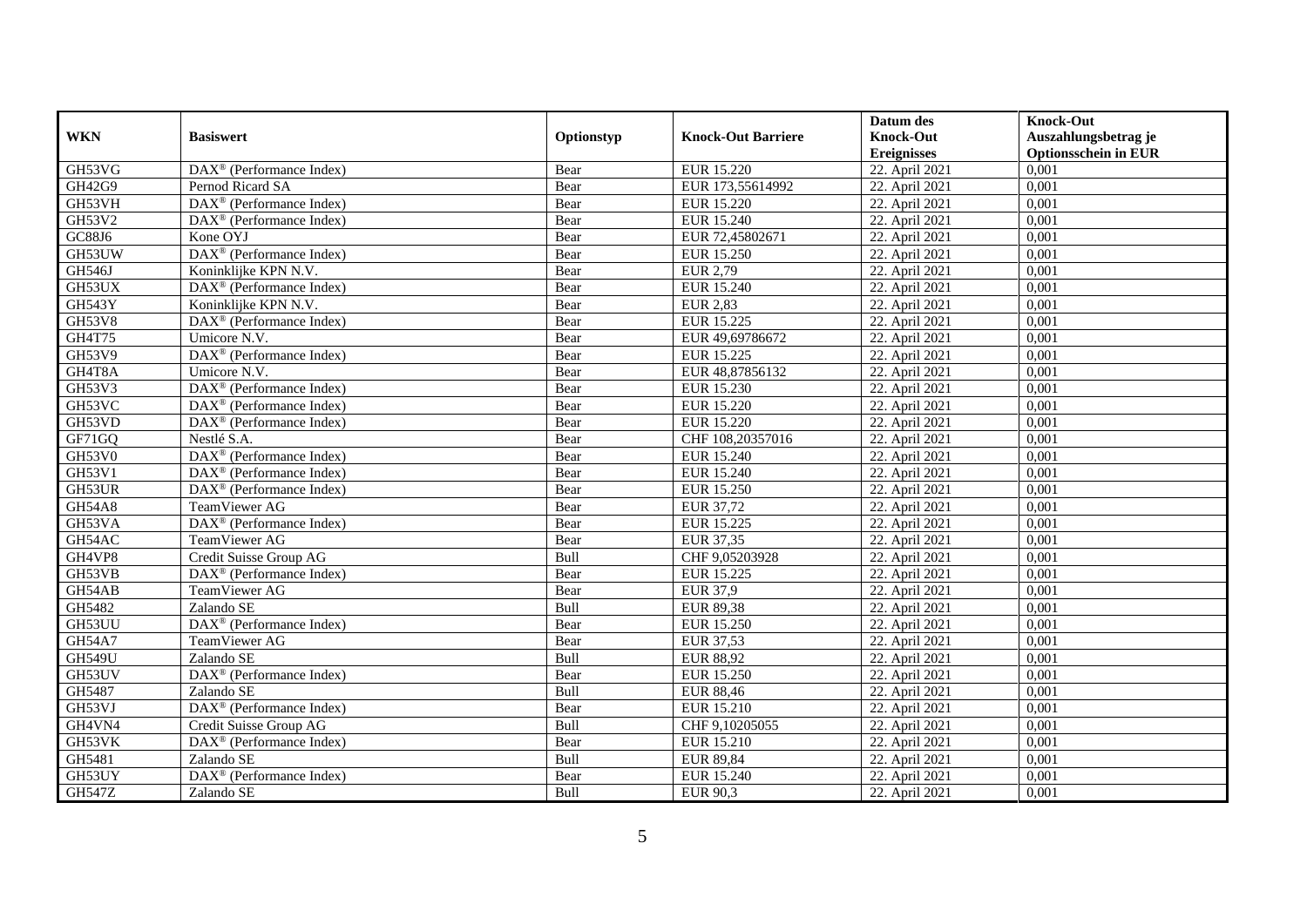|               |                                                           |            |                           | Datum des          | <b>Knock-Out</b>            |
|---------------|-----------------------------------------------------------|------------|---------------------------|--------------------|-----------------------------|
| <b>WKN</b>    | <b>Basiswert</b>                                          | Optionstyp | <b>Knock-Out Barriere</b> | <b>Knock-Out</b>   | Auszahlungsbetrag je        |
|               |                                                           |            |                           | <b>Ereignisses</b> | <b>Optionsschein in EUR</b> |
| GH53UZ        | $\overline{\text{DA}}X^{\circledast}$ (Performance Index) | Bear       | EUR 15.240                | 22. April 2021     | 0,001                       |
| GH5491        | Zalando SE                                                | Bull       | EUR 90,76                 | 22. April 2021     | 0,001                       |
| <b>GH542Y</b> | STMicroelectronics N.V.                                   | Bear       | EUR 31,17                 | 22. April 2021     | 0,001                       |
| <b>GH549E</b> | Infineon Technologies AG                                  | Bear       | EUR 33,74                 | 22. April 2021     | 0,001                       |
| GH54BG        | Shop Apotheke Europe NV                                   | Bear       | EUR 187,61                | 22. April 2021     | 0,001                       |
| GH4VMJ        | Credit Suisse Group AG                                    | Bull       | CHF 9,00202802            | 22. April 2021     | 0,001                       |
| GH53W9        | DAX <sup>®</sup> (Performance Index)                      | Bear       | EUR 15.175                | 22. April 2021     | 0,001                       |
| GH51YB        | $\overline{\text{DAX}^{\otimes}}$ (Performance Index)     | Bear       | EUR 15.258,48163          | 22. April 2021     | 0,001                       |
| GH53XA        | $\text{DAX}^{\textcircled{n}}$ (Performance Index)        | Bear       | EUR 15.130                | 22. April 2021     | 0,001                       |
| GH51ZY        | DAX <sup>®</sup> (Performance Index)                      | Bear       | EUR 15.268,480635         | 22. April 2021     | 0.001                       |
| GH53UJ        | $\overline{\text{DAX}^{\otimes}}$ (Performance Index)     | Bear       | EUR 15.270                | 22. April 2021     | 0,001                       |
| GH5209        | DAX <sup>®</sup> (Performance Index)                      | Bear       | EUR 15.263,4811325        | 22. April 2021     | 0,001                       |
| GH53UK        | $\text{DAX}^{\textcircled{n}}$ (Performance Index)        | Bear       | EUR 15.260                | 22. April 2021     | 0,001                       |
| GH51YU        | DAX <sup>®</sup> (Performance Index)                      | Bear       | EUR 15.273,4801375        | 22. April 2021     | 0.001                       |
| GH53VL        | $\overline{\text{DAX}^{\otimes}}$ (Performance Index)     | Bear       | EUR 15.210                | 22. April 2021     | 0,001                       |
| GH51YN        | DAX <sup>®</sup> (Performance Index)                      | Bear       | EUR 15.233,4841175        | 22. April 2021     | 0,001                       |
| GH53VM        | DAX <sup>®</sup> (Performance Index)                      | Bear       | EUR 15.210                | 22. April 2021     | 0,001                       |
| GH5202        | DAX <sup>®</sup> (Performance Index)                      | Bear       | EUR 15.238,48362          | 22. April 2021     | 0,001                       |
| GH54G3        | DAX <sup>®</sup> (Performance Index)/ X-DAX <sup>®</sup>  | Bull       | EUR 15.240                | 22. April 2021     | 0,001                       |
| GH1KX7        | Alstom S.A.                                               | Bear       | EUR 46,28360994           | 22. April 2021     | 0,001                       |
| GH4VLR        | Credit Suisse Group AG                                    | Bull       | CHF 8,89200323            | 22. April 2021     | 0,001                       |
| <b>GH543X</b> | Koninklijke KPN N.V.                                      | Bear       | <b>EUR 2,88</b>           | 22. April 2021     | 0,001                       |
| GH53WP        | DAX <sup>®</sup> (Performance Index)                      | Bear       | EUR 15.160                | 22. April 2021     | 0,001                       |
| GH51Y2        | DAX <sup>®</sup> (Performance Index)                      | Bear       | EUR 15.243,4831225        | 22. April 2021     | 0,001                       |
| GH54BW        | Siemens AG                                                | Bear       | EUR 141,71                | 22. April 2021     | 0,001                       |
| GH53W6        | DAX <sup>®</sup> (Performance Index)                      | Bear       | EUR 15.180                | 22. April 2021     | 0,001                       |
| GH51ZT        | DAX <sup>®</sup> (Performance Index)                      | Bear       | EUR 15.218,48561          | 22. April 2021     | 0,001                       |
| <b>GH520V</b> | DAX <sup>®</sup> (Performance Index)                      | Bear       | EUR 15.253,4821275        | 22. April 2021     | 0,001                       |
| GH53W7        | $\text{DAX}^{\textcircled{n}}$ (Performance Index)        | Bear       | EUR 15.180                | 22. April 2021     | 0,001                       |
| GH51ZN        | $\text{DAX}^{\textcircled{n}}$ (Performance Index)        | Bear       | EUR 15.248,482625         | 22. April 2021     | 0,001                       |
| GH53UL        | $DAX^{\otimes}$ (Performance Index)                       | Bear       | EUR 15.260                | 22. April 2021     | 0,001                       |
| <b>GH521R</b> | DAX <sup>®</sup> (Performance Index)                      | Bear       | EUR 15.228,484615         | 22. April 2021     | 0,001                       |
| GH53UM        | $\overline{\text{DAX}^{\otimes}}$ (Performance Index)     | Bear       | EUR 15.260                | 22. April 2021     | 0,001                       |
| GH54D7        | $\overline{\text{DAX}}^{\textcirc}$ (Performance Index)   | Bear       | EUR 15.055                | 22. April 2021     | 0,001                       |
| GH53UN        | $\text{DAX}^{\textcircled{n}}$ (Performance Index)        | Bear       | EUR 15.260                | 22. April 2021     | 0,001                       |
| GH53VN        | DAX <sup>®</sup> (Performance Index)                      | Bear       | EUR 15.210                | 22. April 2021     | 0,001                       |
| <b>GH54D8</b> | $\text{DAX}^{\otimes}$ (Performance Index)                | Bear       | EUR 15.025                | 22. April 2021     | 0,001                       |
| GH53VP        | DAX <sup>®</sup> (Performance Index)                      | Bear       | EUR 15.210                | 22. April 2021     | 0,001                       |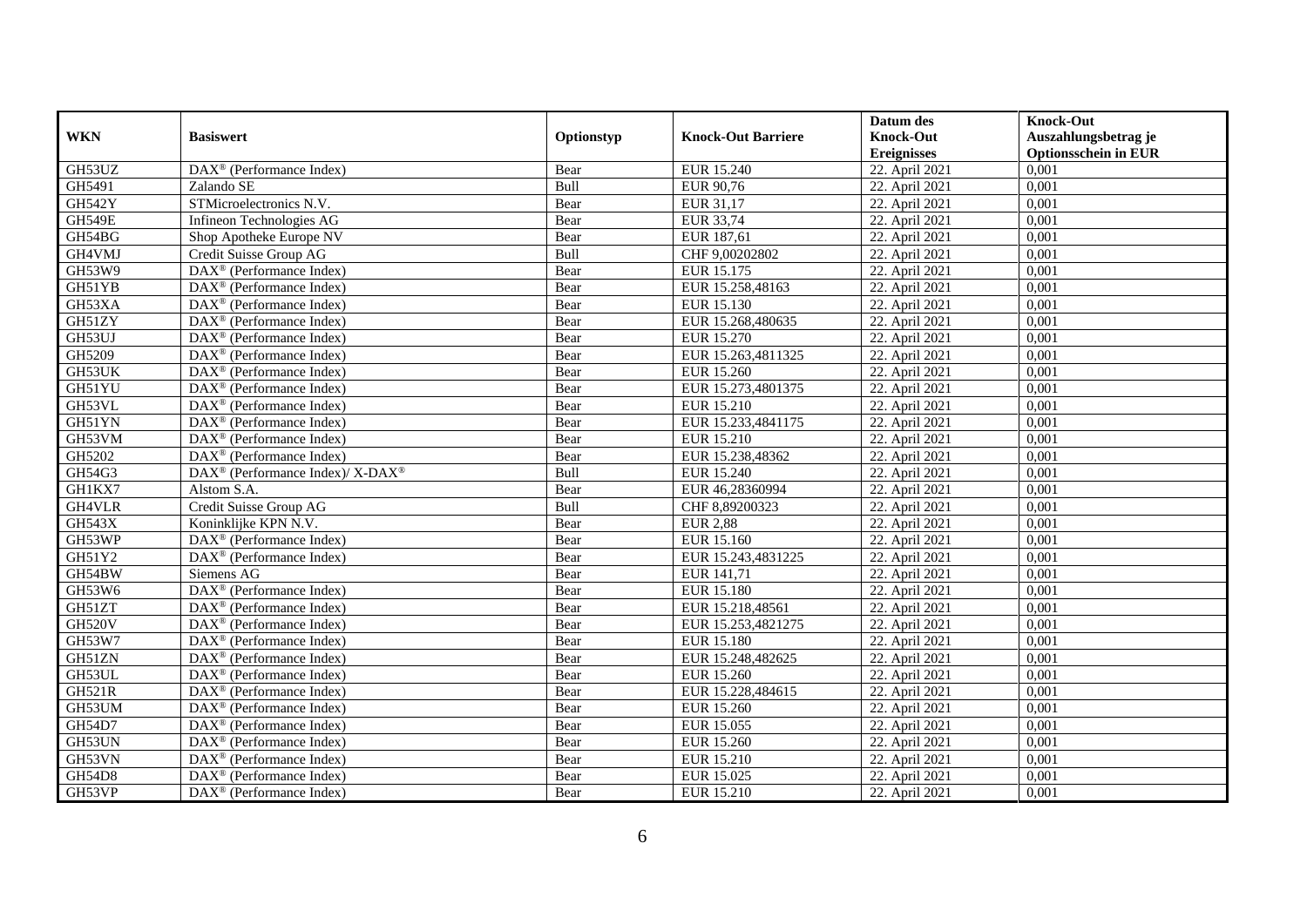|               |                                                              |            |                           | Datum des          | <b>Knock-Out</b>            |
|---------------|--------------------------------------------------------------|------------|---------------------------|--------------------|-----------------------------|
| <b>WKN</b>    | <b>Basiswert</b>                                             | Optionstyp | <b>Knock-Out Barriere</b> | <b>Knock-Out</b>   | Auszahlungsbetrag je        |
|               |                                                              |            |                           | <b>Ereignisses</b> | <b>Optionsschein in EUR</b> |
| GH54FB        | $\overline{\text{DAX}}^{\textcircled{}}$ (Performance Index) | Bear       | <b>EUR 14.960</b>         | 22. April 2021     | 0,001                       |
| GH53VU        | $\text{DAX}^{\textcircled{D}}$ (Performance Index)           | Bear       | <b>EUR 15.200</b>         | 22. April 2021     | 0,001                       |
| GH54FC        | DAX <sup>®</sup> (Performance Index)                         | Bear       | <b>EUR 14.950</b>         | 22. April 2021     | 0,001                       |
| GH53VV        | $\text{DAX}^{\otimes}$ (Performance Index)                   | Bear       | <b>EUR 15.200</b>         | 22. April 2021     | 0,001                       |
| GH54GD        | DAX <sup>®</sup> (Performance Index)                         | Bull       | EUR 15.260                | 22. April 2021     | 0,001                       |
| GH53WW        | $\text{DAX}^{\textcircled{n}}$ (Performance Index)           | Bear       | EUR 15.150                | 22. April 2021     | 0,001                       |
| GH54KK        | $\text{DAX}^{\textcircled{n}}$ (Performance Index)           | Bull       | EUR 15.240                | 22. April 2021     | 0,001                       |
| GH4MPB        | LVMH Moët Hennessy Louis Vuitton SE                          | Bear       | EUR 630,79031265          | 22. April 2021     | 0,001                       |
| GH53UE        | $\text{DAX}^{\textcircled{D}}$ (Performance Index)           | Bear       | EUR 15.270                | 22. April 2021     | 0,001                       |
| GH54CL        | $DAX^{\otimes}$ (Performance Index)                          | Bull       | EUR 15.360                | 22. April 2021     | 0,001                       |
| GH53UF        | $\overline{\text{DAX}}^{\textcircled{}}$ (Performance Index) | Bear       | <b>EUR 15.270</b>         | 22. April 2021     | 0,001                       |
| GH54DM        | $\overline{\text{DAX}^{\otimes}}$ (Performance Index)        | Bear       | EUR 15.060                | 22. April 2021     | 0,001                       |
| GH3A1X        | Hermes International                                         | Bear       | EUR 1.042,52038719        | 22. April 2021     | 0,001                       |
| GH53WJ        | DAX <sup>®</sup> (Performance Index)                         | Bear       | EUR 15.170                | 22. April 2021     | 0,001                       |
| GH54DN        | DAX <sup>®</sup> (Performance Index)                         | Bear       | EUR 15.065                | 22. April 2021     | 0,001                       |
| GH53WK        | DAX <sup>®</sup> (Performance Index)                         | Bear       | EUR 15.170                | 22. April 2021     | 0,001                       |
| GH54FR        | DAX <sup>®</sup> (Performance Index)                         | Bear       | EUR 15.090                | 22. April 2021     | 0,001                       |
| GH54FS        | $DAX^{\circledR}$ (Performance Index)                        | Bear       | EUR 14.895                | 22. April 2021     | 0,001                       |
| GH53VY        | $\overline{\text{DAX}}^{\textcirc}$ (Performance Index)      | Bear       | EUR 15.190                | 22. April 2021     | 0,001                       |
| GH53VZ        | DAX <sup>®</sup> (Performance Index)                         | Bear       | EUR 15.190                | 22. April 2021     | 0,001                       |
| GH54D5        | DAX <sup>®</sup> (Performance Index)                         | Bear       | EUR 15.130                | 22. April 2021     | 0,001                       |
| GH54D6        | $\overline{\text{DAX}^{\otimes}}$ (Performance Index)        | Bear       | EUR 15.165                | 22. April 2021     | 0,001                       |
| GH53WA        | $\text{DAX}^{\circledast}$ (Performance Index)               | Bear       | EUR 15.175                | 22. April 2021     | 0,001                       |
| GH53WB        | DAX <sup>®</sup> (Performance Index)                         | Bear       | EUR 15.175                | 22. April 2021     | 0,001                       |
| <b>GH54E7</b> | DAX <sup>®</sup> (Performance Index)                         | Bull       | EUR 15.350                | 22. April 2021     | 0,001                       |
| GH53W5        | $\text{DAX}^{\otimes}$ (Performance Index)                   | Bear       | <b>EUR 15.180</b>         | 22. April 2021     | 0,001                       |
| <b>GH54E8</b> | $\text{DAX}^{\circledast}$ (Performance Index)               | Bull       | EUR 15.345                | 22. April 2021     | 0,001                       |
| GH54F9        | $\text{DAX}^{\textcircled{D}}$ (Performance Index)           | Bear       | EUR 14.930                | 22. April 2021     | 0.001                       |
| GH53WE        | $\text{DAX}^{\textcircled{D}}$ (Performance Index)           | Bear       | EUR 15.175                | 22. April 2021     | 0,001                       |
| GH54FA        | $\text{DAX}^{\textcircled{D}}$ (Performance Index)           | Bear       | EUR 14.945                | 22. April 2021     | 0,001                       |
| GH53W2        | DAX <sup>®</sup> (Performance Index)                         | Bear       | EUR 15.190                | 22. April 2021     | 0,001                       |
| GH54HD        | $\text{DAX}^{\otimes}$ (Performance Index)                   | Bull       | <b>EUR 15.400</b>         | 22. April 2021     | 0.001                       |
| GH53W3        | $\overline{\text{DAX}^{\otimes}}$ (Performance Index)        | Bear       | EUR 15.190                | 22. April 2021     | 0,001                       |
| GH54CM        | DAX <sup>®</sup> (Performance Index)                         | Bull       | EUR 15.275                | 22. April 2021     | 0,001                       |
| GH53UP        | $\text{DAX}^{\textcircled{n}}$ (Performance Index)           | Bear       | EUR 15.260                | 22. April 2021     | 0,001                       |
| GH54CN        | $\text{DAX}^{\textcircled{n}}$ (Performance Index)           | Bull       | EUR 15.305                | 22. April 2021     | 0,001                       |
| GH53UQ        | $\text{DAX}^{\otimes}$ (Performance Index)                   | Bear       | EUR 15.260                | 22. April 2021     | 0,001                       |
| GH54CP        | DAX <sup>®</sup> (Performance Index)                         | Bull       | EUR 15.340                | 22. April 2021     | 0,001                       |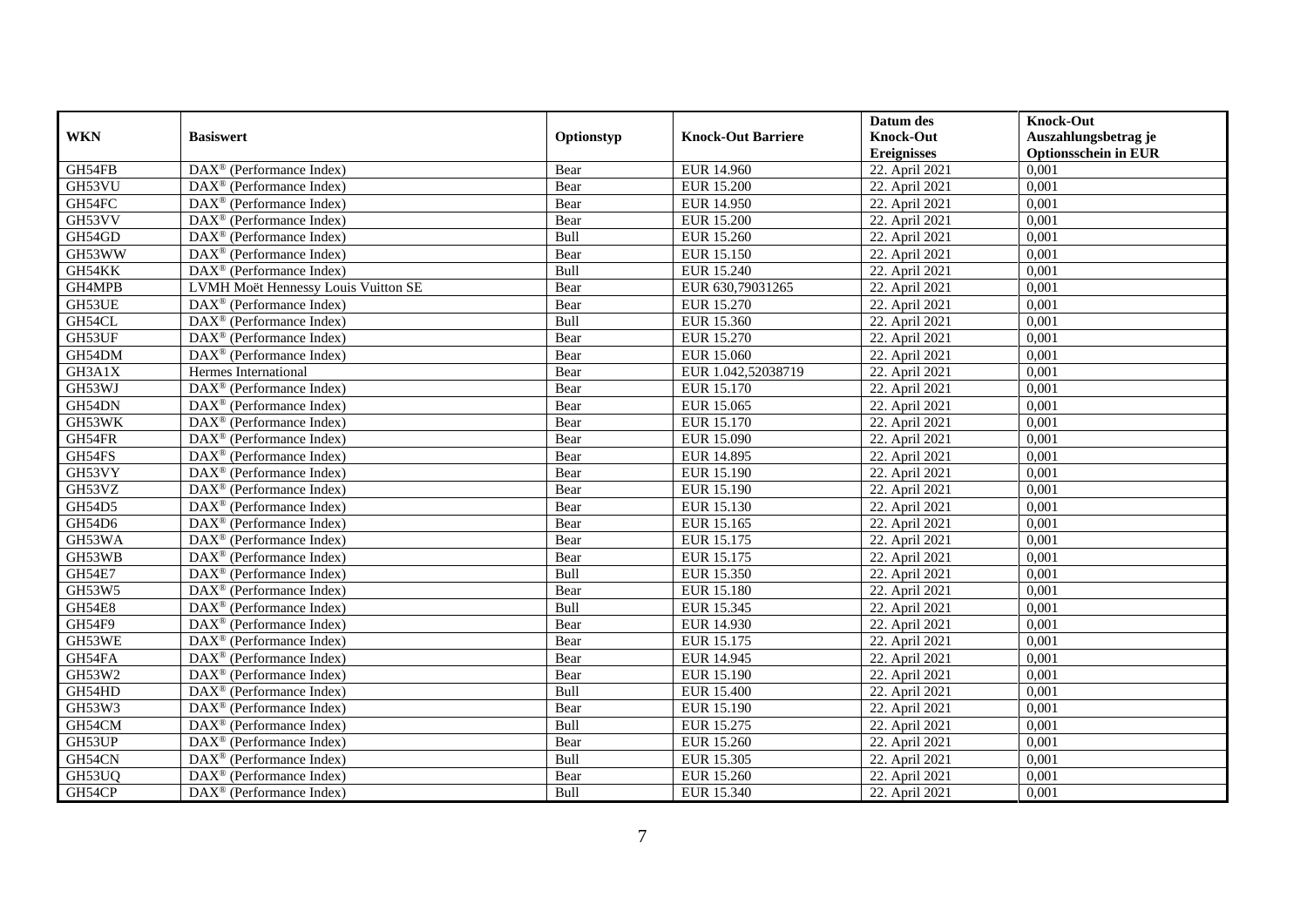|            |                                                              |            |                           | Datum des          | <b>Knock-Out</b>            |
|------------|--------------------------------------------------------------|------------|---------------------------|--------------------|-----------------------------|
| <b>WKN</b> | <b>Basiswert</b>                                             | Optionstyp | <b>Knock-Out Barriere</b> | <b>Knock-Out</b>   | Auszahlungsbetrag je        |
|            |                                                              |            |                           | <b>Ereignisses</b> | <b>Optionsschein in EUR</b> |
| GH53VR     | DAX <sup>®</sup> (Performance Index)                         | Bear       | <b>EUR 15.200</b>         | 22. April 2021     | 0,001                       |
| GH54DP     | $\text{DAX}^{\textcircled{n}}$ (Performance Index)           | Bear       | EUR 15.020                | 22. April 2021     | 0,001                       |
| GH53VS     | DAX <sup>®</sup> (Performance Index)                         | Bear       | <b>EUR 15.200</b>         | 22. April 2021     | 0,001                       |
| GH54DQ     | $\text{DAX}^{\otimes}$ (Performance Index)                   | Bull       | EUR 15.460                | 22. April 2021     | 0,001                       |
| GH53VT     | DAX <sup>®</sup> (Performance Index)                         | Bear       | <b>EUR 15.200</b>         | 22. April 2021     | 0,001                       |
| GH54DR     | $\text{DAX}^{\textcircled{p}}$ (Performance Index)           | Bear       | <b>EUR 15.040</b>         | 22. April 2021     | 0,001                       |
| GH53WC     | $DAX^{\otimes}$ (Performance Index)                          | Bear       | EUR 15.175                | 22. April 2021     | 0,001                       |
| GH54ES     | DAX <sup>®</sup> (Performance Index)                         | Bull       | EUR 15.440                | 22. April 2021     | 0,001                       |
| GH53WD     | $\text{DAX}^{\textcircled{n}}$ (Performance Index)           | Bear       | EUR 15.175                | 22. April 2021     | 0,001                       |
| GH54ET     | $\text{DAX}^{\otimes}$ (Performance Index)                   | Bull       | EUR 15.445                | 22. April 2021     | 0,001                       |
| GH53VW     | $\overline{\text{DAX}}^{\textcircled{}}$ (Performance Index) | Bear       | <b>EUR 15.200</b>         | 22. April 2021     | 0,001                       |
| GH54FT     | DAX <sup>®</sup> (Performance Index)                         | Bear       | EUR 15.155                | 22. April 2021     | 0,001                       |
| GH53UD     | DAX <sup>®</sup> (Performance Index)                         | Bear       | <b>EUR 15.270</b>         | 22. April 2021     | 0,001                       |
| GH54FU     | $\text{DAX}^{\textcircled{p}}$ (Performance Index)           | Bear       | EUR 14.910                | 22. April 2021     | 0,001                       |
| GH53VE     | $\text{DAX}^{\otimes}$ (Performance Index)                   | Bear       | EUR 15.220                | 22. April 2021     | 0,001                       |
| GH54FV     | DAX <sup>®</sup> (Performance Index)                         | Bear       | EUR 15.160                | 22. April 2021     | 0,001                       |
| GH53VF     | DAX <sup>®</sup> (Performance Index)                         | Bear       | EUR 15.220                | 22. April 2021     | 0,001                       |
| GH54HY     | $\overline{\text{DAX}^{\otimes}}$ (Performance Index)        | Bull       | EUR 15.425                | 22. April 2021     | 0,001                       |
| GH53WG     | $\overline{\text{DAX}}^{\textcircled{}}$ (Performance Index) | Bear       | EUR 15.170                | 22. April 2021     | 0,001                       |
| GH54CT     | DAX <sup>®</sup> (Performance Index)                         | Bull       | <b>EUR 15.280</b>         | 22. April 2021     | 0,001                       |
| GH53WH     | DAX <sup>®</sup> (Performance Index)                         | Bear       | EUR 15.170                | 22. April 2021     | 0,001                       |
| GH54CU     | $\overline{\text{DAX}^{\otimes}}$ (Performance Index)        | Bull       | EUR 15.285                | 22. April 2021     | 0,001                       |
| GH53UG     | DAX <sup>®</sup> (Performance Index)                         | Bear       | EUR 15.270                | 22. April 2021     | 0,001                       |
| GH54DV     | DAX <sup>®</sup> (Performance Index)                         | Bear       | EUR 15.075                | 22. April 2021     | 0,001                       |
| GH53UH     | $DAX^{\circledR}$ (Performance Index)                        | Bear       | EUR 15.270                | 22. April 2021     | 0.001                       |
| GH54DW     | DAX <sup>®</sup> (Performance Index)                         | Bear       | EUR 15.095                | 22. April 2021     | 0,001                       |
| GH53WL     | DAX <sup>®</sup> (Performance Index)                         | Bear       | EUR 15.170                | 22. April 2021     | 0,001                       |
| GH54EX     | $\text{DAX}^{\textcircled{p}}$ (Performance Index)           | Bull       | EUR 15.395                | 22. April 2021     | 0,001                       |
| GH53WM     | DAX <sup>®</sup> (Performance Index)                         | Bear       | EUR 15.170                | 22. April 2021     | 0,001                       |
| GH54EY     | $\text{DAX}^{\circledast}$ (Performance Index)               | Bear       | EUR 14.995                | 22. April 2021     | 0,001                       |
| GH53W0     | $\text{DAX}^{\textcircled{n}}$ (Performance Index)           | Bear       | EUR 15.190                | 22. April 2021     | 0,001                       |
| GH53W1     | $DAX^{\circledR}$ (Performance Index)                        | Bear       | EUR 15.190                | 22. April 2021     | 0.001                       |
| GH54DH     | $\overline{\text{DAX}^{\otimes}}$ (Performance Index)        | Bull       | EUR 15.355                | 22. April 2021     | 0,001                       |
| GH53X3     | DAX <sup>®</sup> (Performance Index)                         | Bear       | <b>EUR 15.140</b>         | 22. April 2021     | 0,001                       |
| GH54DJ     | DAX <sup>®</sup> (Performance Index)                         | Bear       | EUR 15.030                | 22. April 2021     | 0,001                       |
| GH54EK     | DAX <sup>®</sup> (Performance Index)                         | Bull       | EUR 15.320                | 22. April 2021     | 0,001                       |
| GH54FM     | $\text{DAX}^{\otimes}$ (Performance Index)                   | Bear       | <b>EUR 14.880</b>         | 22. April 2021     | 0,001                       |
| GH54FN     | DAX <sup>®</sup> (Performance Index)                         | Bear       | EUR 14.890                | 22. April 2021     | 0,001                       |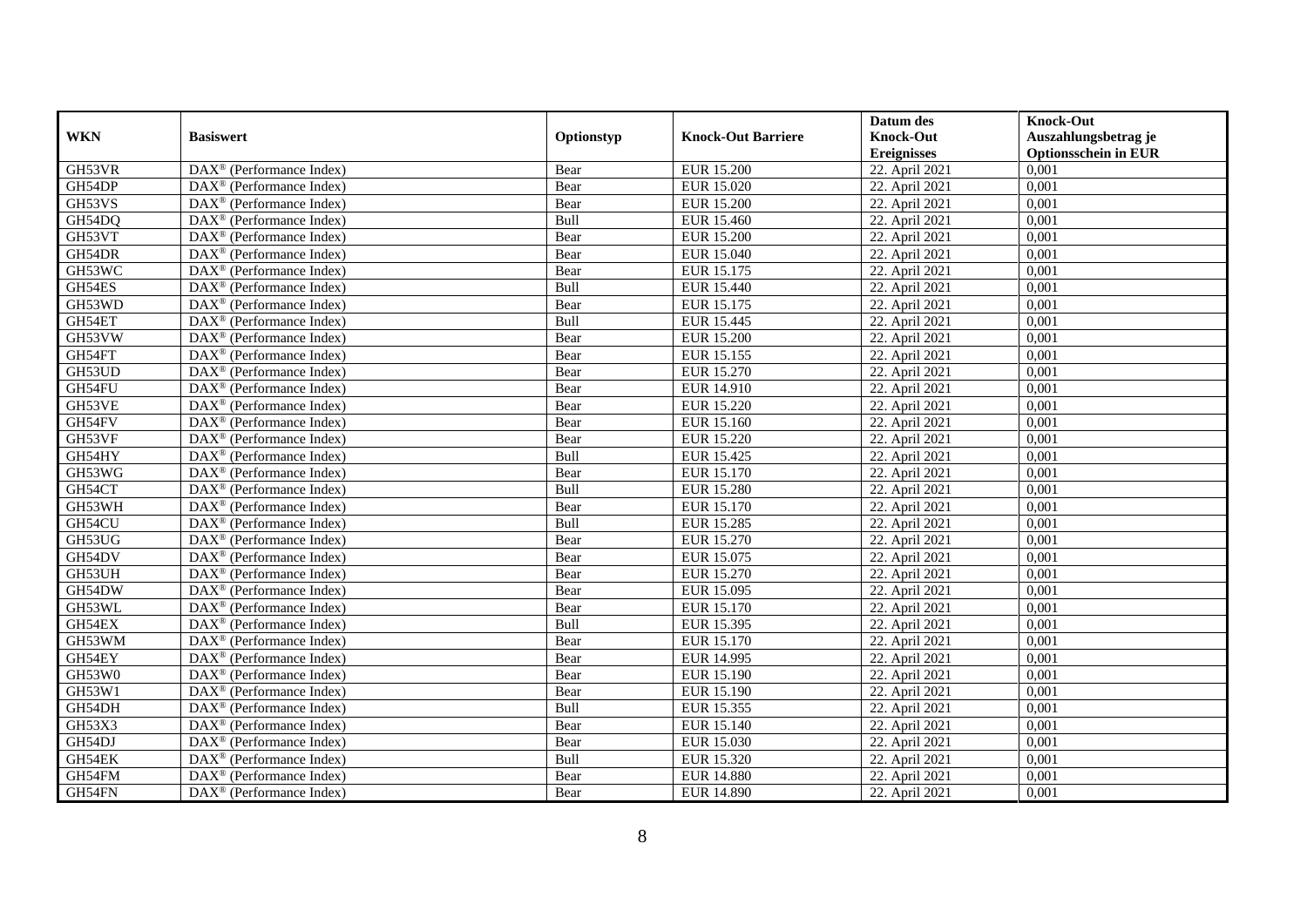|               |                                                              |            |                           | Datum des          | <b>Knock-Out</b>            |
|---------------|--------------------------------------------------------------|------------|---------------------------|--------------------|-----------------------------|
| <b>WKN</b>    | <b>Basiswert</b>                                             | Optionstyp | <b>Knock-Out Barriere</b> | <b>Knock-Out</b>   | Auszahlungsbetrag je        |
|               |                                                              |            |                           | <b>Ereignisses</b> | <b>Optionsschein in EUR</b> |
| GH54CX        | $\overline{\text{DAX}}^{\textcircled{}}$ (Performance Index) | Bull       | EUR 15.295                | 22. April 2021     | 0,001                       |
| GH54CY        | $\text{DAX}^{\textcircled{p}}$ (Performance Index)           | Bull       | <b>EUR 15.300</b>         | 22. April 2021     | 0,001                       |
| GH54DZ        | DAX <sup>®</sup> (Performance Index)                         | Bear       | EUR 15.110                | 22. April 2021     | 0,001                       |
| GH54E0        | $\text{DAX}^{\otimes}$ (Performance Index)                   | Bear       | EUR 15.120                | 22. April 2021     | 0,001                       |
| GH54F1        | DAX <sup>®</sup> (Performance Index)                         | Bull       | <b>EUR 15.410</b>         | 22. April 2021     | 0,001                       |
| GH54F2        | $\text{DAX}^{\textcircled{n}}$ (Performance Index)           | Bear       | EUR 14.925                | 22. April 2021     | 0,001                       |
| <b>GH54D9</b> | $\text{DAX}^{\textcircled{n}}$ (Performance Index)           | Bear       | <b>EUR 14.980</b>         | 22. April 2021     | 0,001                       |
| GH54DA        | $DAX^{\otimes}$ (Performance Index)                          | Bear       | EUR 14.975                | 22. April 2021     | 0,001                       |
| GH54EB        | $\text{DAX}^{\textcircled{p}}$ (Performance Index)           | Bull       | EUR 15.365                | 22. April 2021     | 0,001                       |
| GH54EC        | $DAX^{\otimes}$ (Performance Index)                          | Bear       | EUR 15.145                | 22. April 2021     | 0,001                       |
| GH54FD        | DAX <sup>®</sup> (Performance Index)                         | Bear       | EUR 14.965                | 22. April 2021     | 0,001                       |
| GH54GF        | $\overline{\text{DAX}^{\otimes}}$ (Performance Index)        | Bull       | EUR 15.250                | 22. April 2021     | 0,001                       |
| GH54D3        | $\text{DAX}^{\textcircled{n}}$ (Performance Index)           | Bear       | <b>EUR 15.000</b>         | 22. April 2021     | 0,001                       |
| GH54D4        | DAX <sup>®</sup> (Performance Index)                         | Bear       | <b>EUR 15.010</b>         | 22. April 2021     | 0,001                       |
| GH54E5        | DAX <sup>®</sup> (Performance Index)                         | Bull       | EUR 15.330                | 22. April 2021     | 0,001                       |
| GH54F7        | DAX <sup>®</sup> (Performance Index)                         | Bear       | EUR 14.935                | 22. April 2021     | 0,001                       |
| <b>GH54F8</b> | DAX <sup>®</sup> (Performance Index)                         | Bear       | EUR 15.085                | 22. April 2021     | 0,001                       |
| GH54DD        | $\overline{\text{DAX}}^{\textcirc}$ (Performance Index)      | Bear       | EUR 14.990                | 22. April 2021     | 0,001                       |
| GH54DE        | DAX <sup>®</sup> (Performance Index)                         | Bull       | EUR 15.290                | 22. April 2021     | 0,001                       |
| GH54EF        | DAX <sup>®</sup> (Performance Index)                         | Bull       | EUR 15.435                | 22. April 2021     | 0,001                       |
| GH54EG        | DAX <sup>®</sup> (Performance Index)                         | Bull       | <b>EUR 15.450</b>         | 22. April 2021     | 0,001                       |
| GH54D1        | $\overline{\text{DAX}^{\otimes}}$ (Performance Index)        | Bull       | EUR 15.370                | 22. April 2021     | 0,001                       |
| GH54E3        | $\text{DAX}^{\circledast}$ (Performance Index)               | Bear       | EUR 15.135                | 22. April 2021     | 0,001                       |
| GH54F5        | DAX <sup>®</sup> (Performance Index)                         | Bear       | EUR 14.915                | 22. April 2021     | 0,001                       |
| GH54F6        | $\text{DAX}^{\textcircled{n}}$ (Performance Index)           | Bear       | EUR 14.940                | 22. April 2021     | 0,001                       |
| GH54KD        | $\text{DAX}^{\otimes}$ (Performance Index)                   | Bear       | <b>EUR 14.905</b>         | 22. April 2021     | 0,001                       |
| GH54CQ        | $\text{DAX}^{\circledast}$ (Performance Index)               | Bull       | EUR 15.335                | 22. April 2021     | 0,001                       |
| GH54DS        | $\text{DAX}^{\textcircled{p}}$ (Performance Index)           | Bear       | EUR 15.140                | 22. April 2021     | 0.001                       |
| GH54DT        | $\text{DAX}^{\textcircled{p}}$ (Performance Index)           | Bear       | EUR 15.070                | 22. April 2021     | 0,001                       |
| GH54DU        | $DAX^{\otimes}$ (Performance Index)                          | Bear       | <b>EUR 15.080</b>         | 22. April 2021     | 0,001                       |
| GH54EU        | DAX <sup>®</sup> (Performance Index)                         | Bull       | EUR 15.430                | 22. April 2021     | 0,001                       |
| GH54EV        | $\text{DAX}^{\otimes}$ (Performance Index)                   | Bear       | EUR 15.045                | 22. April 2021     | 0.001                       |
| GH54EW        | $\overline{\text{DAX}^{\otimes}}$ (Performance Index)        | Bull       | EUR 15.415                | 22. April 2021     | 0,001                       |
| GH54H0        | DAX <sup>®</sup> (Performance Index)                         | Bear       | <b>EUR 14.900</b>         | 22. April 2021     | 0,001                       |
| GH54DB        | $\text{DAX}^{\textcircled{n}}$ (Performance Index)           | Bear       | EUR 14.970                | 22. April 2021     | 0,001                       |
| GH54DC        | $\text{DAX}^{\textcircled{n}}$ (Performance Index)           | Bull       | EUR 15.315                | 22. April 2021     | 0,001                       |
| GH54ED        | $\text{DAX}^{\otimes}$ (Performance Index)                   | Bear       | EUR 15.150                | 22. April 2021     | 0,001                       |
| GH54EE        | $\overline{\text{DAX}}^{\textcirc}$ (Performance Index)      | Bull       | EUR 15.465                | 22. April 2021     | 0,001                       |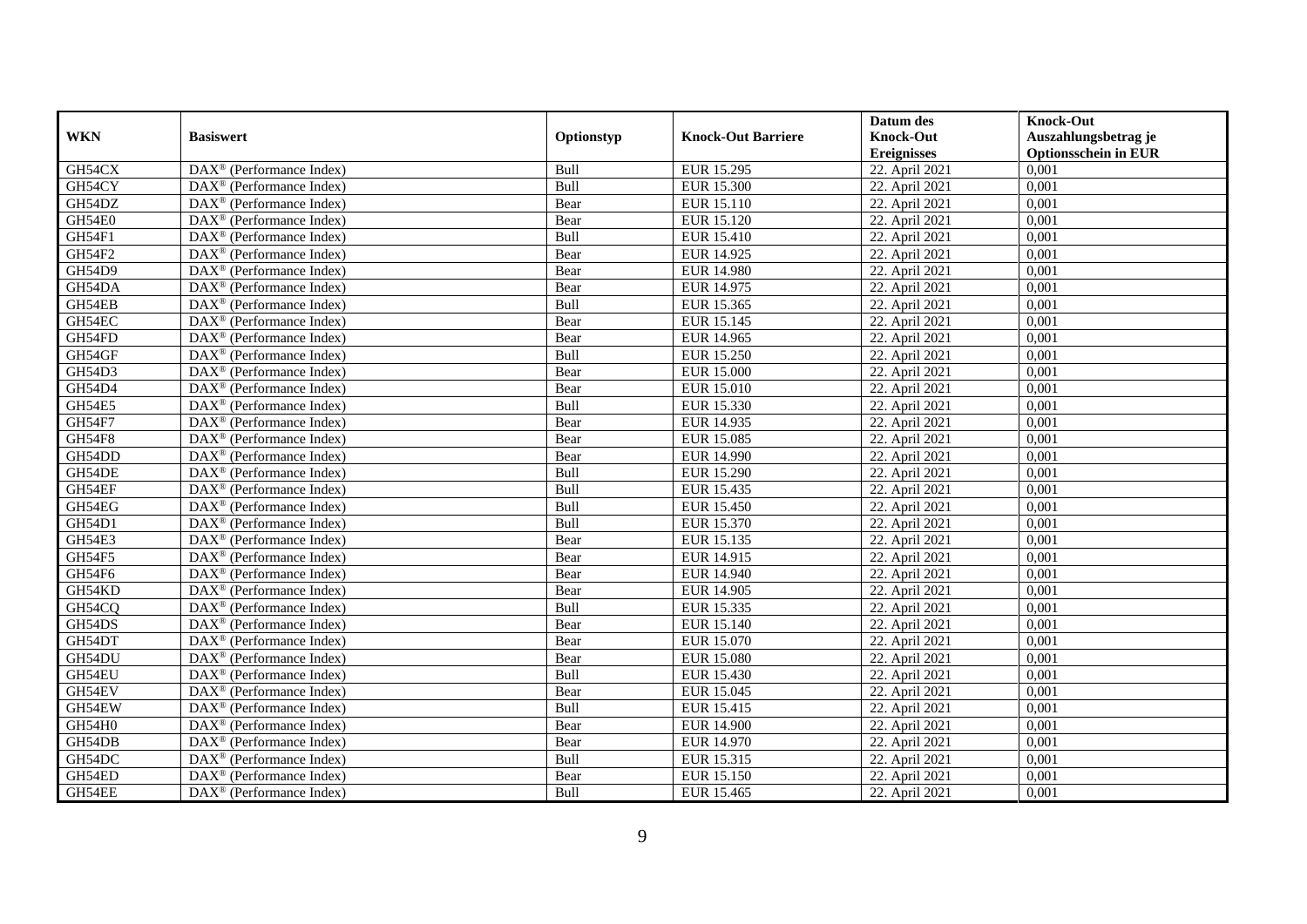|               |                                                              |            |                           | Datum des          | <b>Knock-Out</b>            |
|---------------|--------------------------------------------------------------|------------|---------------------------|--------------------|-----------------------------|
| <b>WKN</b>    | <b>Basiswert</b>                                             | Optionstyp | <b>Knock-Out Barriere</b> | <b>Knock-Out</b>   | Auszahlungsbetrag je        |
|               |                                                              |            |                           | <b>Ereignisses</b> | <b>Optionsschein in EUR</b> |
| GH54FF        | $\overline{\text{DAX}}^{\textcircled{}}$ (Performance Index) | Bear       | EUR 14.955                | 22. April 2021     | 0,001                       |
| GH54GH        | $DAX^{\circledR}$ (Performance Index)                        | Bull       | EUR 15.270                | 22. April 2021     | 0,001                       |
| GH54CV        | DAX <sup>®</sup> (Performance Index)                         | Bull       | EUR 15.375                | 22. April 2021     | 0,001                       |
| GH54CW        | $\text{DAX}^{\otimes}$ (Performance Index)                   | Bull       | EUR 15.265                | 22. April 2021     | 0,001                       |
| GH54DX        | DAX <sup>®</sup> (Performance Index)                         | Bear       | <b>EUR 14.985</b>         | 22. April 2021     | 0,001                       |
| GH54DY        | $\text{DAX}^{\textcircled{n}}$ (Performance Index)           | Bear       | EUR 15.105                | 22. April 2021     | 0,001                       |
| GH54EZ        | $\text{DAX}^{\textcircled{n}}$ (Performance Index)           | Bull       | EUR 15.390                | 22. April 2021     | 0,001                       |
| GH54F0        | $DAX^{\otimes}$ (Performance Index)                          | Bull       | <b>EUR 15.405</b>         | 22. April 2021     | 0,001                       |
| GH54H3        | $\text{DAX}^{\textcircled{D}}$ (Performance Index)           | Bull       | EUR 15.420                | 22. April 2021     | 0,001                       |
| GH54J5        | $DAX^{\otimes}$ (Performance Index)                          | Bear       | <b>EUR 14.885</b>         | 22. April 2021     | 0,001                       |
| GH54DF        | $\overline{\text{DAX}}^{\textcirc}$ (Performance Index)      | Bear       | <b>EUR 15.005</b>         | 22. April 2021     | 0,001                       |
| GH54DG        | $\overline{\text{DAX}^{\otimes}}$ (Performance Index)        | Bear       | EUR 15.015                | 22. April 2021     | 0,001                       |
| GH54EH        | $\text{DAX}^{\textcircled{n}}$ (Performance Index)           | Bull       | EUR 15.325                | 22. April 2021     | 0,001                       |
| GH54EJ        | DAX <sup>®</sup> (Performance Index)                         | Bull       | EUR 15.455                | 22. April 2021     | 0,001                       |
| GH54FL        | DAX <sup>®</sup> (Performance Index)                         | Bear       | EUR 15.125                | 22. April 2021     | 0,001                       |
| GH54DK        | DAX <sup>®</sup> (Performance Index)                         | Bear       | EUR 15.035                | 22. April 2021     | 0,001                       |
| GH54DL        | DAX <sup>®</sup> (Performance Index)                         | Bear       | EUR 15.050                | 22. April 2021     | 0,001                       |
| GH54EM        | $DAX^{\circledR}$ (Performance Index)                        | Bull       | EUR 15.255                | 22. April 2021     | 0,001                       |
| GH54FP        | DAX <sup>®</sup> (Performance Index)                         | Bear       | <b>EUR 14.870</b>         | 22. April 2021     | 0,001                       |
| GH54FQ        | DAX <sup>®</sup> (Performance Index)                         | Bear       | EUR 14.875                | 22. April 2021     | 0,001                       |
| GH54CZ        | DAX <sup>®</sup> (Performance Index)                         | Bull       | EUR 15.310                | 22. April 2021     | 0,001                       |
| GH54D0        | $\overline{\text{DAX}^{\otimes}}$ (Performance Index)        | Bull       | EUR 15.245                | 22. April 2021     | 0,001                       |
| GH54E1        | $\text{DAX}^{\circledast}$ (Performance Index)               | Bear       | EUR 15.115                | 22. April 2021     | 0,001                       |
| GH54E2        | DAX <sup>®</sup> (Performance Index)                         | Bear       | <b>EUR 15.100</b>         | 22. April 2021     | 0,001                       |
| GH54F3        | DAX <sup>®</sup> (Performance Index)                         | Bear       | EUR 14.920                | 22. April 2021     | 0,001                       |
| GH54F4        | $\text{DAX}^{\otimes}$ (Performance Index)                   | Bull       | EUR 15.385                | 22. April 2021     | 0,001                       |
| GH54JA        | DAX <sup>®</sup> (Performance Index)                         | Bull       | EUR 15.380                | 22. April 2021     | 0,001                       |
| GH53UA        | $\text{DAX}^{\textcircled{D}}$ (Performance Index)           | Bear       | EUR 15.275                | 22. April 2021     | 0.001                       |
| GH51ZR        | DAX <sup>®</sup> (Performance Index)                         | Bear       | EUR 15.278,47964          | 22. April 2021     | 0,001                       |
| GH3A4J        | Umicore N.V.                                                 | Bear       | EUR 50,17426226           | 22. April 2021     | 0,001                       |
| GH53UB        | DAX <sup>®</sup> (Performance Index)                         | Bear       | EUR 15.275                | 22. April 2021     | 0,001                       |
| GH53U7        | DAX <sup>®</sup> (Performance Index)                         | Bear       | EUR 15.275                | 22. April 2021     | 0.001                       |
| <b>GH4T79</b> | Umicore N.V.                                                 | Bear       | EUR 50,51717212           | 22. April 2021     | 0,001                       |
| <b>GH53U9</b> | DAX <sup>®</sup> (Performance Index)                         | Bear       | EUR 15.275                | 22. April 2021     | 0,001                       |
| <b>GH53U8</b> | $\text{DAX}^{\otimes}$ (Performance Index)                   | Bear       | EUR 15.275                | 22. April 2021     | 0,001                       |
| GH53UC        | DAX <sup>®</sup> (Performance Index)                         | Bear       | EUR 15.275                | 22. April 2021     | 0,001                       |
| GC951P        | Nestlé S.A.                                                  | Bear       | CHF 109,94176832          | 22. April 2021     | 0,001                       |
| GH4BNG        | Scout24 AG                                                   | Bear       | EUR 69,57788853           | 22. April 2021     | 0,001                       |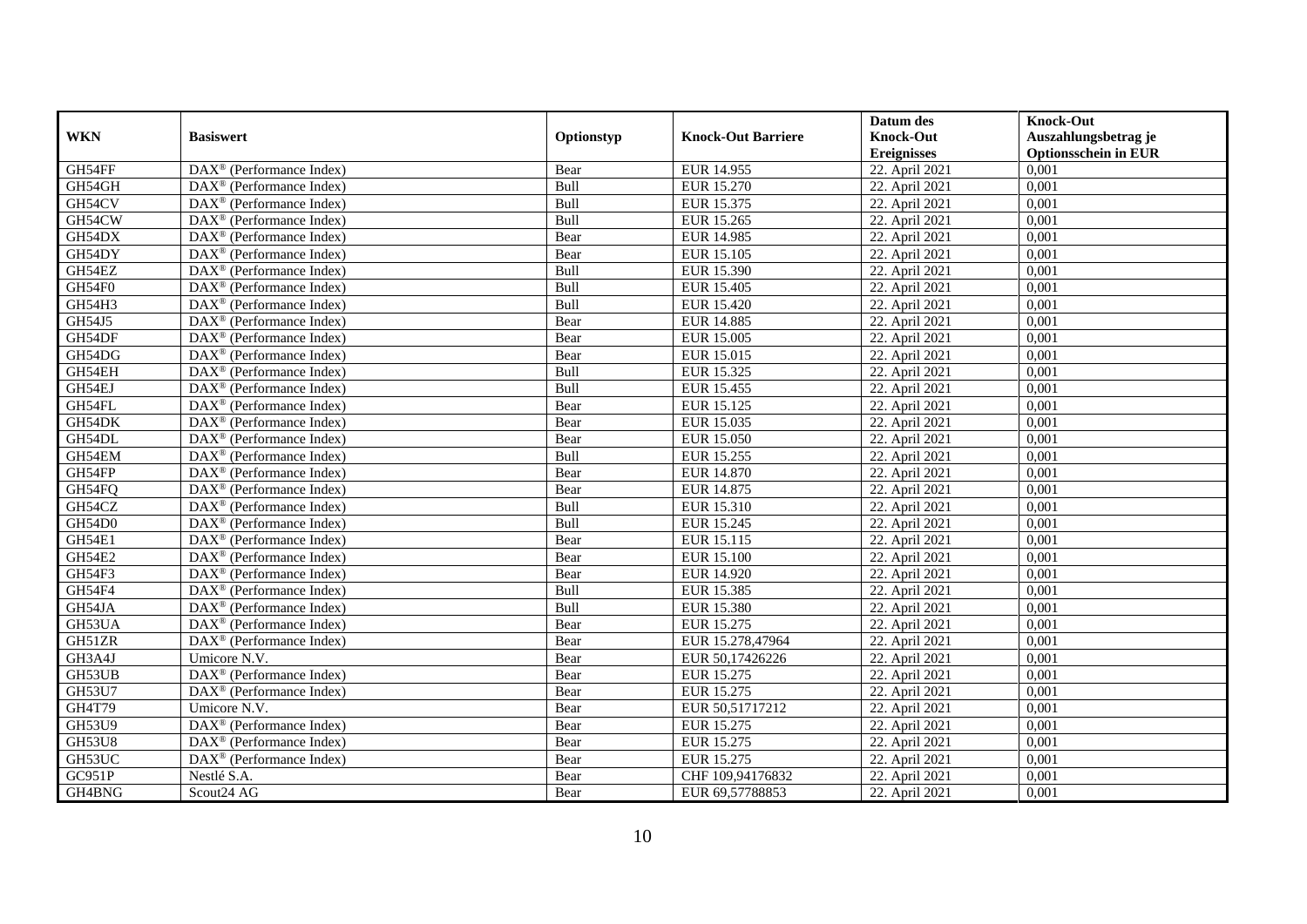|                     |                                                                     |            |                           | Datum des          | <b>Knock-Out</b>            |
|---------------------|---------------------------------------------------------------------|------------|---------------------------|--------------------|-----------------------------|
| <b>WKN</b>          | <b>Basiswert</b>                                                    | Optionstyp | <b>Knock-Out Barriere</b> | <b>Knock-Out</b>   | Auszahlungsbetrag je        |
|                     |                                                                     |            |                           | <b>Ereignisses</b> | <b>Optionsschein in EUR</b> |
| <b>GH521C</b>       | DAX <sup>®</sup> (Performance Index)                                | Bear       | EUR 15.288,478645         | 22. April 2021     | 0,001                       |
| GH42FQ              | Pernod Ricard SA                                                    | Bear       | EUR 174,8628834           | 22. April 2021     | 0,001                       |
| GH53U4              | $\overline{\text{DAX}^{\otimes}}$ (Performance Index)               | Bear       | <b>EUR 15.280</b>         | 22. April 2021     | 0,001                       |
| <b>GH549V</b>       | Zalando SE                                                          | Bull       | <b>EUR 88</b>             | 22. April 2021     | 0,001                       |
| GH51Y8              | DAX <sup>®</sup> (Performance Index)                                | Bear       | EUR 15.283,4791425        | 22. April 2021     | 0,001                       |
| GH5239              | DAX <sup>®</sup> (Performance Index)/X-DAX <sup>®</sup>             | Bear       | EUR 15.288,478645         | 22. April 2021     | 0,001                       |
| <b>GH53U5</b>       | $\text{DAX}^{\textcircled{D}}$ (Performance Index)                  | Bear       | <b>EUR 15.280</b>         | 22. April 2021     | 0,001                       |
| GH53U6              | DAX <sup>®</sup> (Performance Index)                                | Bear       | <b>EUR 15.280</b>         | 22. April 2021     | 0,001                       |
| <b>GH1ZVP</b>       | ASML Holding N.V.                                                   | Bear       | EUR 544,70888691          | 22. April 2021     | 0,001                       |
| GH51LA              | L'Oréal S.A.                                                        | Bear       | EUR 344,11575707          | 22. April 2021     | 0,001                       |
| GH4VMW              | Credit Suisse Group AG                                              | Bull       | CHF 8,7919807             | 22. April 2021     | 0.001                       |
| GH2PQY              | Alstom S.A.                                                         | Bear       | EUR 46,73343468           | 22. April 2021     | 0,001                       |
| GH4MP9              | LVMH Moët Hennessy Louis Vuitton SE                                 | Bear       | EUR 633,70700171          | 22. April 2021     | 0,001                       |
| <b>GH1ZVQ</b>       | ASML Holding N.V.                                                   | Bear       | EUR 548,09106304          | 22. April 2021     | 0,001                       |
| GH42FS              | Pernod Ricard SA                                                    | Bear       | EUR 177,49630047          | 22. April 2021     | 0,001                       |
| GH47SL              | Relx plc                                                            | Bear       | GBP 19,49440523           | 22. April 2021     | 0,001                       |
| GH4BNH              | Scout24 AG                                                          | Bear       | EUR 70,24633111           | 22. April 2021     | 0,001                       |
| GH4JTH              | Cancom SE                                                           | Bear       | EUR 51,52664671           | 22. April 2021     | 0,001                       |
| GH54G2              | DAX <sup>®</sup> (Performance Index)/ X-DAX <sup>®</sup>            | Bull       | EUR 15.235                | 22. April 2021     | 0,001                       |
| GH549G              | Infineon Technologies AG                                            | Bear       | EUR 33,91                 | 22. April 2021     | 0,001                       |
| GH4T6X              | Umicore N.V.                                                        | Bear       | EUR 51,34646906           | 22. April 2021     | 0,001                       |
| <b>GH1E0W</b>       | Anheuser-Busch InBev SA/NV                                          | Bear       | EUR 58,32763481           | 22. April 2021     | 0,001                       |
| GH42EY              | Moncler S.p.A                                                       | Bear       | EUR 52,9551619            | 22. April 2021     | 0,001                       |
| GH54D2              | DAX <sup>®</sup> (Performance Index)                                | Bull       | EUR 15.235                | 22. April 2021     | 0,001                       |
| GH4T42              | AstraZeneca Plc                                                     | Bear       | GBP 76,76221909           | 22. April 2021     | 0.001                       |
| <b>GH542L</b>       | STMicroelectronics N.V.                                             | Bear       | EUR 31,6                  | 22. April 2021     | 0,001                       |
| GF71GL              | L'Oréal S.A.                                                        | Bear       | EUR 346,3066738           | 22. April 2021     | 0,001                       |
| GH <sub>4</sub> BNJ | Scout24 AG                                                          | Bear       | EUR 69,90712145           | 22. April 2021     | 0,001                       |
| GF71G9              | Heineken N.V.                                                       | Bear       | EUR 97,49093123           | 22. April 2021     | 0,001                       |
| GH0Y4A              | Fresenius Medical Care AG & Co. KGaA                                | Bear       | EUR 65,22731677           | 22. April 2021     | 0,001                       |
| GF5B7V              | <b>SAP SE</b>                                                       | Bear       | EUR 118,58561475          | 22. April 2021     | 0,001                       |
| GH545J              | <b>Associated British Foods PLC</b>                                 | Bull       | GBP 22,97                 | 22. April 2021     | 0.001                       |
| GH39XA              | Swiss Re AG                                                         | Bull       | CHF 82,99444466           | 22. April 2021     | 0,001                       |
| GF7TV5              | NYMEX Light, Sweet Crude Oil Future (Generic Front<br>Month Future) | Bull       | <b>USD 60,61</b>          | 22. April 2021     | 0,001                       |
| GH4MPA              | LVMH Moët Hennessy Louis Vuitton SE                                 | Bear       | EUR 636,65365675          | 22. April 2021     | 0,001                       |
| GC8MEU              | <b>RELX PLC</b>                                                     | Bear       | EUR 22,70184883           | 22. April 2021     | 0,001                       |
| GH2K50              | ADYEN N.V.                                                          | Bear       | EUR 2.053,54314209        | 22. April 2021     | 0,001                       |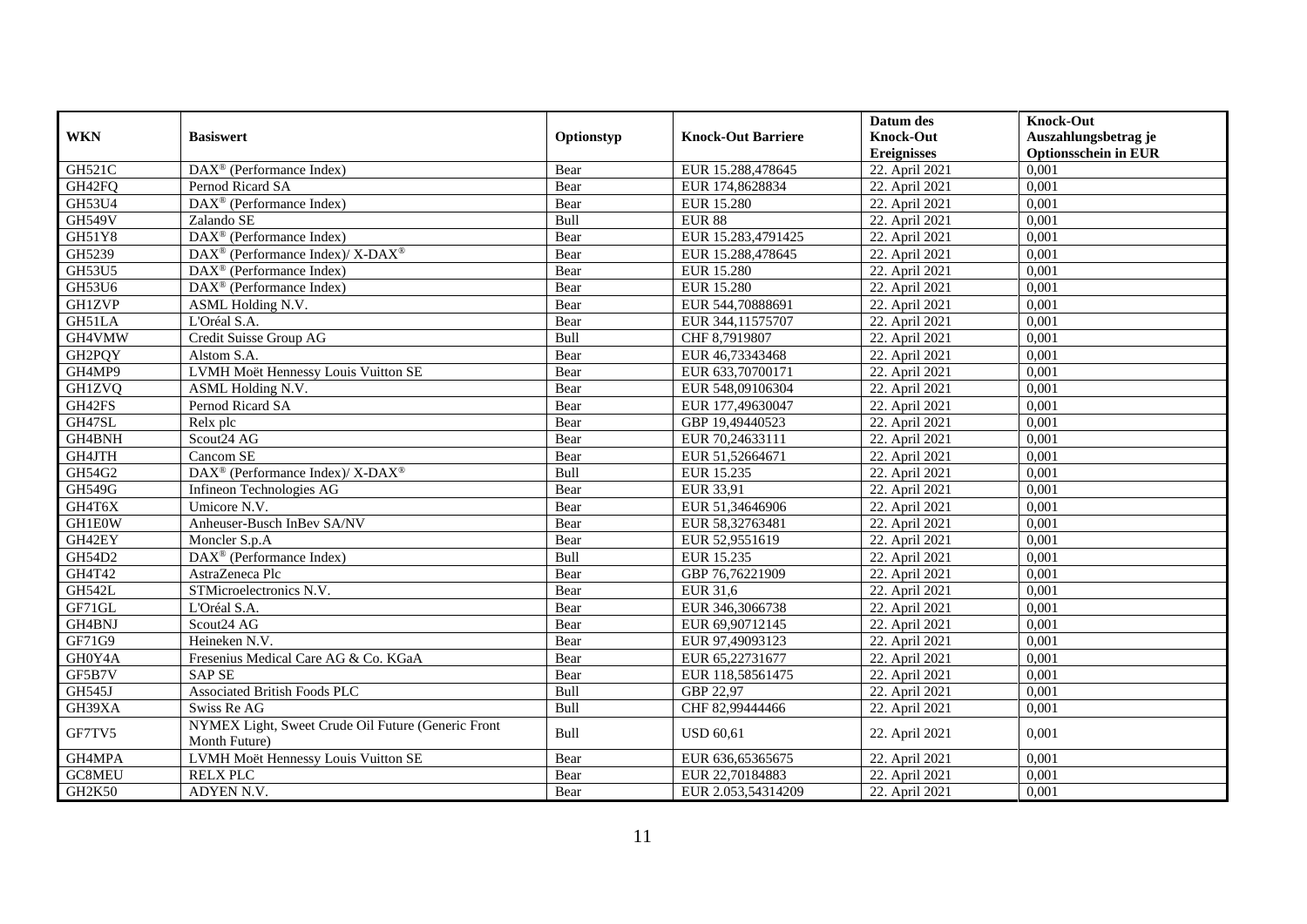|               |                                                                          |            |                           | Datum des          | <b>Knock-Out</b>            |
|---------------|--------------------------------------------------------------------------|------------|---------------------------|--------------------|-----------------------------|
| <b>WKN</b>    | <b>Basiswert</b>                                                         | Optionstyp | <b>Knock-Out Barriere</b> | <b>Knock-Out</b>   | Auszahlungsbetrag je        |
|               |                                                                          |            |                           | <b>Ereignisses</b> | <b>Optionsschein in EUR</b> |
| GH2SK6        | Royal Dutch Shell plc                                                    | Bull       | EUR 15,75204038           | 22. April 2021     | 0,001                       |
| GF71EQ        | Symrise AG                                                               | Bear       | EUR 111,33106905          | 22. April 2021     | 0,001                       |
| GH4T3Q        | Siemens Gamesa Renewable Energy, S.A.                                    | Bear       | EUR 31,26349516           | 22. April 2021     | 0,001                       |
| GH4T68        | Dassault Systemes S.A.                                                   | Bear       | EUR 195,05717551          | 22. April 2021     | 0,001                       |
| GH4T3M        | Siemens Gamesa Renewable Energy, S.A.                                    | Bear       | EUR 30,88381704           | 22. April 2021     | 0,001                       |
| GH4T3R        | Siemens Gamesa Renewable Energy, S.A.                                    | Bear       | EUR 31,65316481           | 22. April 2021     | 0,001                       |
| GH4T1R        | Siemens Gamesa Renewable Energy, S.A.                                    | Bear       | EUR 32,03284292           | 22. April 2021     | 0,001                       |
| GH5250        | $\overline{\text{DAX}^{\otimes}}$ (Performance Index)/X-DAX <sup>®</sup> | Bear       | EUR 15.293,4781475        | 22. April 2021     | 0,001                       |
| GH4G1R        | ASML Holding N.V.                                                        | Bear       | EUR 551,28872565          | 22. April 2021     | 0,001                       |
| GH2K51        | ADYEN N.V.                                                               | Bear       | EUR 2.063,24401567        | 22. April 2021     | 0,001                       |
| GH549F        | Infineon Technologies AG                                                 | Bear       | EUR 34,07                 | 22. April 2021     | 0,001                       |
| <b>GH542T</b> | <b>GEA Group AG</b>                                                      | Bear       | EUR 35,64                 | 22. April 2021     | 0,001                       |
| GH4VQK        | Kion Group AG                                                            | Bear       | EUR 84,38425316           | 22. April 2021     | 0,001                       |
| GH5430        | STMicroelectronics N.V.                                                  | Bear       | EUR 32,03                 | 22. April 2021     | 0,001                       |
| <b>GH546N</b> | <b>AIXTRON SE</b>                                                        | Bear       | EUR 18,37                 | 22. April 2021     | 0,001                       |
| <b>GH1ZRW</b> | Aalberts Industries N.V.                                                 | Bear       | EUR 45,83294956           | 22. April 2021     | 0,001                       |
| GH51ZF        | DAX <sup>®</sup> (Performance Index)                                     | Bear       | EUR 15.293,4781475        | 22. April 2021     | 0,001                       |
| GH53U2        | $DAX^{\circledR}$ (Performance Index)                                    | Bear       | EUR 15.290                | 22. April 2021     | 0,001                       |
| <b>GH53U3</b> | $\overline{\text{DAX}}^{\textcircled{}}$ (Performance Index)             | Bear       | EUR 15.290                | 22. April 2021     | 0,001                       |
| GH53TY        | DAX <sup>®</sup> (Performance Index)                                     | Bear       | EUR 15.290                | 22. April 2021     | 0,001                       |
| GH53TZ        | DAX <sup>®</sup> (Performance Index)                                     | Bear       | <b>EUR 15.290</b>         | 22. April 2021     | 0,001                       |
| <b>GH53U0</b> | $\overline{\text{DAX}^{\otimes}}$ (Performance Index)                    | Bear       | <b>EUR 15.290</b>         | 22. April 2021     | 0,001                       |
| <b>GH53U1</b> | $\overline{\text{DAX}^{\otimes}}$ (Performance Index)                    | Bear       | EUR 15.290                | 22. April 2021     | 0,001                       |
| GH51YV        | DAX <sup>®</sup> (Performance Index)                                     | Bear       | EUR 15.298,47765          | 22. April 2021     | 0,001                       |
| GH523B        | $\text{DAX}^{\circledast}$ (Performance Index)/ X-DAX <sup>®</sup>       | Bear       | EUR 15.298,47765          | 22. April 2021     | 0,001                       |
| <b>GH540G</b> | S&P 500 <sup>®</sup> Index                                               | Bear       | <b>USD 4.142,5</b>        | 22. April 2021     | 0,001                       |
| <b>GH540H</b> | S&P 500 <sup>®</sup> Index                                               | Bear       | <b>USD 4.140</b>          | 22. April 2021     | 0,001                       |
| GH53Z4        | NASDAQ-100 Index®                                                        | Bear       | <b>USD 13.830</b>         | 22. April 2021     | 0,001                       |
| GH53TU        | DAX <sup>®</sup> (Performance Index)                                     | Bear       | <b>EUR 15.300</b>         | 22. April 2021     | 0,001                       |
| <b>GH540E</b> | S&P 500 <sup>®</sup> Index                                               | Bear       | <b>USD 4.145</b>          | 22. April 2021     | 0,001                       |
| GH53Z5        | NASDAQ-100 Index®                                                        | Bear       | <b>USD 13.820</b>         | 22. April 2021     | 0,001                       |
| GH53TV        | DAX <sup>®</sup> (Performance Index)                                     | Bear       | <b>EUR 15.300</b>         | 22. April 2021     | 0.001                       |
| GH53QK        | Dow Jones Industrial Average® Index                                      | Bear       | <b>USD 33.850</b>         | 22. April 2021     | 0,001                       |
| GH540F        | S&P 500 <sup>®</sup> Index                                               | Bear       | <b>USD 4.142,5</b>        | 22. April 2021     | 0,001                       |
| <b>GH53Z8</b> | NASDAQ-100 Index®                                                        | Bear       | <b>USD 13.810</b>         | 22. April 2021     | 0,001                       |
| GH53TS        | DAX <sup>®</sup> (Performance Index)                                     | Bear       | <b>EUR 15.300</b>         | 22. April 2021     | 0,001                       |
| GH53QL        | Dow Jones Industrial Average® Index                                      | Bear       | <b>USD 33.840</b>         | 22. April 2021     | 0,001                       |
| GH53Z6        | NASDAQ-100 Index®                                                        | Bear       | <b>USD 13.820</b>         | 22. April 2021     | 0,001                       |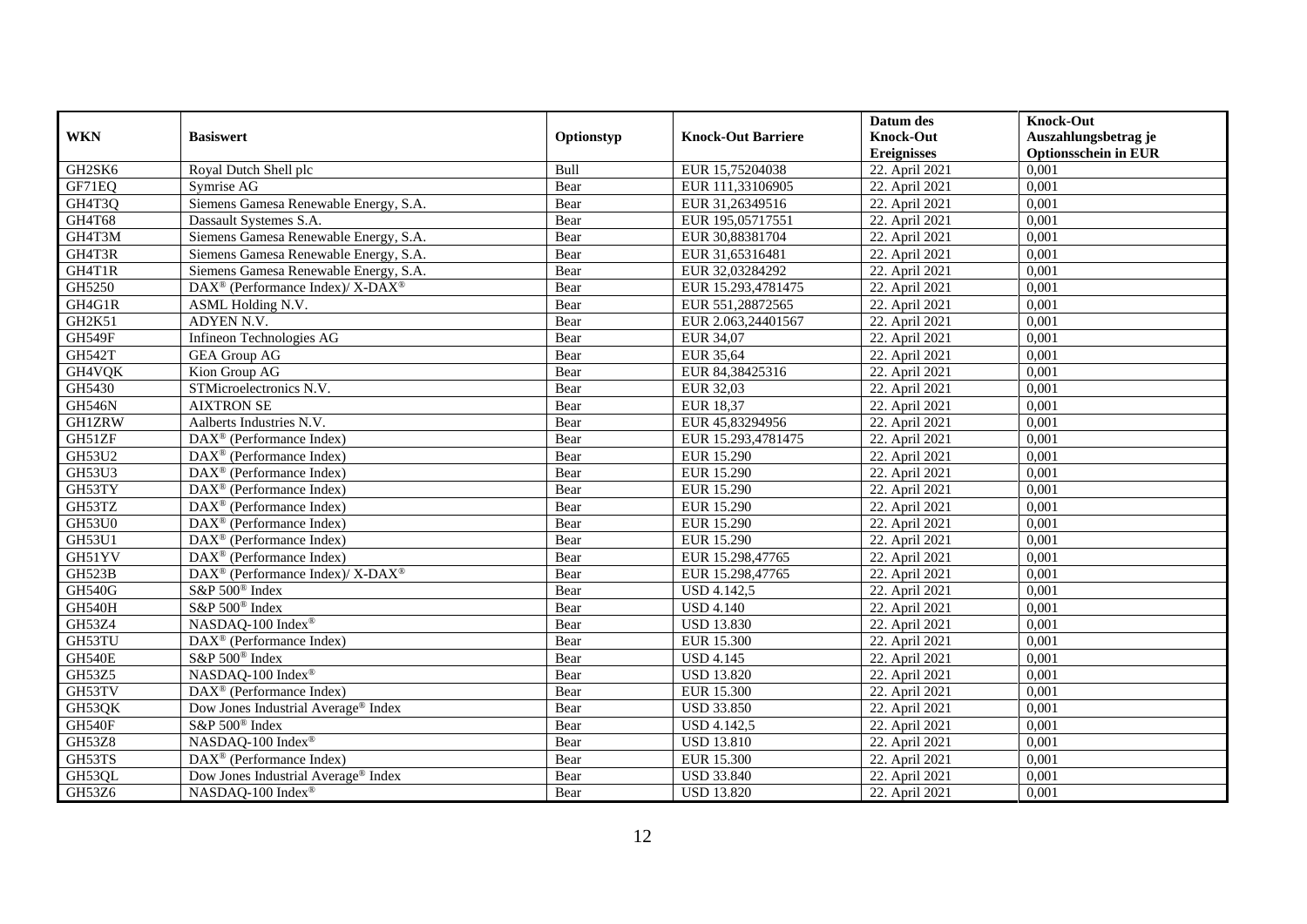|               |                                                                  |            |                           | Datum des          | <b>Knock-Out</b>            |
|---------------|------------------------------------------------------------------|------------|---------------------------|--------------------|-----------------------------|
| <b>WKN</b>    | <b>Basiswert</b>                                                 | Optionstyp | <b>Knock-Out Barriere</b> | <b>Knock-Out</b>   | Auszahlungsbetrag je        |
|               |                                                                  |            |                           | <b>Ereignisses</b> | <b>Optionsschein in EUR</b> |
| GH53TT        | DAX <sup>®</sup> (Performance Index)                             | Bear       | <b>EUR 15.300</b>         | 22. April 2021     | 0,001                       |
| GH540J        | S&P 500 <sup>®</sup> Index                                       | Bear       | <b>USD 4.140</b>          | 22. April 2021     | 0,001                       |
| GH53QB        | Dow Jones Industrial Average® Index                              | Bear       | <b>USD 33.940</b>         | 22. April 2021     | 0,001                       |
| GH53Z7        | NASDAQ-100 Index®                                                | Bear       | <b>USD 13.810</b>         | 22. April 2021     | 0,001                       |
| GH53TW        | DAX <sup>®</sup> (Performance Index)                             | Bear       | EUR 15.300                | 22. April 2021     | 0,001                       |
| <b>GH540K</b> | S&P 500 <sup>®</sup> Index                                       | Bear       | <b>USD</b> 4.137,5        | 22. April 2021     | 0,001                       |
| GH53QC        | Dow Jones Industrial Average <sup>®</sup> Index                  | Bear       | <b>USD 33.920</b>         | 22. April 2021     | 0,001                       |
| GH53ZS        | $\text{DAX}^{\circledR}$ (Performance Index)/ X-DAX <sup>®</sup> | Bear       | <b>EUR 15.300</b>         | 22. April 2021     | 0,001                       |
| GH53TX        | $\text{DAX}^{\textcircled{n}}$ (Performance Index)               | Bear       | <b>EUR 15.300</b>         | 22. April 2021     | 0,001                       |
| <b>GH540A</b> | S&P 500 <sup>®</sup> Index                                       | Bear       | <b>USD 4.150</b>          | 22. April 2021     | 0,001                       |
| GH53PX        | Dow Jones Industrial Average <sup>®</sup> Index                  | Bear       | <b>USD 34.080</b>         | 22. April 2021     | 0,001                       |
| GH53ZT        | DAX <sup>®</sup> (Performance Index)/X-DAX <sup>®</sup>          | Bear       | EUR 15.300                | 22. April 2021     | 0,001                       |
| <b>GH540B</b> | S&P 500 <sup>®</sup> Index                                       | Bear       | <b>USD</b> 4.147,5        | 22. April 2021     | 0,001                       |
| GH53Z3        | NASDAQ-100 Index <sup>®</sup>                                    | Bear       | <b>USD 13.830</b>         | 22. April 2021     | 0.001                       |
| GH53PY        | Dow Jones Industrial Average <sup>®</sup> Index                  | Bear       | <b>USD 34.050</b>         | 22. April 2021     | 0,001                       |
| <b>GH540N</b> | S&P 500 <sup>®</sup> Index                                       | Bear       | <b>USD 4.135</b>          | 22. April 2021     | 0,001                       |
| GH53QD        | Dow Jones Industrial Average® Index                              | Bear       | <b>USD 33.920</b>         | 22. April 2021     | 0,001                       |
| <b>GH540C</b> | S&P 500 <sup>®</sup> Index                                       | Bear       | <b>USD 4.147,5</b>        | 22. April 2021     | 0,001                       |
| GH53QE        | Dow Jones Industrial Average® Index                              | Bear       | <b>USD 33.900</b>         | 22. April 2021     | 0,001                       |
| <b>GH540D</b> | S&P 500 <sup>®</sup> Index                                       | Bear       | <b>USD 4.145</b>          | 22. April 2021     | 0,001                       |
| <b>GH540L</b> | S&P 500 <sup>®</sup> Index                                       | Bear       | USD 4.137,5               | 22. April 2021     | 0,001                       |
| GH53QF        | Dow Jones Industrial Average <sup>®</sup> Index                  | Bear       | <b>USD 33.900</b>         | 22. April 2021     | 0,001                       |
| GH540M        | $S\&P 500^{\circ}$ Index                                         | Bear       | <b>USD 4.135</b>          | 22. April 2021     | 0,001                       |
| GH53PV        | Dow Jones Industrial Average® Index                              | Bear       | <b>USD 34.100</b>         | 22. April 2021     | 0,001                       |
| GH5409        | S&P 500 <sup>®</sup> Index                                       | Bear       | <b>USD 4.150</b>          | 22. April 2021     | 0,001                       |
| GH53PW        | Dow Jones Industrial Average <sup>®</sup> Index                  | Bear       | <b>USD 34.080</b>         | 22. April 2021     | 0,001                       |
| GH53PZ        | Dow Jones Industrial Average® Index                              | Bear       | <b>USD 34.050</b>         | 22. April 2021     | 0,001                       |
| GH53Q0        | Dow Jones Industrial Average <sup>®</sup> Index                  | Bear       | <b>USD 34.040</b>         | 22. April 2021     | 0,001                       |
| GH51PP        | <b>Ballard Power Systems Inc</b>                                 | Bear       | USD 20,89365576           | 22. April 2021     | 0,001                       |
| GH53PU        | Dow Jones Industrial Average <sup>®</sup> Index                  | Bear       | <b>USD 34.100</b>         | 22. April 2021     | 0,001                       |
| GH51PQ        | <b>Ballard Power Systems Inc</b>                                 | Bear       | USD 20,69371647           | 22. April 2021     | 0,001                       |
| GH53Q1        | Dow Jones Industrial Average <sup>®</sup> Index                  | Bear       | <b>USD 34.040</b>         | 22. April 2021     | 0,001                       |
| GH51PR        | <b>Ballard Power Systems Inc</b>                                 | Bear       | USD 21,09359505           | 22. April 2021     | 0,001                       |
| GH53Q2        | Dow Jones Industrial Average® Index                              | Bear       | <b>USD 34.020</b>         | 22. April 2021     | 0,001                       |
| GH53Q7        | Dow Jones Industrial Average® Index                              | Bear       | <b>USD 33.980</b>         | 22. April 2021     | 0,001                       |
| GH53Q8        | Dow Jones Industrial Average® Index                              | Bear       | <b>USD 33.950</b>         | 22. April 2021     | 0,001                       |
| GH54BM        | <b>AIXTRON SE</b>                                                | Bear       | <b>EUR 18,46</b>          | 22. April 2021     | 0,001                       |
| GH51PN        | <b>Ballard Power Systems Inc</b>                                 | Bear       | USD 20,49377718           | 22. April 2021     | 0,001                       |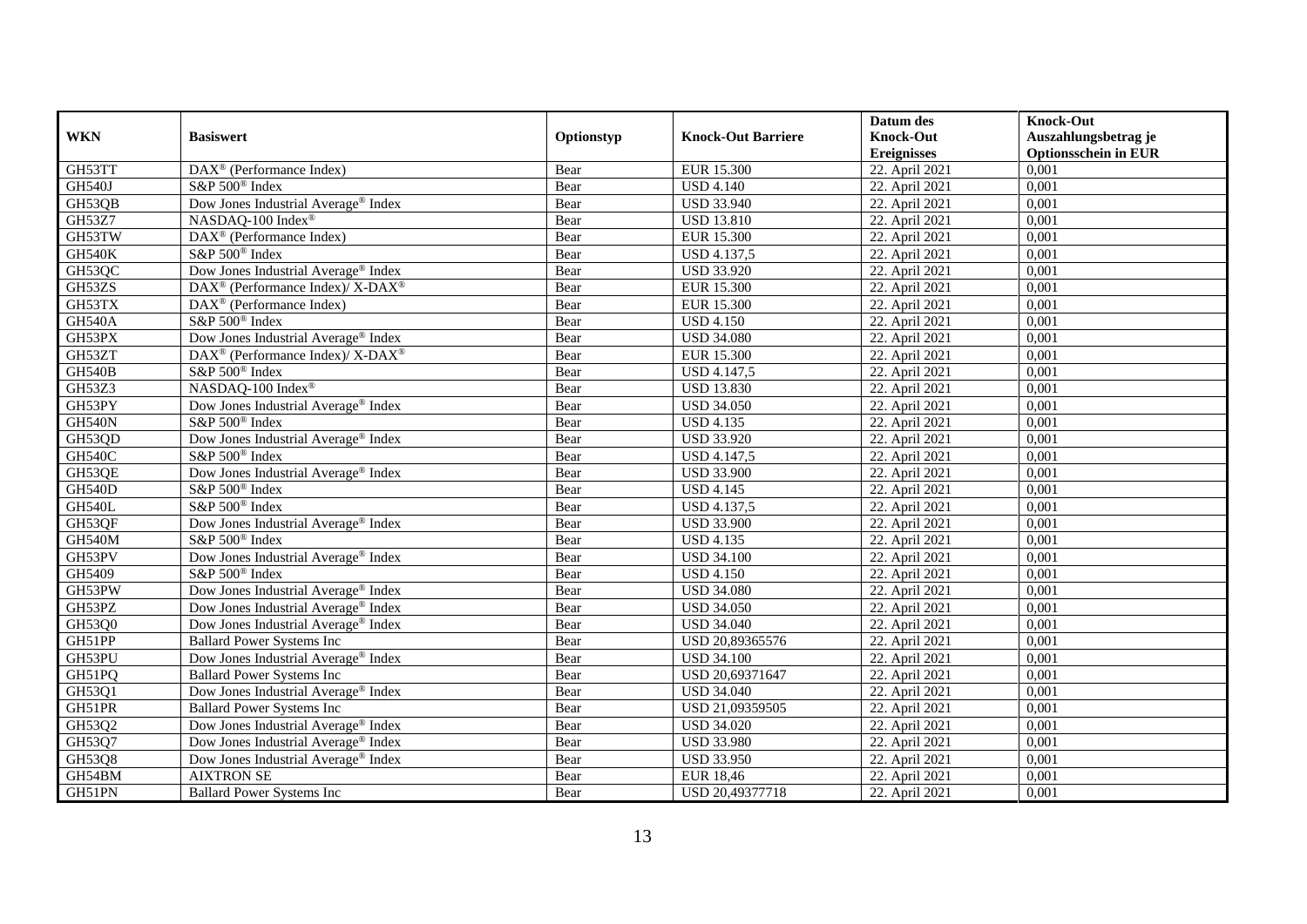|               |                                                 |            |                           | Datum des          | <b>Knock-Out</b>            |
|---------------|-------------------------------------------------|------------|---------------------------|--------------------|-----------------------------|
| <b>WKN</b>    | <b>Basiswert</b>                                | Optionstyp | <b>Knock-Out Barriere</b> | <b>Knock-Out</b>   | Auszahlungsbetrag je        |
|               |                                                 |            |                           | <b>Ereignisses</b> | <b>Optionsschein in EUR</b> |
| GH53Q3        | Dow Jones Industrial Average® Index             | Bear       | <b>USD 34.020</b>         | 22. April 2021     | 0,001                       |
| GH546T        | <b>AIXTRON SE</b>                               | Bear       | <b>EUR 18,55</b>          | 22. April 2021     | 0,001                       |
| GH4T3K        | Danaher Corporation                             | Bear       | USD 247,92967166          | 22. April 2021     | 0,001                       |
| GH2PRV        | Agilent Technologies, Inc.                      | Bear       | USD 135,07431094          | 22. April 2021     | 0,001                       |
| GH51PT        | <b>Ballard Power Systems Inc</b>                | Bear       | USD 21,29353434           | 22. April 2021     | 0,001                       |
| <b>GH546Z</b> | <b>AIXTRON SE</b>                               | Bear       | <b>EUR 18,82</b>          | 22. April 2021     | 0,001                       |
| GH53Q4        | Dow Jones Industrial Average® Index             | Bear       | <b>USD 34.000</b>         | 22. April 2021     | 0,001                       |
| GH4T3J        | Danaher Corporation                             | Bear       | USD 246,12040381          | 22. April 2021     | 0,001                       |
| GH4T1S        | Siemens Gamesa Renewable Energy, S.A.           | Bear       | EUR 32,42251256           | 22. April 2021     | 0,001                       |
| GH54BP        | Texas Instruments Incorporated                  | Bear       | <b>USD 187,27</b>         | 22. April 2021     | 0,001                       |
| GH0HZ4        | AT&T Inc.                                       | Bear       | USD 30,59263234           | 22. April 2021     | 0,001                       |
| <b>GH1KXU</b> | Align Technology, Inc.                          | Bear       | USD 622,05721869          | 22. April 2021     | 0,001                       |
| GH5485        | <b>AIXTRON SE</b>                               | Bear       | <b>EUR 18,73</b>          | 22. April 2021     | 0,001                       |
| GH53QG        | Dow Jones Industrial Average <sup>®</sup> Index | Bear       | <b>USD 33.880</b>         | 22. April 2021     | 0.001                       |
| GH4T3N        | Danaher Corporation                             | Bear       | USD 249,73893952          | 22. April 2021     | 0,001                       |
| GH0Y51        | Fresenius Medical Care AG & Co. KGaA            | Bear       | EUR 65,61304319           | 22. April 2021     | 0,001                       |
| GH3NNN        | Edenred S.A.                                    | Bear       | EUR 47,80700854           | 22. April 2021     | 0,001                       |
| GH54BV        | Texas Instruments Incorporated                  | Bear       | <b>USD 188,29</b>         | 22. April 2021     | 0,001                       |
| <b>GH1TRM</b> | Fresenius SE & Co KGaA                          | Bear       | EUR 39,62583973           | 22. April 2021     | 0,001                       |
| GH4TAH        | Nordex SE                                       | Bear       | EUR 25,38576676           | 22. April 2021     | 0,001                       |
| GH51Q6        | Tesla Inc                                       | Bear       | USD 745,38545881          | 22. April 2021     | 0,001                       |
| GF9AWL        | <b>SAP SE</b>                                   | Bear       | EUR 119,28822903          | 22. April 2021     | 0,001                       |
| <b>GH0HYM</b> | AT&T Inc.                                       | Bear       | USD 31,39699728           | 22. April 2021     | 0,001                       |
| <b>GH547C</b> | The Boeing Company                              | Bear       | <b>USD 236,77</b>         | 22. April 2021     | 0,001                       |
| GH546M        | <b>AIXTRON SE</b>                               | Bear       | <b>EUR 18,64</b>          | 22. April 2021     | 0,001                       |
| GH3H7L        | IQVIA Holdings Inc.                             | Bear       | USD 226,59572597          | 22. April 2021     | 0,001                       |
| GH3H14        | VeriSign, Inc.                                  | Bear       | USD 211,976               | 22. April 2021     | 0,001                       |
| GH53QH        | Dow Jones Industrial Average <sup>®</sup> Index | Bear       | <b>USD 33.880</b>         | 22. April 2021     | 0,001                       |
| <b>GH547E</b> | The Boeing Company                              | Bear       | <b>USD 237,94</b>         | 22. April 2021     | 0,001                       |
| <b>GH542B</b> | Lennar Corporation                              | Bear       | <b>USD 101,26</b>         | 22. April 2021     | 0,001                       |
| GH53QJ        | Dow Jones Industrial Average® Index             | Bear       | <b>USD 33.850</b>         | 22. April 2021     | 0,001                       |
| GH1GE7        | <b>Microsoft Corporation</b>                    | Bear       | USD 261,65181818          | 22. April 2021     | 0,001                       |
| GH53Q9        | Dow Jones Industrial Average <sup>®</sup> Index | Bear       | <b>USD 33.950</b>         | 22. April 2021     | 0,001                       |
| GC06GB        | AT&T Inc.                                       | Bear       | USD 31,08713742           | 22. April 2021     | 0,001                       |
| GH53QA        | Dow Jones Industrial Average <sup>®</sup> Index | Bear       | <b>USD 33.940</b>         | 22. April 2021     | 0,001                       |
| GH15ZB        | AT&T Inc.                                       | Bear       | USD 30,90378874           | 22. April 2021     | 0,001                       |
| GH53QM        | Dow Jones Industrial Average <sup>®</sup> Index | Bear       | <b>USD 33.840</b>         | 22. April 2021     | 0,001                       |
| GH3X5E        | <b>STRYKER CORP</b>                             | Bear       | USD 264,9277952           | 22. April 2021     | 0,001                       |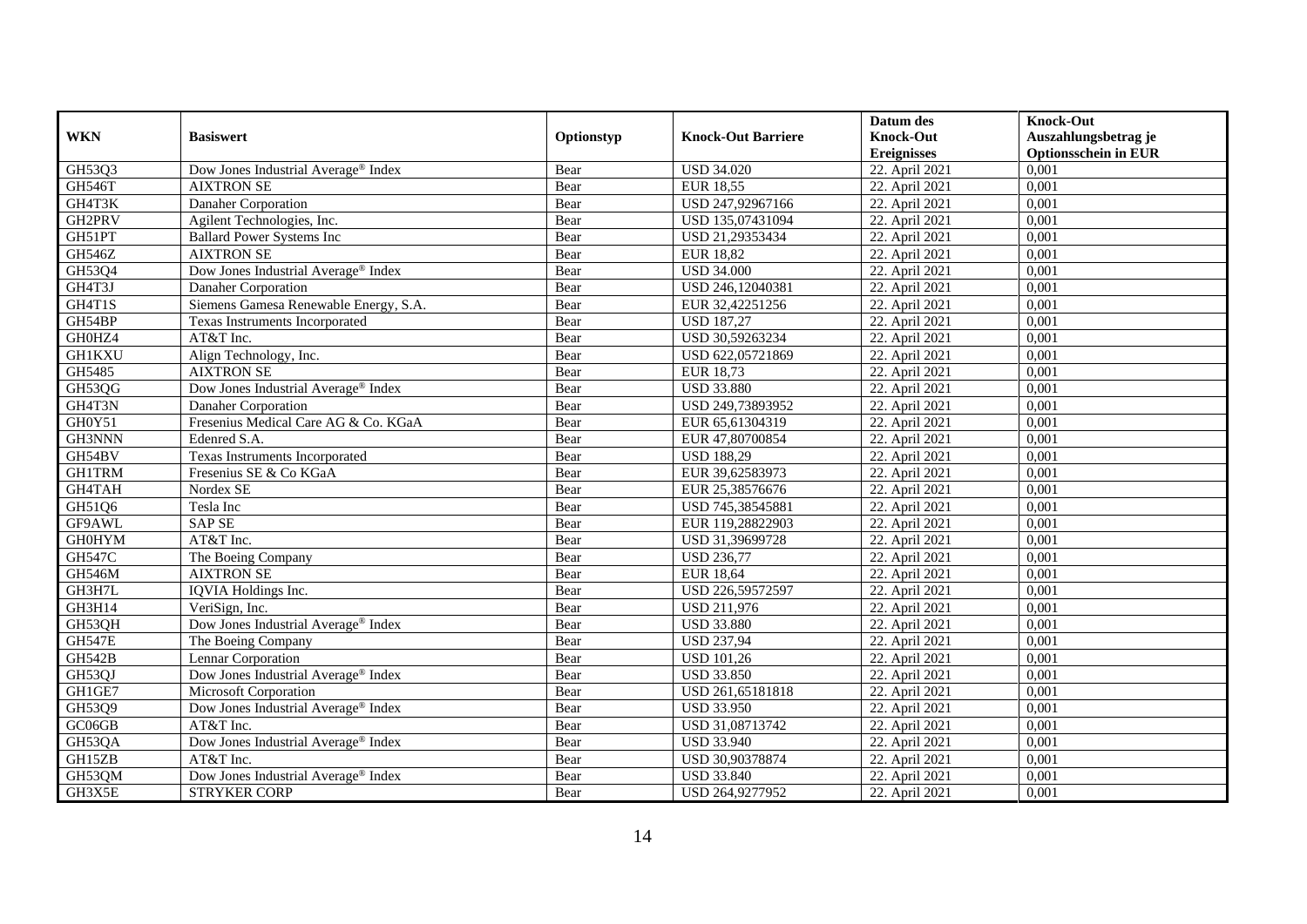|               |                                     |            |                           | Datum des          | <b>Knock-Out</b>            |
|---------------|-------------------------------------|------------|---------------------------|--------------------|-----------------------------|
| <b>WKN</b>    | <b>Basiswert</b>                    | Optionstyp | <b>Knock-Out Barriere</b> | <b>Knock-Out</b>   | Auszahlungsbetrag je        |
|               |                                     |            |                           | <b>Ereignisses</b> | <b>Optionsschein in EUR</b> |
| GH53Q5        | Dow Jones Industrial Average® Index | Bear       | <b>USD 34.000</b>         | 22. April 2021     | 0,001                       |
| <b>GH545R</b> | <b>BioNTech SE - ADR</b>            | Bear       | <b>USD 160,31</b>         | 22. April 2021     | 0,001                       |
| GH53Q6        | Dow Jones Industrial Average® Index | Bear       | <b>USD 33.980</b>         | 22. April 2021     | 0,001                       |
| GH51FB        | Ørsted A/S                          | Bear       | DKK 986,52501432          | 22. April 2021     | 0,001                       |
| <b>GH545S</b> | BioNTech SE - ADR                   | Bear       | <b>USD 159,52</b>         | 22. April 2021     | 0,001                       |
| GH3H6B        | HCA Healthcare Inc.                 | Bear       | USD 201,09834916          | 22. April 2021     | 0,001                       |
| GH51G5        | Ørsted A/S                          | Bear       | DKK 967,41782243          | 22. April 2021     | 0,001                       |
| <b>GH545V</b> | BioNTech SE - ADR                   | Bear       | <b>USD 161,09</b>         | 22. April 2021     | 0,001                       |
| GH51G7        | Ørsted A/S                          | Bear       | DKK 972,19712003          | 22. April 2021     | 0,001                       |
| <b>GH546E</b> | BioNTech SE - ADR                   | Bear       | <b>USD 161,88</b>         | 22. April 2021     | 0,001                       |
| GH51GF        | $O$ rsted A/S                       | Bear       | DKK 976,97641764          | 22. April 2021     | 0,001                       |
| GH546F        | BioNTech SE - ADR                   | Bear       | <b>USD 162,66</b>         | 22. April 2021     | 0,001                       |
| GH51FZ        | Ørsted A/S                          | Bear       | DKK 981,75571525          | 22. April 2021     | 0,001                       |
| GC8M5K        | Visa Inc. - Class A                 | Bear       | USD 228,48373768          | 22. April 2021     | 0,001                       |
| GH33ZR        | Lululemon Athletica Inc.            | Bear       | USD 329,63565562          | 22. April 2021     | 0,001                       |
| GH4VXY        | Lockheed Martin Corporation         | Bull       | USD 383,72019837          | 22. April 2021     | 0,001                       |
| GH541G        | General Electric Company            | Bear       | <b>USD 13,28</b>          | 22. April 2021     | 0,001                       |
| GH54B2        | NIO Inc                             | Bear       | <b>USD 36,88</b>          | 22. April 2021     | 0,001                       |
| GH5417        | General Electric Company            | Bear       | <b>USD 13,15</b>          | 22. April 2021     | 0,001                       |
| <b>GH54A4</b> | NIO Inc                             | Bear       | <b>USD 37,42</b>          | 22. April 2021     | 0,001                       |
| GH5429        | General Electric Company            | Bear       | <b>USD 13,35</b>          | 22. April 2021     | 0,001                       |
| GH54A5        | NIO Inc                             | Bear       | <b>USD 37,6</b>           | 22. April 2021     | 0,001                       |
| <b>GH542A</b> | General Electric Company            | Bear       | <b>USD 13,22</b>          | 22. April 2021     | 0,001                       |
| GH5496        | NIO Inc                             | Bear       | <b>USD 38,33</b>          | 22. April 2021     | 0,001                       |
| GH51GN        | Mettler-Toledo International        | Bear       | USD 1.314,50482275        | 22. April 2021     | 0,001                       |
| GH5497        | NIO Inc                             | Bear       | <b>USD 38,51</b>          | 22. April 2021     | 0,001                       |
| <b>GH54A9</b> | NIO Inc                             | Bear       | <b>USD 37,79</b>          | 22. April 2021     | 0,001                       |
| <b>GH549A</b> | NIO Inc                             | Bear       | <b>USD 39,06</b>          | 22. April 2021     | 0,001                       |
| <b>GH549B</b> | NIO Inc                             | Bear       | <b>USD 38,88</b>          | 22. April 2021     | 0,001                       |
| <b>GH54A3</b> | NIO Inc                             | Bear       | <b>USD 37,24</b>          | 22. April 2021     | 0,001                       |
| GH5498        | NIO Inc                             | Bear       | <b>USD 39,61</b>          | 22. April 2021     | 0,001                       |
| GH5499        | NIO Inc                             | Bear       | <b>USD 38,7</b>           | 22. April 2021     | 0,001                       |
| GH5494        | NIO Inc                             | Bear       | <b>USD 37,97</b>          | 22. April 2021     | 0,001                       |
| GH5495        | NIO Inc                             | Bear       | <b>USD 38,15</b>          | 22. April 2021     | 0,001                       |
| GH54A6        | NIO Inc                             | Bear       | <b>USD 37,06</b>          | 22. April 2021     | 0,001                       |
| <b>GH547F</b> | The Boeing Company                  | Bear       | <b>USD 239,11</b>         | 22. April 2021     | 0,001                       |
| GC6J1V        | AT&T Inc.                           | Bear       | USD 31,63628828           | 22. April 2021     | 0,001                       |
| GH3H2F        | CSX Corporation                     | Bear       | USD 103,3550821           | 22. April 2021     | 0,001                       |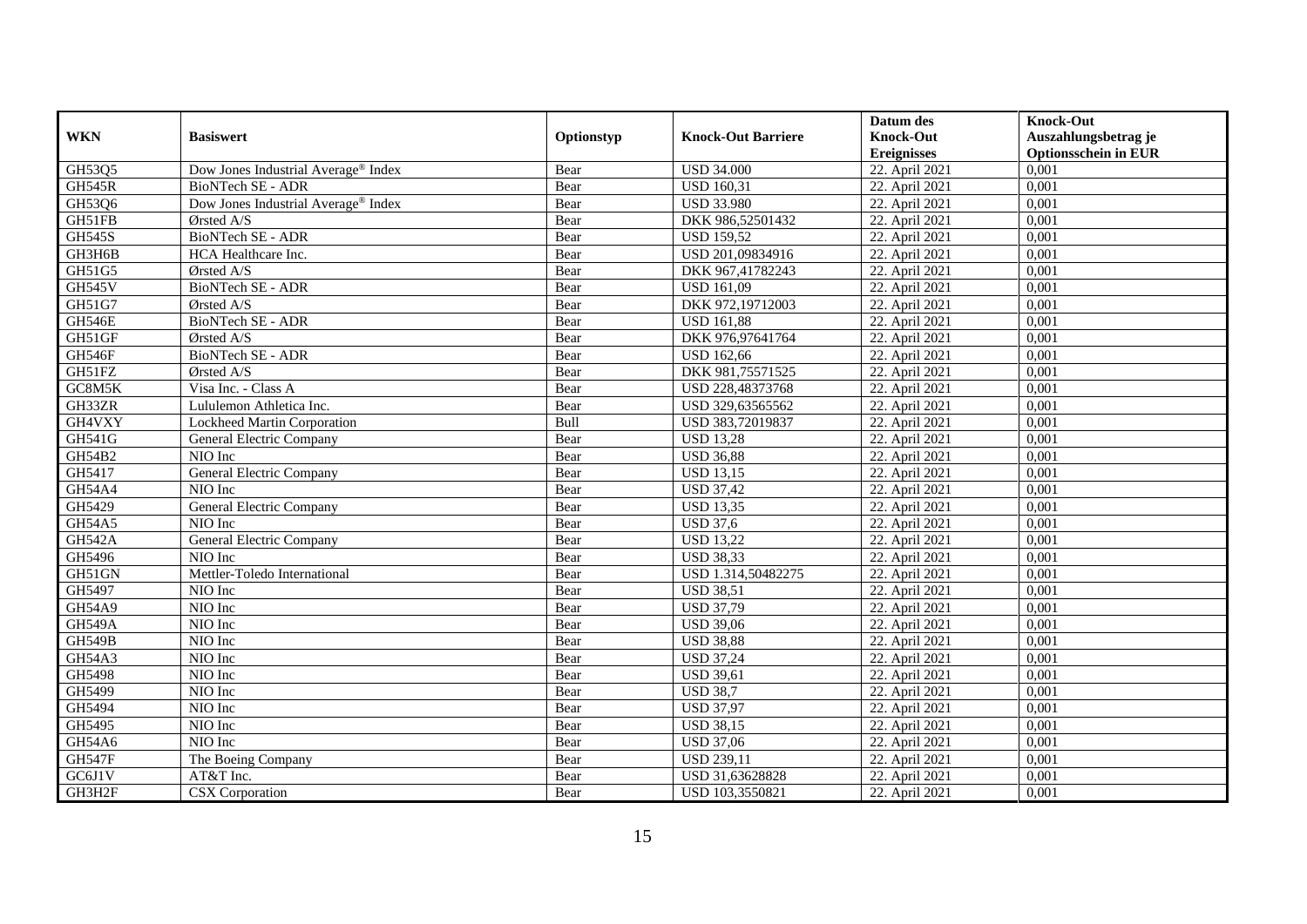|               |                                                                  |            |                           | Datum des          | <b>Knock-Out</b>            |
|---------------|------------------------------------------------------------------|------------|---------------------------|--------------------|-----------------------------|
| <b>WKN</b>    | <b>Basiswert</b>                                                 | Optionstyp | <b>Knock-Out Barriere</b> | <b>Knock-Out</b>   | Auszahlungsbetrag je        |
|               |                                                                  |            |                           | <b>Ereignisses</b> | <b>Optionsschein in EUR</b> |
| GH4VY2        | <b>Lockheed Martin Corporation</b>                               | Bull       | USD 381,36940073          | 22. April 2021     | 0,001                       |
| GH4XVT        | Moody's Corporation                                              | Bear       | USD 327,59671362          | 22. April 2021     | 0,001                       |
| GH161F        | AT&T Inc.                                                        | Bear       | USD 31,87799733           | 22. April 2021     | 0,001                       |
| GH3XB4        | Check Point Software Technologies Ltd.                           | Bear       | USD 120,5744348           | 22. April 2021     | 0,001                       |
| GH39UJ        | Iberdrola S.A.                                                   | Bear       | EUR 11,688039             | 22. April 2021     | 0,001                       |
| GH5413        | General Electric Company                                         | Bear       | <b>USD 13,42</b>          | 22. April 2021     | 0,001                       |
| GH47QF        | NetEase Inc ADR                                                  | Bear       | USD 110,82238898          | 22. April 2021     | 0,001                       |
| GH38XU        | Visa Inc. - Class A                                              | Bear       | USD 229,8663655           | 22. April 2021     | 0,001                       |
| GH47QG        | NetEase Inc ADR                                                  | Bear       | USD 110,10412343          | 22. April 2021     | 0,001                       |
| <b>GH163K</b> | <b>SAP SE</b>                                                    | Bear       | EUR 120,09812257          | 22. April 2021     | 0,001                       |
| GH3NLF        | Industria de Diseno Textil, S.A. (Inditex)                       | Bear       | EUR 29,19381883           | 22. April 2021     | 0,001                       |
| GH4XTQ        | The Sherwin-Williams Company                                     | Bear       | USD 272,07818444          | 22. April 2021     | 0,001                       |
| GH4VYK        | <b>Brown-Forman Corporation</b>                                  | Bear       | USD 77,81452695           | 22. April 2021     | 0,001                       |
| <b>GH520G</b> | DAX <sup>®</sup> (Performance Index)                             | Bear       | EUR 15.308,476655         | 22. April 2021     | 0,001                       |
| GH53TQ        | $\text{DAX}^{\otimes}$ (Performance Index)                       | Bear       | EUR 15.310                | 22. April 2021     | 0,001                       |
| <b>GH523D</b> | DAX <sup>®</sup> (Performance Index)/ X-DAX <sup>®</sup>         | Bear       | EUR 15.303,4771525        | 22. April 2021     | 0,001                       |
| GH53TR        | DAX <sup>®</sup> (Performance Index)                             | Bear       | EUR 15.310                | 22. April 2021     | 0,001                       |
| GH51ZV        | $\text{DAX}^{\textcircled{p}}$ (Performance Index)               | Bear       | EUR 15.318.47566          | 22. April 2021     | 0,001                       |
| GH53TG        | $\overline{\text{DAX}}^{\textcirc}$ (Performance Index)          | Bear       | EUR 15.320                | 22. April 2021     | 0,001                       |
| GH523H        | $\text{DAX}^{\circledR}$ (Performance Index)/ X-DAX <sup>®</sup> | Bear       | EUR 15.313,4761575        | 22. April 2021     | 0,001                       |
| GH5205        | $\text{DAX}^{\textcircled{p}}$ (Performance Index)               | Bear       | EUR 15.303,4771525        | 22. April 2021     | 0,001                       |
| GF8EZK        | Anheuser-Busch InBev SA/NV                                       | Bear       | EUR 58,62820318           | 22. April 2021     | 0,001                       |
| GH53TH        | DAX <sup>®</sup> (Performance Index)                             | Bear       | EUR 15.320                | 22. April 2021     | 0,001                       |
| <b>GH524L</b> | $\text{DAX}^{\circledR}$ (Performance Index)/ X-DAX <sup>®</sup> | Bear       | EUR 15.318,47566          | 22. April 2021     | 0,001                       |
| GH51YR        | $\overline{\text{DAX}^{\otimes}}$ (Performance Index)            | Bear       | EUR 15.313,4761575        | 22. April 2021     | 0,001                       |
| GH53TJ        | $\text{DAX}^{\otimes}$ (Performance Index)                       | Bear       | EUR 15.320                | 22. April 2021     | 0,001                       |
| GH5251        | DAX <sup>®</sup> (Performance Index)/ X-DAX <sup>®</sup>         | Bear       | EUR 15.308,476655         | 22. April 2021     | 0,001                       |
| GH53TK        | $\text{DAX}^{\textcircled{p}}$ (Performance Index)               | Bear       | EUR 15.320                | 22. April 2021     | 0.001                       |
| GH53TL        | $\text{DAX}^{\textcircled{p}}$ (Performance Index)               | Bear       | EUR 15.310                | 22. April 2021     | 0,001                       |
| GH53TM        | $\text{DAX}^{\textcircled{p}}$ (Performance Index)               | Bear       | EUR 15.310                | 22. April 2021     | 0,001                       |
| GH53TN        | DAX <sup>®</sup> (Performance Index)                             | Bear       | EUR 15.310                | 22. April 2021     | 0,001                       |
| GH53TP        | DAX <sup>®</sup> (Performance Index)                             | Bear       | EUR 15.310                | 22. April 2021     | 0.001                       |
| GH53TE        | $\overline{\text{DAX}^{\otimes}}$ (Performance Index)            | Bear       | EUR 15.320                | 22. April 2021     | 0,001                       |
| GH53TF        | $\text{DAX}^{\circledast}$ (Performance Index)                   | Bear       | EUR 15.320                | 22. April 2021     | 0,001                       |
| GC9TW8        | <b>E.ON SE</b>                                                   | Bear       | EUR 10,14890922           | 22. April 2021     | 0,001                       |
| GH2PQT        | Alstom S.A.                                                      | Bear       | EUR 47,27927012           | 22. April 2021     | 0,001                       |
| GH51KA        | Moderna Inc                                                      | Bear       | USD 174,70180846          | 22. April 2021     | 0,001                       |
| GH51YS        | $\overline{\text{DAX}}^{\textcircled{}}$ (Performance Index)     | Bear       | EUR 15.323,4751625        | 22. April 2021     | 0,001                       |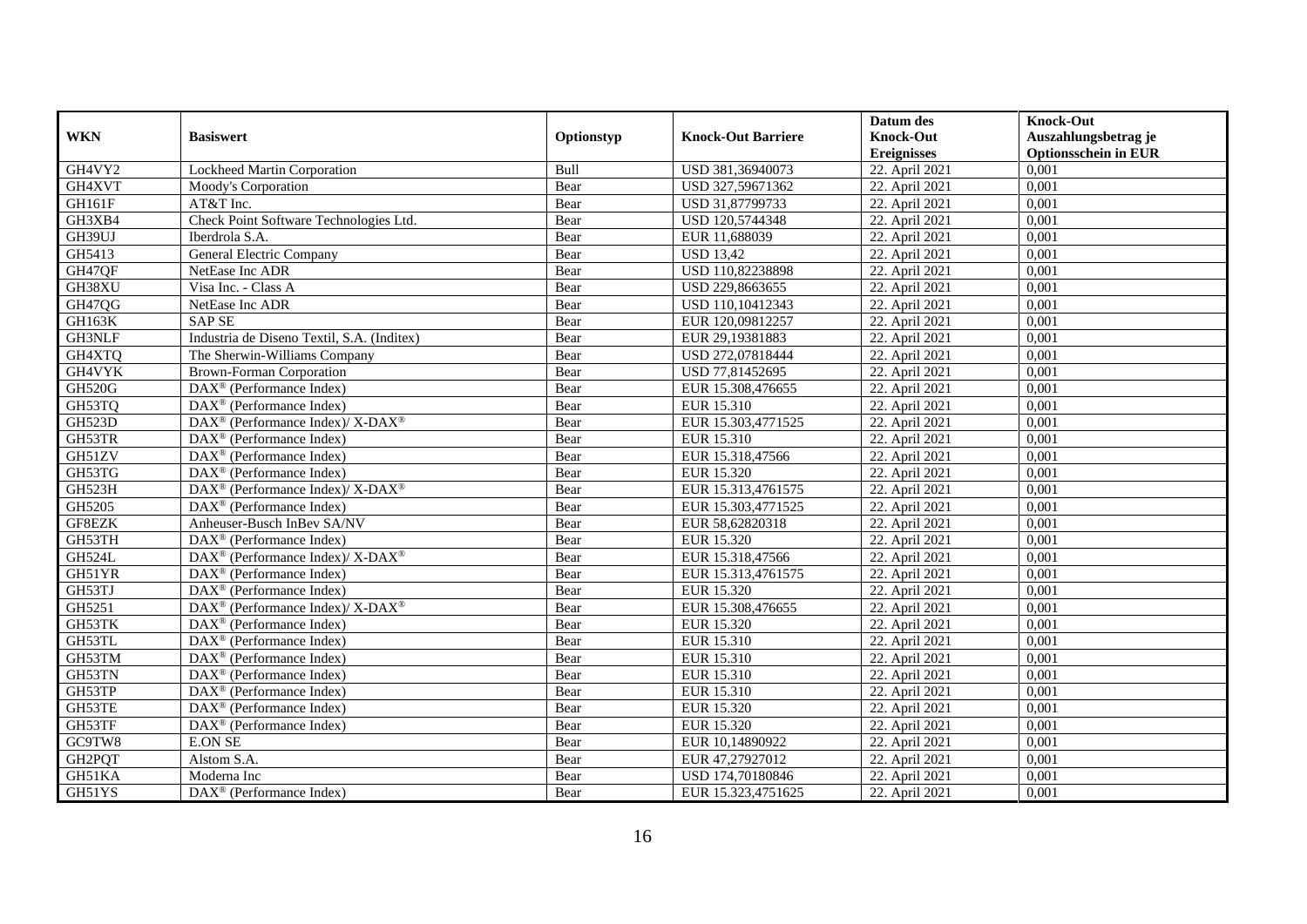|               |                                                          |            |                           | Datum des          | <b>Knock-Out</b>            |
|---------------|----------------------------------------------------------|------------|---------------------------|--------------------|-----------------------------|
| <b>WKN</b>    | <b>Basiswert</b>                                         | Optionstyp | <b>Knock-Out Barriere</b> | <b>Knock-Out</b>   | Auszahlungsbetrag je        |
|               |                                                          |            |                           | <b>Ereignisses</b> | <b>Optionsschein in EUR</b> |
| <b>GH548Q</b> | MTU Aero Engines AG                                      | Bear       | EUR 196,63                | 22. April 2021     | 0,001                       |
| GH51KB        | Moderna Inc                                              | Bear       | USD 171,50269094          | 22. April 2021     | 0,001                       |
| GH2K52        | ADYEN N.V.                                               | Bear       | EUR 2.072,8953444         | 22. April 2021     | 0,001                       |
| GH53T8        | DAX <sup>®</sup> (Performance Index)                     | Bear       | EUR 15.325                | 22. April 2021     | 0,001                       |
| <b>GH3NLK</b> | Industria de Diseno Textil, S.A. (Inditex)               | Bear       | EUR 29,44265808           | 22. April 2021     | 0,001                       |
| GF9AX2        | <b>SAP SE</b>                                            | Bear       | EUR 120,81743881          | 22. April 2021     | 0,001                       |
| <b>GH541J</b> | <b>General Electric Company</b>                          | Bear       | <b>USD 13,49</b>          | 22. April 2021     | 0,001                       |
| GH53T9        | DAX <sup>®</sup> (Performance Index)                     | Bear       | EUR 15.325                | 22. April 2021     | 0,001                       |
| GH4K4A        | BioNTech SE - ADR                                        | Bear       | USD 169,82310715          | 22. April 2021     | 0,001                       |
| GH51KC        | Moderna Inc                                              | Bear       | USD 173,90202908          | 22. April 2021     | 0,001                       |
| GH53TC        | DAX <sup>®</sup> (Performance Index)                     | Bear       | EUR 15.325                | 22. April 2021     | 0,001                       |
| <b>GH1TYS</b> | Accenture plc                                            | Bear       | USD 292,82805625          | 22. April 2021     | 0,001                       |
| GH51KD        | Moderna Inc                                              | Bear       | USD 170,69291431          | 22. April 2021     | 0,001                       |
| GH53TD        | DAX <sup>®</sup> (Performance Index)                     | Bear       | EUR 15.325                | 22. April 2021     | 0.001                       |
| GH53TA        | $DAX^{\otimes}$ (Performance Index)                      | Bear       | EUR 15.325                | 22. April 2021     | 0,001                       |
| GH51KZ        | Moderna Inc                                              | Bear       | USD 175,51158508          | 22. April 2021     | 0,001                       |
| GH3RLT        | ResMed Inc.                                              | Bear       | USD 209,50219886          | 22. April 2021     | 0,001                       |
| GH53TB        | DAX <sup>®</sup> (Performance Index)                     | Bear       | EUR 15.325                | 22. April 2021     | 0,001                       |
| <b>GH51K7</b> | Moderna Inc                                              | Bear       | USD 172,30247032          | 22. April 2021     | 0,001                       |
| GH51K9        | Moderna Inc                                              | Bear       | USD 173,1022497           | 22. April 2021     | 0,001                       |
| <b>GH1TWN</b> | Moderna Inc                                              | Bear       | USD 176,9588888           | 22. April 2021     | 0,001                       |
| GH33ZS        | Lululemon Athletica Inc.                                 | Bear       | USD 335,82543775          | 22. April 2021     | 0,001                       |
| GH5407        | S&P 500 <sup>®</sup> Index                               | Bear       | <b>USD 4.175</b>          | 22. April 2021     | 0,001                       |
| GH38WW        | NetEase Inc ADR                                          | Bear       | USD 111,71528235          | 22. April 2021     | 0,001                       |
| GH5408        | S&P 500 <sup>®</sup> Index                               | Bear       | <b>USD 4.175</b>          | 22. April 2021     | 0,001                       |
| <b>GH1TUS</b> | Moderna Inc                                              | Bear       | USD 178,65956582          | 22. April 2021     | 0,001                       |
| <b>GH1TUP</b> | Moderna Inc                                              | Bear       | USD 177,80431208          | 22. April 2021     | 0,001                       |
| GH1GJ4        | Align Technology, Inc.                                   | Bear       | USD 625,66560977          | 22. April 2021     | 0,001                       |
| GH5406        | S&P 500 <sup>®</sup> Index                               | Bear       | USD 4.177,5               | 22. April 2021     | 0,001                       |
| GH5412        | <b>General Electric Company</b>                          | Bear       | <b>USD 13,63</b>          | 22. April 2021     | 0,001                       |
| GH523J        | DAX <sup>®</sup> (Performance Index)/ X-DAX <sup>®</sup> | Bear       | EUR 15.328,474665         | 22. April 2021     | 0,001                       |
| GH53PT        | Dow Jones Industrial Average® Index                      | Bear       | <b>USD 34.120</b>         | 22. April 2021     | 0,001                       |
| GH5405        | S&P 500 <sup>®</sup> Index                               | Bear       | <b>USD 4.177,5</b>        | 22. April 2021     | 0,001                       |
| GH5418        | General Electric Company                                 | Bear       | <b>USD 13,56</b>          | 22. April 2021     | 0,001                       |
| GH53PS        | Dow Jones Industrial Average <sup>®</sup> Index          | Bear       | <b>USD 34.120</b>         | 22. April 2021     | 0,001                       |
| GH3XA3        | Teleflex Inc.                                            | Bear       | USD 442,29926305          | 22. April 2021     | 0,001                       |
| GH51JZ        | Square Inc                                               | Bear       | USD 252,55542414          | 22. April 2021     | 0,001                       |
| GH51K0        | Square Inc                                               | Bear       | USD 253,77525714          | 22. April 2021     | 0,001                       |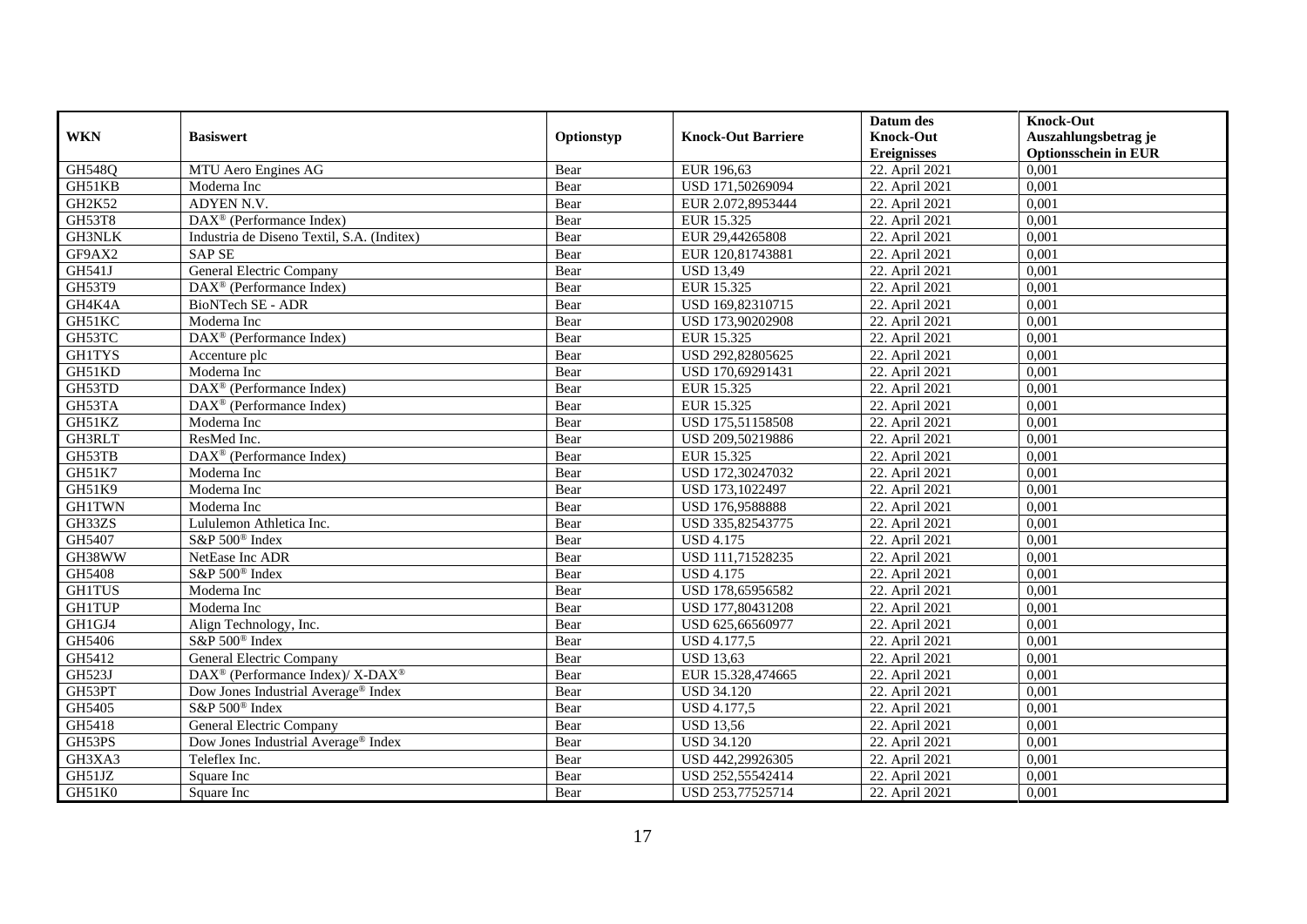|               |                                                                          |            |                           | Datum des          | <b>Knock-Out</b>            |
|---------------|--------------------------------------------------------------------------|------------|---------------------------|--------------------|-----------------------------|
| <b>WKN</b>    | <b>Basiswert</b>                                                         | Optionstyp | <b>Knock-Out Barriere</b> | <b>Knock-Out</b>   | Auszahlungsbetrag je        |
|               |                                                                          |            |                           | <b>Ereignisses</b> | <b>Optionsschein in EUR</b> |
| <b>GH523X</b> | $\text{DAX}^{\circledR}$ (Performance Index)/ X-DAX <sup>®</sup>         | Bear       | EUR 15.338,47367          | 22. April 2021     | 0,001                       |
| GH38XV        | NetEase Inc ADR                                                          | Bear       | USD 112,40144525          | 22. April 2021     | 0,001                       |
| GH4VVN        | Lowe's Companies, Inc.                                                   | Bull       | USD 200,27634905          | 22. April 2021     | 0,001                       |
| GH51K1        | Square Inc                                                               | Bear       | USD 254,99509014          | 22. April 2021     | 0,001                       |
| GF06TZ        | <b>Quest Diagnostics Incorporated</b>                                    | Bear       | USD 133,45787258          | 22. April 2021     | 0,001                       |
| GH4VY4        | Lockheed Martin Corporation                                              | Bull       | USD 379,0085997           | 22. April 2021     | 0,001                       |
| GH53ZE        | NASDAQ-100 Index®                                                        | Bull       | <b>USD 13.780</b>         | 22. April 2021     | 0,001                       |
| <b>GH540W</b> | S&P 500 <sup>®</sup> Index                                               | Bull       | <b>USD 4.125</b>          | 22. April 2021     | 0,001                       |
| GH4Y0F        | Nvidia Corporation                                                       | Bull       | USD 595,63435584          | 22. April 2021     | 0,001                       |
| GH4VW8        | BlackRock, Inc.                                                          | Bull       | USD 797,99105066          | 22. April 2021     | 0,001                       |
| GH54G4        | DAX <sup>®</sup> (Performance Index)/X-DAX <sup>®</sup>                  | Bull       | EUR 15.230                | 22. April 2021     | 0,001                       |
| GH53ZF        | NASDAQ-100 Index®                                                        | Bull       | <b>USD 13.770</b>         | 22. April 2021     | 0,001                       |
| GH53QZ        | Dow Jones Industrial Average® Index                                      | Bull       | <b>USD 33.720</b>         | 22. April 2021     | 0,001                       |
| GH4K0S        | Twitter, Inc.                                                            | Bull       | USD 64,37737395           | 22. April 2021     | 0,001                       |
| <b>GH540P</b> | S&P 500 <sup>®</sup> Index                                               | Bull       | USD 4.132,5               | 22. April 2021     | 0,001                       |
| GH4Y0D        | Nvidia Corporation                                                       | Bull       | USD 598,86535587          | 22. April 2021     | 0,001                       |
| GH53ZC        | NASDAQ-100 Index®                                                        | Bull       | <b>USD 13.790</b>         | 22. April 2021     | 0,001                       |
| GH54GA        | $\overline{\text{DAX}^{\otimes}}$ (Performance Index)/X-DAX <sup>®</sup> | Bull       | EUR 15.215                | 22. April 2021     | 0,001                       |
| GH53QX        | Dow Jones Industrial Average® Index                                      | Bull       | <b>USD 33.740</b>         | 22. April 2021     | 0,001                       |
| <b>GH540S</b> | S&P 500 <sup>®</sup> Index                                               | Bull       | <b>USD 4.130</b>          | 22. April 2021     | 0,001                       |
| GH53ZD        | NASDAQ-100 Index®                                                        | Bull       | <b>USD 13.780</b>         | 22. April 2021     | 0,001                       |
| GH54G7        | DAX <sup>®</sup> (Performance Index)/X-DAX <sup>®</sup>                  | Bull       | EUR 15.220                | 22. April 2021     | 0,001                       |
| GH53QY        | Dow Jones Industrial Average® Index                                      | Bull       | <b>USD 33.720</b>         | 22. April 2021     | 0,001                       |
| GH53ZG        | NASDAQ-100 Index®                                                        | Bull       | <b>USD 13.770</b>         | 22. April 2021     | 0,001                       |
| <b>GH540T</b> | S&P 500 <sup>®</sup> Index                                               | Bull       | <b>USD 4.127,5</b>        | 22. April 2021     | 0,001                       |
| GH54G6        | DAX <sup>®</sup> (Performance Index)/ X-DAX <sup>®</sup>                 | Bull       | EUR 15.225                | 22. April 2021     | 0,001                       |
| GH53ZH        | NASDAQ-100 Index®                                                        | Bull       | <b>USD 13.760</b>         | 22. April 2021     | 0,001                       |
| GH53QP        | Dow Jones Industrial Average® Index                                      | Bull       | <b>USD 33.820</b>         | 22. April 2021     | 0,001                       |
| <b>GH540Q</b> | S&P 500 <sup>®</sup> Index                                               | Bull       | <b>USD 4.132,5</b>        | 22. April 2021     | 0,001                       |
| GH53ZA        | NASDAQ-100 Index®                                                        | Bull       | <b>USD 13.800</b>         | 22. April 2021     | 0,001                       |
| GH53QQ        | Dow Jones Industrial Average® Index                                      | Bull       | <b>USD 33.800</b>         | 22. April 2021     | 0,001                       |
| <b>GH540R</b> | S&P 500 <sup>®</sup> Index                                               | Bull       | <b>USD 4.130</b>          | 22. April 2021     | 0.001                       |
| GH53ZB        | NASDAQ-100 Index®                                                        | Bull       | <b>USD 13.790</b>         | 22. April 2021     | 0,001                       |
| GH53QV        | Dow Jones Industrial Average® Index                                      | Bull       | <b>USD 33.750</b>         | 22. April 2021     | 0,001                       |
| <b>GH540U</b> | S&P 500 <sup>®</sup> Index                                               | Bull       | <b>USD 4.127,5</b>        | 22. April 2021     | 0,001                       |
| GH53Z9        | NASDAQ-100 Index®                                                        | Bull       | <b>USD 13.800</b>         | 22. April 2021     | 0,001                       |
| GH53QW        | Dow Jones Industrial Average <sup>®</sup> Index                          | Bull       | <b>USD 33.740</b>         | 22. April 2021     | 0,001                       |
| GH53ZL        | NASDAQ-100 Index®                                                        | Bull       | <b>USD 13.750</b>         | 22. April 2021     | 0,001                       |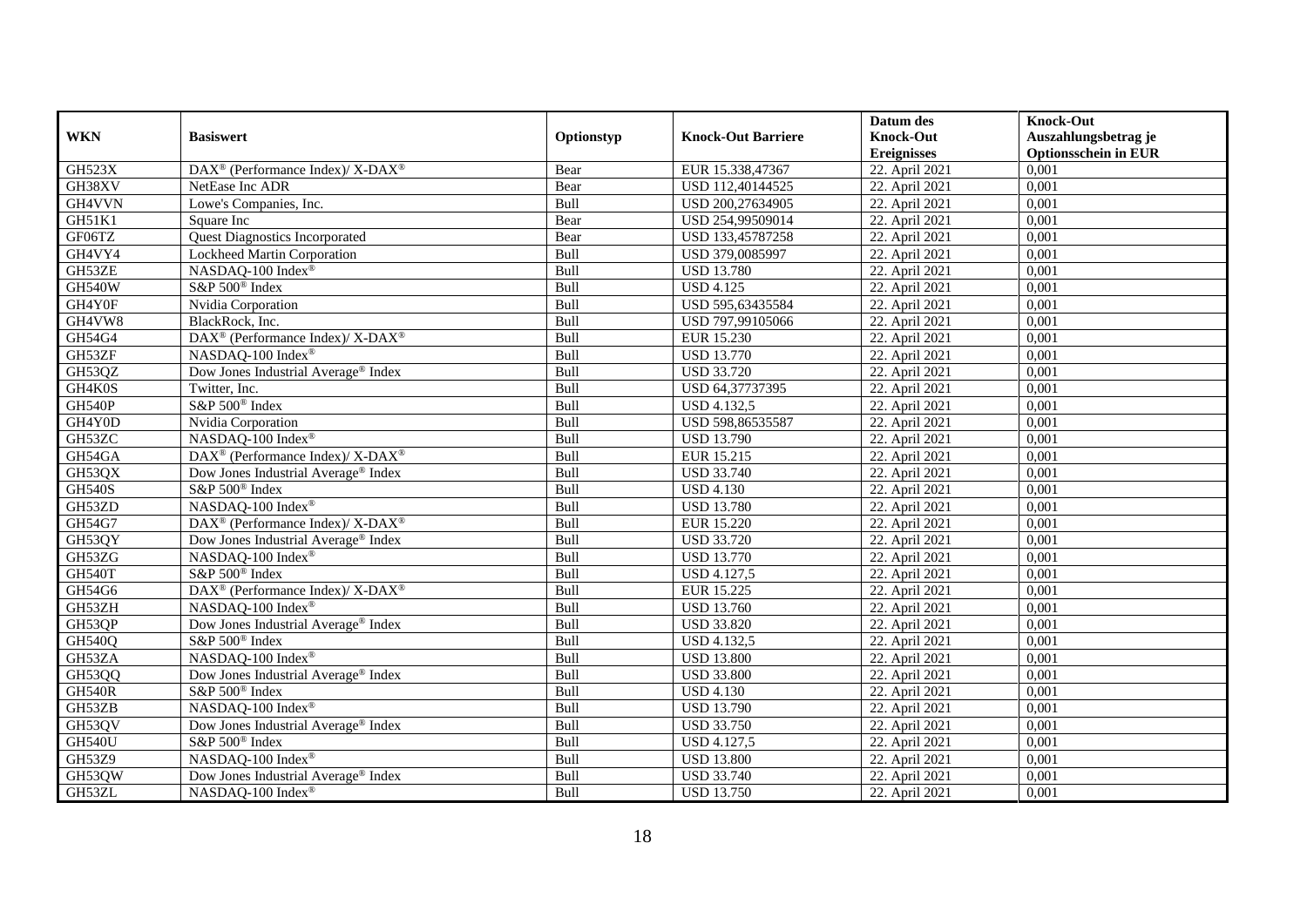|               |                                                                     |            |                           | Datum des          | <b>Knock-Out</b>            |
|---------------|---------------------------------------------------------------------|------------|---------------------------|--------------------|-----------------------------|
| <b>WKN</b>    | <b>Basiswert</b>                                                    | Optionstyp | <b>Knock-Out Barriere</b> | <b>Knock-Out</b>   | Auszahlungsbetrag je        |
|               |                                                                     |            |                           | <b>Ereignisses</b> | <b>Optionsschein in EUR</b> |
| <b>GH540V</b> | S&P 500 <sup>®</sup> Index                                          | Bull       | <b>USD 4.125</b>          | 22. April 2021     | 0,001                       |
| GH53ZM        | NASDAQ-100 Index®                                                   | Bull       | <b>USD</b> 13.740         | 22. April 2021     | 0,001                       |
| GH53QT        | Dow Jones Industrial Average <sup>®</sup> Index                     | Bull       | <b>USD 33.780</b>         | 22. April 2021     | 0,001                       |
| GH53ZJ        | NASDAQ-100 Index®                                                   | Bull       | <b>USD 13.760</b>         | 22. April 2021     | 0,001                       |
| GH53ZK        | NASDAQ-100 Index®                                                   | Bull       | <b>USD 13.750</b>         | 22. April 2021     | 0,001                       |
| GH53QU        | Dow Jones Industrial Average® Index                                 | Bull       | <b>USD 33.750</b>         | 22. April 2021     | 0,001                       |
| GH53ZN        | NASDAQ-100 Index®                                                   | Bull       | <b>USD 13.740</b>         | 22. April 2021     | 0,001                       |
| GH53QR        | Dow Jones Industrial Average <sup>®</sup> Index                     | Bull       | <b>USD 33.800</b>         | 22. April 2021     | 0,001                       |
| GH53QS        | Dow Jones Industrial Average <sup>®</sup> Index                     | Bull       | <b>USD 33.780</b>         | 22. April 2021     | 0,001                       |
| GH53QN        | Dow Jones Industrial Average® Index                                 | Bull       | <b>USD 33.820</b>         | 22. April 2021     | 0,001                       |
| GH560Q        | NYMEX Light, Sweet Crude Oil Future (Generic Front<br>Month Future) | Bear       | <b>USD 61,37</b>          | 23. April 2021     | 0,001                       |
| GH5606        | 1 Feinunze Palladium, Feinheit mind. 0,9995                         | Bull       | USD 2.837,103             | 23. April 2021     | 0,001                       |
| GH55ZK        | 1 Feinunze Palladium, Feinheit mind. 0,9995                         | Bull       | USD 2.845,662             | 23. April 2021     | 0,001                       |
| GH56AN        | $\text{DAX}^{\circledast}$ (Performance Index)/ X-DAX <sup>®</sup>  | Bull       | EUR 15.390                | 23. April 2021     | 0,001                       |
| GH56BP        | DAX <sup>®</sup> (Performance Index)/ X-DAX <sup>®</sup>            | Bear       | EUR 15.175                | 23. April 2021     | 0,001                       |
| GH4Y0B        | Nvidia Corporation                                                  | Bull       | USD 592,41335891          | 22. April 2021     | 0,001                       |
| GH56BQ        | DAX <sup>®</sup> (Performance Index)/ X-DAX <sup>®</sup>            | Bear       | EUR 15.185                | 23. April 2021     | 0,001                       |
| GH560U        | ICE Brent Crude Oil Future (Generic Front Month<br>Future)          | Bear       | <b>USD 64,91</b>          | 23. April 2021     | 0,001                       |
| GH56BR        | DAX <sup>®</sup> (Performance Index)/ X-DAX <sup>®</sup>            | Bear       | EUR 15.190                | 23. April 2021     | 0,001                       |
| GH560V        | ICE Brent Crude Oil Future (Generic Front Month<br>Future)          | Bear       | <b>USD 64,41</b>          | 23. April 2021     | 0,001                       |
| GH56CR        | DAX <sup>®</sup> (Performance Index)/X-DAX <sup>®</sup>             | Bear       | EUR 14.965                | 23. April 2021     | 0.001                       |
| GH4VXA        | Walgreens Boots Alliance, Inc.                                      | Bull       | USD 52,56002287           | 22. April 2021     | 0,001                       |
| GH55ZN        | 1 Feinunze Silber, Feinheit mind. 0,999                             | Bull       | USD 26,05228484           | 23. April 2021     | 0,001                       |
| GH56CS        | DAX <sup>®</sup> (Performance Index)/X-DAX <sup>®</sup>             | Bear       | EUR 14.975                | 23. April 2021     | 0.001                       |
| GH56CT        | $\text{DAX}^{\circledR}$ (Performance Index)/ X-DAX <sup>®</sup>    | Bull       | EUR 15.370                | 23. April 2021     | 0,001                       |
| <b>GH560W</b> | 10-Year U.S. Treasury Note Future (Generic Front<br>Month Future)   | Bull       | <b>USD 132,5</b>          | 23. April 2021     | 0.001                       |
| <b>GH56A0</b> | DAX <sup>®</sup> (Performance Index)/ X-DAX <sup>®</sup>            | Bull       | EUR 15.355                | 23. April 2021     | 0,001                       |
| GH55Z0        | 1 Feinunze Silber, Feinheit mind. 0,999                             | Bull       | USD 26,1183875            | 23. April 2021     | 0,001                       |
| GH56B1        | DAX <sup>®</sup> (Performance Index)/ X-DAX <sup>®</sup>            | Bull       | EUR 15.360                | 23. April 2021     | 0,001                       |
| GH56B2        | $\text{DAX}^{\circledR}$ (Performance Index)/ X-DAX <sup>®</sup>    | Bull       | <b>EUR 15.500</b>         | 23. April 2021     | 0,001                       |
| GH56C3        | DAX <sup>®</sup> (Performance Index)/ X-DAX <sup>®</sup>            | Bear       | EUR 15.060                | 23. April 2021     | 0,001                       |
| GH56C4        | DAX <sup>®</sup> (Performance Index)/ X-DAX <sup>®</sup>            | Bear       | EUR 15.045                | 23. April 2021     | 0,001                       |
| GH56D5        | DAX <sup>®</sup> (Performance Index)/ X-DAX <sup>®</sup>            | Bear       | EUR 14.925                | 23. April 2021     | 0,001                       |
| GH569Q        | DAX <sup>®</sup> (Performance Index)/ X-DAX <sup>®</sup>            | Bull       | <b>EUR 15.285</b>         | 23. April 2021     | 0,001                       |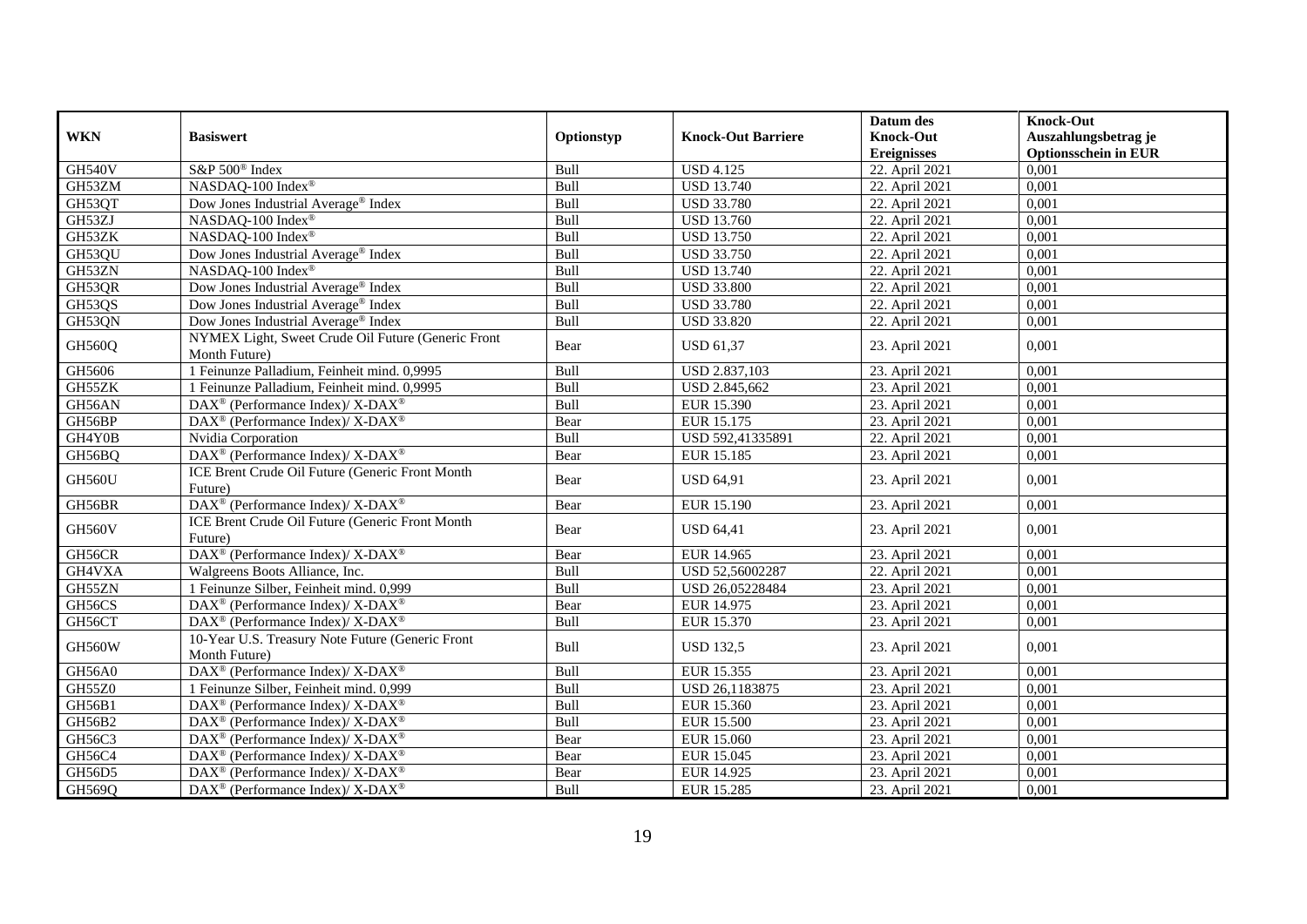|               |                                                                    |            |                           | Datum des          | <b>Knock-Out</b>            |
|---------------|--------------------------------------------------------------------|------------|---------------------------|--------------------|-----------------------------|
| <b>WKN</b>    | <b>Basiswert</b>                                                   | Optionstyp | <b>Knock-Out Barriere</b> | <b>Knock-Out</b>   | Auszahlungsbetrag je        |
|               |                                                                    |            |                           | <b>Ereignisses</b> | <b>Optionsschein in EUR</b> |
| GH56AQ        | $\text{DAX}^{\circledR}$ (Performance Index)/ X-DAX <sup>®</sup>   | Bull       | EUR 15.420                | 23. April 2021     | 0,001                       |
| GH56AR        | DAX <sup>®</sup> (Performance Index)/ X-DAX <sup>®</sup>           | Bull       | EUR 15.385                | 23. April 2021     | 0,001                       |
| GH56AS        | $DAX^{\circledast}$ (Performance Index)/ X-DAX <sup>®</sup>        | Bull       | EUR 15.380                | 23. April 2021     | 0,001                       |
| GH4FWG        | Facebook, Inc.                                                     | Bull       | USD 296,40666382          | 22. April 2021     | 0,001                       |
| GH56BS        | DAX <sup>®</sup> (Performance Index)/ X-DAX <sup>®</sup>           | Bear       | EUR 15.195                | 23. April 2021     | 0,001                       |
| GH56BT        | DAX <sup>®</sup> (Performance Index)/ X-DAX <sup>®</sup>           | Bear       | <b>EUR 15.200</b>         | 23. April 2021     | 0,001                       |
| GH56BU        | DAX <sup>®</sup> (Performance Index)/ X-DAX <sup>®</sup>           | Bear       | <b>EUR 15.205</b>         | 23. April 2021     | 0,001                       |
| GH56CU        | DAX <sup>®</sup> (Performance Index)/ X-DAX <sup>®</sup>           | Bull       | <b>EUR 15.450</b>         | 23. April 2021     | 0,001                       |
| GH56CV        | $DAX^{\circledast}$ (Performance Index)/ X-DAX <sup>®</sup>        | Bear       | <b>EUR 14.985</b>         | 23. April 2021     | 0,001                       |
| GH56CW        | DAX <sup>®</sup> (Performance Index)/ X-DAX <sup>®</sup>           | Bear       | EUR 14.990                | 23. April 2021     | 0,001                       |
| GH569V        | $DAX^{\circledast}$ (Performance Index)/ X-DAX <sup>®</sup>        | Bull       | EUR 15.270                | 23. April 2021     | 0,001                       |
| <b>GH569W</b> | $\text{DAX}^{\circledR}$ (Performance Index)/ X-DAX <sup>®</sup>   | Bull       | EUR 15.255                | 23. April 2021     | 0,001                       |
| GH56AX        | DAX <sup>®</sup> (Performance Index)/ X-DAX <sup>®</sup>           | Bull       | EUR 15.365                | 23. April 2021     | 0,001                       |
| GH56AY        | $DAX^{\circledast}$ (Performance Index)/ X-DAX <sup>®</sup>        | Bull       | EUR 15.245                | 23. April 2021     | 0,001                       |
| GH56BZ        | $DAX^{\circledast}$ (Performance Index)/ X-DAX <sup>®</sup>        | Bear       | EUR 15.025                | 23. April 2021     | 0,001                       |
| GH56C0        | $DAX^{\circledast}$ (Performance Index)/ X-DAX <sup>®</sup>        | Bear       | EUR 15.035                | 23. April 2021     | 0,001                       |
| GH56D1        | DAX <sup>®</sup> (Performance Index)/ X-DAX <sup>®</sup>           | Bear       | <b>EUR 15.000</b>         | 23. April 2021     | 0,001                       |
| GH56D2        | DAX <sup>®</sup> (Performance Index)/ X-DAX <sup>®</sup>           | Bear       | EUR 15.090                | 23. April 2021     | 0,001                       |
| <b>GH56A5</b> | $DAX^{\circledast}$ (Performance Index)/ X-DAX <sup>®</sup>        | Bull       | EUR 15.320                | 23. April 2021     | 0,001                       |
| GH56A6        | DAX <sup>®</sup> (Performance Index)/ X-DAX <sup>®</sup>           | Bull       | EUR 15.325                | 23. April 2021     | 0,001                       |
| GH56B7        | DAX <sup>®</sup> (Performance Index)/ X-DAX <sup>®</sup>           | Bull       | EUR 15.330                | 23. April 2021     | 0,001                       |
| <b>GH56B8</b> | DAX <sup>®</sup> (Performance Index)/X-DAX <sup>®</sup>            | Bull       | EUR 15.460                | 23. April 2021     | 0,001                       |
| GH56C9        | DAX <sup>®</sup> (Performance Index)/ X-DAX <sup>®</sup>           | Bear       | <b>EUR 15.050</b>         | 23. April 2021     | 0,001                       |
| GH56CA        | DAX <sup>®</sup> (Performance Index)/ X-DAX <sup>®</sup>           | Bear       | <b>EUR 15.100</b>         | 23. April 2021     | 0,001                       |
| GH56DB        | DAX <sup>®</sup> (Performance Index)/X-DAX <sup>®</sup>            | Bear       | EUR 14.915                | 23. April 2021     | 0,001                       |
| GH56DC        | DAX <sup>®</sup> (Performance Index)/ X-DAX <sup>®</sup>           | Bull       | <b>EUR 15.400</b>         | 23. April 2021     | 0,001                       |
| GH569T        | $\text{DAX}^{\circledast}$ (Performance Index)/ X-DAX <sup>®</sup> | Bull       | EUR 15.250                | 23. April 2021     | 0,001                       |
| <b>GH569U</b> | DAX <sup>®</sup> (Performance Index)/ X-DAX <sup>®</sup>           | Bull       | <b>EUR 15.260</b>         | 23. April 2021     | 0,001                       |
| GH56AV        | $DAX^{\circledast}$ (Performance Index)/ X-DAX <sup>®</sup>        | Bull       | EUR 15.375                | 23. April 2021     | 0,001                       |
| GH56BX        | $DAX^{\circledcirc}$ (Performance Index)/X-DAX <sup>®</sup>        | Bear       | EUR 15.020                | 23. April 2021     | 0.001                       |
| GH56BY        | DAX <sup>®</sup> (Performance Index)/ X-DAX <sup>®</sup>           | Bear       | EUR 15.030                | 23. April 2021     | 0,001                       |
| GH56CZ        | DAX <sup>®</sup> (Performance Index)/ X-DAX <sup>®</sup>           | Bear       | EUR 15.065                | 23. April 2021     | 0,001                       |
| GH56D0        | $DAX^{\circledast}$ (Performance Index)/ X-DAX <sup>®</sup>        | Bear       | <b>EUR 15.010</b>         | 23. April 2021     | 0,001                       |
| GH56AF        | DAX <sup>®</sup> (Performance Index)/ X-DAX <sup>®</sup>           | Bull       | EUR 15.430                | 23. April 2021     | 0,001                       |
| GH56AG        | DAX <sup>®</sup> (Performance Index)/ X-DAX <sup>®</sup>           | Bull       | EUR 15.425                | 23. April 2021     | 0,001                       |
| GH56BH        | $\text{DAX}^{\circledast}$ (Performance Index)/ X-DAX <sup>®</sup> | Bear       | EUR 15.150                | 23. April 2021     | 0,001                       |
| GH56BJ        | DAX <sup>®</sup> (Performance Index)/ X-DAX <sup>®</sup>           | Bear       | EUR 15.160                | 23. April 2021     | 0,001                       |
| GH56CK        | DAX <sup>®</sup> (Performance Index)/ X-DAX <sup>®</sup>           | Bear       | EUR 14.940                | 23. April 2021     | 0,001                       |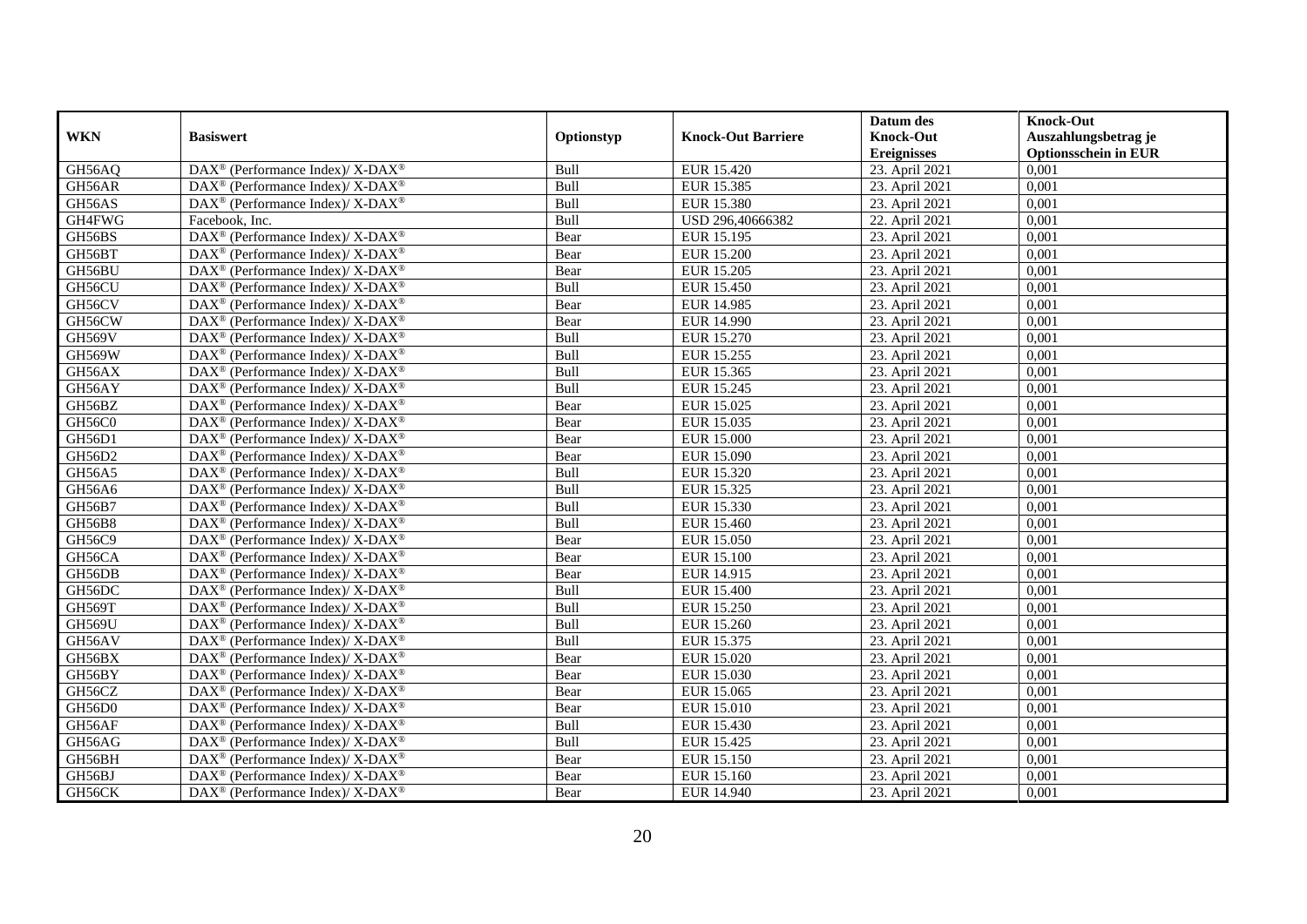|               |                                                                    |            |                           | Datum des          | <b>Knock-Out</b>            |
|---------------|--------------------------------------------------------------------|------------|---------------------------|--------------------|-----------------------------|
| <b>WKN</b>    | <b>Basiswert</b>                                                   | Optionstyp | <b>Knock-Out Barriere</b> | <b>Knock-Out</b>   | Auszahlungsbetrag je        |
|               |                                                                    |            |                           | <b>Ereignisses</b> | <b>Optionsschein in EUR</b> |
| GH56CL        | DAX <sup>®</sup> (Performance Index)/X-DAX <sup>®</sup>            | Bear       | <b>EUR 14.945</b>         | 23. April 2021     | 0,001                       |
| GH56AA        | $DAX^{\circledast}$ (Performance Index)/ X-DAX <sup>®</sup>        | Bull       | EUR 15.295                | 23. April 2021     | 0,001                       |
| GH56BB        | $DAX^{\circledast}$ (Performance Index)/ X-DAX <sup>®</sup>        | Bull       | EUR 15.455                | 23. April 2021     | 0,001                       |
| GH56BC        | $DAX^{\circledast}$ (Performance Index)/ X-DAX <sup>®</sup>        | Bull       | EUR 15.490                | 23. April 2021     | 0,001                       |
| GH56CD        | $\text{DAX}^{\circledast}$ (Performance Index)/ X-DAX <sup>®</sup> | Bear       | <b>EUR 15.105</b>         | 23. April 2021     | 0,001                       |
| GH56CE        | DAX <sup>®</sup> (Performance Index)/ X-DAX <sup>®</sup>           | Bear       | EUR 14.920                | 23. April 2021     | 0,001                       |
| GH56DF        | DAX <sup>®</sup> (Performance Index)/ X-DAX <sup>®</sup>           | Bear       | EUR 15.135                | 23. April 2021     | 0,001                       |
| GH56DG        | $DAX^{\circledast}$ (Performance Index)/ X-DAX <sup>®</sup>        | Bear       | EUR 15.145                | 23. April 2021     | 0,001                       |
| <b>GH569R</b> | DAX <sup>®</sup> (Performance Index)/ X-DAX <sup>®</sup>           | Bull       | <b>EUR 15.280</b>         | 23. April 2021     | 0,001                       |
| <b>GH569S</b> | DAX <sup>®</sup> (Performance Index)/ X-DAX <sup>®</sup>           | Bull       | EUR 15.265                | 23. April 2021     | 0,001                       |
| GH56AT        | DAX <sup>®</sup> (Performance Index)/X-DAX <sup>®</sup>            | Bull       | EUR 15.275                | 23. April 2021     | 0,001                       |
| GH56AU        | DAX <sup>®</sup> (Performance Index)/ X-DAX <sup>®</sup>           | Bull       | <b>EUR 15.410</b>         | 23. April 2021     | 0,001                       |
| GH56BV        | $DAX^{\circledast}$ (Performance Index)/ X-DAX <sup>®</sup>        | Bear       | EUR 15.015                | 23. April 2021     | 0,001                       |
| GH56BW        | DAX <sup>®</sup> (Performance Index)/ X-DAX <sup>®</sup>           | Bear       | EUR 15.215                | 23. April 2021     | 0,001                       |
| GH56CX        | DAX <sup>®</sup> (Performance Index)/ X-DAX <sup>®</sup>           | Bear       | EUR 14.970                | 23. April 2021     | 0,001                       |
| GH56CY        | DAX <sup>®</sup> (Performance Index)/ X-DAX <sup>®</sup>           | Bear       | EUR 15.005                | 23. April 2021     | 0,001                       |
| GH56BN        | DAX <sup>®</sup> (Performance Index)/ X-DAX <sup>®</sup>           | Bear       | EUR 15.180                | 23. April 2021     | 0,001                       |
| GH56CP        | DAX <sup>®</sup> (Performance Index)/X-DAX <sup>®</sup>            | Bull       | EUR 15.475                | 23. April 2021     | 0,001                       |
| GH56CQ        | DAX <sup>®</sup> (Performance Index)/X-DAX <sup>®</sup>            | Bear       | EUR 15.170                | 23. April 2021     | 0,001                       |
| GH56AH        | DAX <sup>®</sup> (Performance Index)/ X-DAX <sup>®</sup>           | Bull       | EUR 15.415                | 23. April 2021     | 0,001                       |
| GH56AJ        | DAX <sup>®</sup> (Performance Index)/X-DAX <sup>®</sup>            | Bull       | <b>EUR 15.405</b>         | 23. April 2021     | 0,001                       |
| GH56BK        | $\text{DAX}^{\circledast}$ (Performance Index)/ X-DAX <sup>®</sup> | Bear       | EUR 15.125                | 23. April 2021     | 0,001                       |
| GH56BL        | DAX <sup>®</sup> (Performance Index)/ X-DAX <sup>®</sup>           | Bear       | EUR 15.165                | 23. April 2021     | 0,001                       |
| GH56CM        | DAX <sup>®</sup> (Performance Index)/X-DAX <sup>®</sup>            | Bear       | EUR 14.955                | 23. April 2021     | 0,001                       |
| GH56CN        | DAX <sup>®</sup> (Performance Index)/X-DAX <sup>®</sup>            | Bull       | EUR 15.480                | 23. April 2021     | 0.001                       |
| GH56A1        | DAX <sup>®</sup> (Performance Index)/X-DAX <sup>®</sup>            | Bull       | EUR 15.340                | 23. April 2021     | 0,001                       |
| GH56A2        | DAX <sup>®</sup> (Performance Index)/ X-DAX <sup>®</sup>           | Bull       | EUR 15.350                | 23. April 2021     | 0,001                       |
| GH56B3        | DAX <sup>®</sup> (Performance Index)/ X-DAX <sup>®</sup>           | Bull       | EUR 15.495                | 23. April 2021     | 0,001                       |
| GH56B4        | DAX <sup>®</sup> (Performance Index)/ X-DAX <sup>®</sup>           | Bull       | <b>EUR 15.485</b>         | 23. April 2021     | 0,001                       |
| GH56C5        | $\text{DAX}^{\circledast}$ (Performance Index)/ X-DAX <sup>®</sup> | Bear       | EUR 15.075                | 23. April 2021     | 0,001                       |
| GH56C6        | DAX <sup>®</sup> (Performance Index)/X-DAX <sup>®</sup>            | Bear       | EUR 15.080                | 23. April 2021     | 0,001                       |
| GH56D7        | DAX <sup>®</sup> (Performance Index)/ X-DAX <sup>®</sup>           | Bear       | EUR 14.960                | 23. April 2021     | 0.001                       |
| GH56D8        | DAX <sup>®</sup> (Performance Index)/X-DAX <sup>®</sup>            | Bear       | EUR 14.950                | 23. April 2021     | 0,001                       |
| GH56A3        | DAX <sup>®</sup> (Performance Index)/ X-DAX <sup>®</sup>           | Bull       | EUR 15.335                | 23. April 2021     | 0,001                       |
| GH56B5        | DAX <sup>®</sup> (Performance Index)/ X-DAX <sup>®</sup>           | Bull       | EUR 15.470                | 23. April 2021     | 0,001                       |
| GH56B6        | $\text{DAX}^{\circledast}$ (Performance Index)/ X-DAX <sup>®</sup> | Bull       | EUR 15.345                | 23. April 2021     | 0,001                       |
| GH56C7        | DAX <sup>®</sup> (Performance Index)/ X-DAX <sup>®</sup>           | Bear       | EUR 15.070                | 23. April 2021     | 0,001                       |
| <b>GH56C8</b> | DAX <sup>®</sup> (Performance Index)/ X-DAX <sup>®</sup>           | Bear       | EUR 15.095                | 23. April 2021     | 0,001                       |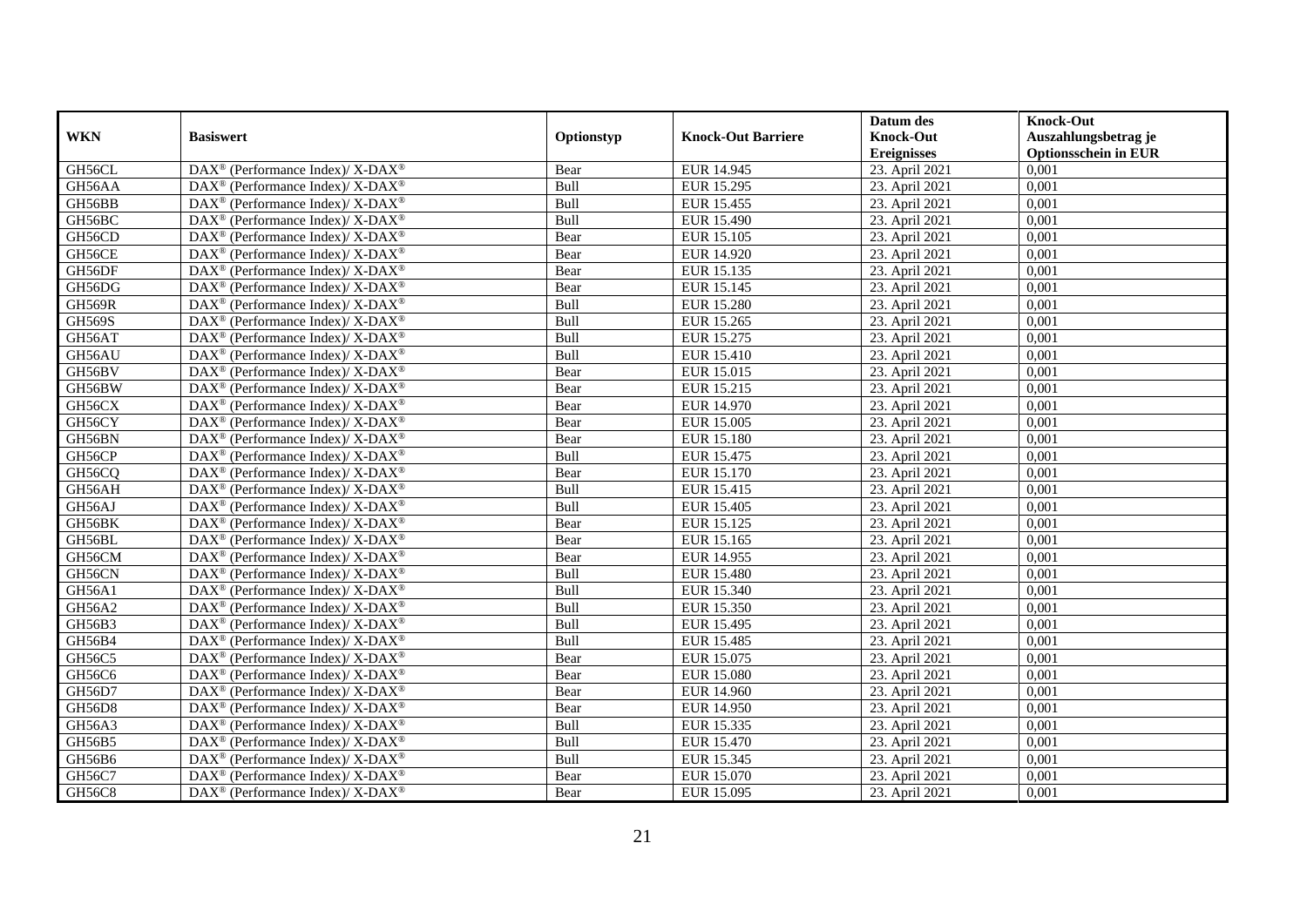|               |                                                                          |            |                           | Datum des          | <b>Knock-Out</b>            |
|---------------|--------------------------------------------------------------------------|------------|---------------------------|--------------------|-----------------------------|
| <b>WKN</b>    | <b>Basiswert</b>                                                         | Optionstyp | <b>Knock-Out Barriere</b> | <b>Knock-Out</b>   | Auszahlungsbetrag je        |
|               |                                                                          |            |                           | <b>Ereignisses</b> | <b>Optionsschein in EUR</b> |
| GH56D9        | DAX <sup>®</sup> (Performance Index)/ X-DAX <sup>®</sup>                 | Bear       | EUR 14.980                | 23. April 2021     | 0,001                       |
| GH56DA        | $\text{DAX}^{\circledR}$ (Performance Index)/ X-DAX <sup>®</sup>         | Bear       | <b>EUR 14.995</b>         | 23. April 2021     | 0,001                       |
| GH56A7        | $\text{DAX}^{\circledast}$ (Performance Index)/ X-DAX <sup>®</sup>       | Bull       | EUR 15.310                | 23. April 2021     | 0,001                       |
| <b>GH56A8</b> | DAX <sup>®</sup> (Performance Index)/ X-DAX <sup>®</sup>                 | Bull       | <b>EUR 15.300</b>         | 23. April 2021     | 0,001                       |
| GH56B9        | DAX <sup>®</sup> (Performance Index)/ X-DAX <sup>®</sup>                 | Bull       | EUR 15.445                | 23. April 2021     | 0,001                       |
| GH56BA        | $DAX^{\circledcirc}$ (Performance Index)/ X-DAX <sup>®</sup>             | Bull       | EUR 15.305                | 23. April 2021     | 0,001                       |
| GH56CB        | $DAX^{\circledcirc}$ (Performance Index)/ X-DAX <sup>®</sup>             | Bear       | <b>EUR 15.085</b>         | 23. April 2021     | 0,001                       |
| GH56CC        | $\text{DAX}^{\circledR}$ (Performance Index)/ X-DAX <sup>®</sup>         | Bear       | EUR 15.110                | 23. April 2021     | 0,001                       |
| GH56DD        | $\text{DAX}^{\circledast}$ (Performance Index)/ X-DAX <sup>®</sup>       | Bull       | EUR 15.395                | 23. April 2021     | 0,001                       |
| GH56DE        | $DAX^{\circledast}$ (Performance Index)/X-DAX <sup>®</sup>               | Bull       | EUR 15.465                | 23. April 2021     | 0.001                       |
| GH56AZ        | $\text{DAX}^{\circledast}$ (Performance Index)/ X-DAX <sup>®</sup>       | Bull       | EUR 15.515                | 23. April 2021     | 0,001                       |
| GH56B0        | DAX <sup>®</sup> (Performance Index)/ X-DAX <sup>®</sup>                 | Bull       | EUR 15.505                | 23. April 2021     | 0,001                       |
| GH56C1        | $\text{DAX}^{\circledast}$ (Performance Index)/ X-DAX <sup>®</sup>       | Bear       | EUR 15.210                | 23. April 2021     | 0,001                       |
| GH56C2        | $DAX^{\circledcirc}$ (Performance Index)/X-DAX <sup>®</sup>              | Bear       | EUR 15.055                | 23. April 2021     | 0.001                       |
| GH56D3        | DAX <sup>®</sup> (Performance Index)/ X-DAX <sup>®</sup>                 | Bear       | <b>EUR 15.040</b>         | 23. April 2021     | 0,001                       |
| GH56AE        | $\text{DAX}^{\circledR}$ (Performance Index)/ X-DAX <sup>®</sup>         | Bull       | EUR 15.435                | 23. April 2021     | 0,001                       |
| GH56BF        | $DAX^{\circledcirc}$ (Performance Index)/ X-DAX <sup>®</sup>             | Bear       | EUR 15.130                | 23. April 2021     | 0,001                       |
| GH56BG        | $\text{DAX}^{\circledast}$ (Performance Index)/ X-DAX <sup>®</sup>       | Bear       | EUR 15.140                | 23. April 2021     | 0,001                       |
| GH56CH        | $\text{DAX}^{\circledast}$ (Performance Index)/ X-DAX <sup>®</sup>       | Bear       | EUR 15.115                | 23. April 2021     | 0,001                       |
| GH56CJ        | DAX <sup>®</sup> (Performance Index)/X-DAX <sup>®</sup>                  | Bull       | EUR 15.510                | 23. April 2021     | 0,001                       |
| GH56AB        | $\text{DAX}^{\circledast}$ (Performance Index)/ X-DAX <sup>®</sup>       | Bull       | EUR 15.315                | 23. April 2021     | 0,001                       |
| GH56AC        | $\text{DAX}^{\circledast}$ (Performance Index)/ X-DAX <sup>®</sup>       | Bull       | EUR 15.290                | 23. April 2021     | 0,001                       |
| GH56BD        | $\text{DAX}^{\circledR}$ (Performance Index)/ X-DAX <sup>®</sup>         | Bull       | EUR 15.440                | 23. April 2021     | 0,001                       |
| GH56BE        | $\overline{\text{DAX}^{\otimes}}$ (Performance Index)/X-DAX <sup>®</sup> | Bear       | EUR 15.120                | 23. April 2021     | 0,001                       |
| GH56CF        | $\text{DAX}^{\circledast}$ (Performance Index)/ X-DAX <sup>®</sup>       | Bear       | EUR 14.930                | 23. April 2021     | 0,001                       |
| GH56CG        | $DAX^{\circledast}$ (Performance Index)/X-DAX <sup>®</sup>               | Bear       | EUR 14.935                | 23. April 2021     | 0,001                       |
| GH56DH        | DAX <sup>®</sup> (Performance Index)/X-DAX <sup>®</sup>                  | Bear       | EUR 15.155                | 23. April 2021     | 0,001                       |
| GH4T5M        | Veolia Environment S.A.                                                  | Bear       | EUR 25,55720734           | 23. April 2021     | 0,001                       |
| GH29SL        | Deutsche Bank AG                                                         | Bull       | EUR 9,70643344            | 23. April 2021     | 0,001                       |
| GH51LE        | L'Oréal S.A.                                                             | Bear       | EUR 349,18047777          | 23. April 2021     | 0,001                       |
| GH54B0        | <b>E.ON SE</b>                                                           | Bear       | EUR 10,19870103           | 23. April 2021     | 0,001                       |
| GH55SP        | Lloyds Banking Group plc                                                 | Bear       | GBP 0,42                  | 23. April 2021     | 0,001                       |
| GH54AH        | TeamViewer AG                                                            | Bear       | EUR 38,264                | 23. April 2021     | 0,001                       |
| GH54AA        | TeamViewer AG                                                            | Bear       | EUR 38,074                | 23. April 2021     | 0,001                       |
| GH3A40        | Vivendi S.A.                                                             | Bear       | EUR 28,82409279           | 23. April 2021     | 0,001                       |
| <b>GH395G</b> | Enel S.p.A.                                                              | Bear       | EUR 8,74685061            | 23. April 2021     | 0,001                       |
| GH4XS4        | <b>VERBUND AG</b>                                                        | Bear       | EUR 68,24677212           | 23. April 2021     | 0,001                       |
| GH55RU        | ArcelorMittal S.A.                                                       | Bear       | EUR 24,62                 | 23. April 2021     | 0,001                       |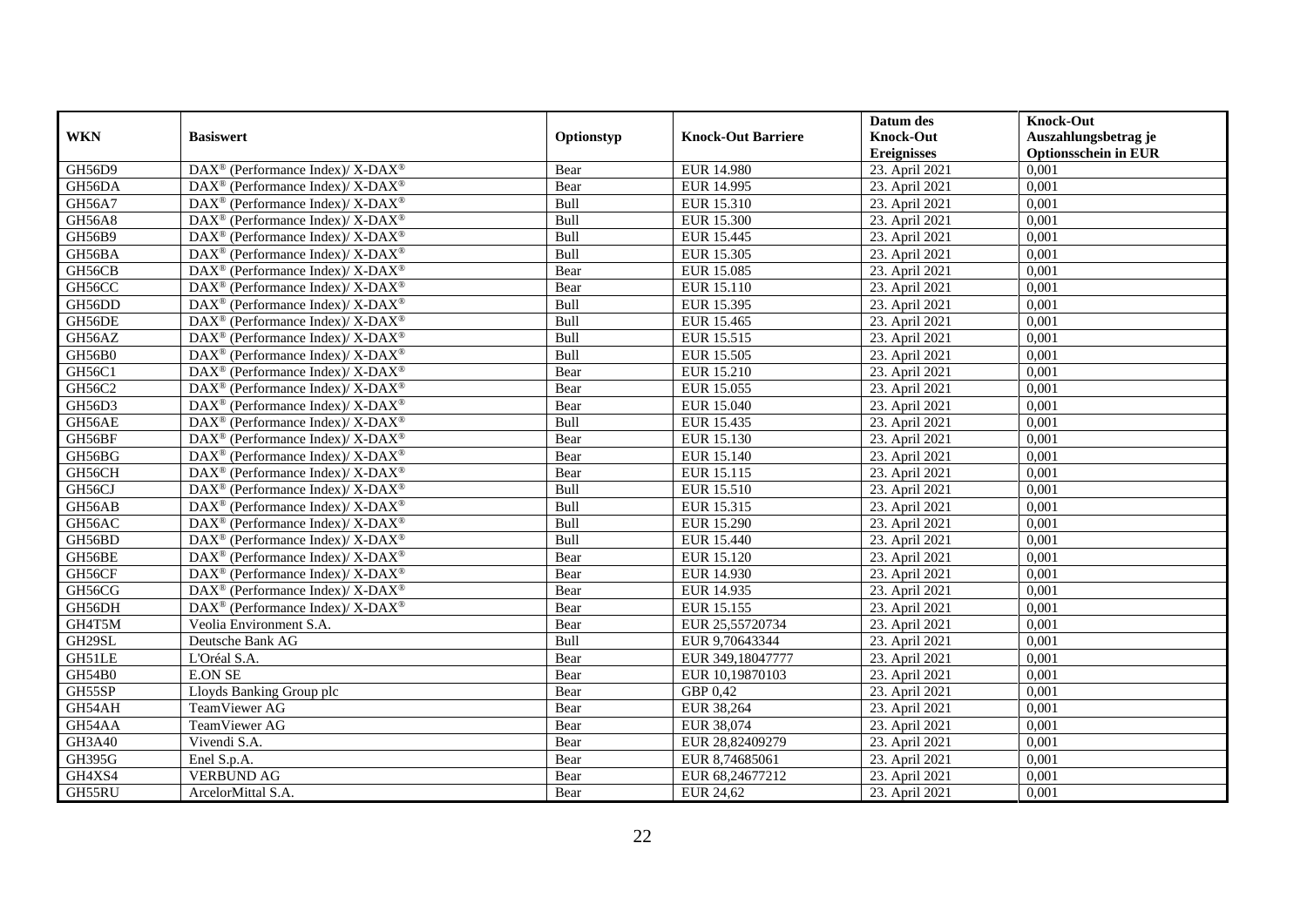|                     |                                                              |            |                           | Datum des          | <b>Knock-Out</b>            |
|---------------------|--------------------------------------------------------------|------------|---------------------------|--------------------|-----------------------------|
| <b>WKN</b>          | <b>Basiswert</b>                                             | Optionstyp | <b>Knock-Out Barriere</b> | <b>Knock-Out</b>   | Auszahlungsbetrag je        |
|                     |                                                              |            |                           | <b>Ereignisses</b> | <b>Optionsschein in EUR</b> |
| GH3A3X              | Vivendi S.A.                                                 | Bear       | EUR 29,39083074           | 23. April 2021     | 0,001                       |
| GH4VT2              | Compagnie Generale des Etablissements Michelin SCA           | Bear       | EUR 125,07933798          | 23. April 2021     | 0,001                       |
| GH4XS5              | <b>VERBUND AG</b>                                            | Bear       | EUR 68,99651694           | 23. April 2021     | 0,001                       |
| GH3A3Y              | Vivendi S.A.                                                 | Bear       | EUR 29,10249034           | 23. April 2021     | 0,001                       |
| GH4XS3              | <b>VERBUND AG</b>                                            | Bear       | EUR 67,4970273            | 23. April 2021     | 0,001                       |
| GH55XB              | Volkswagen AG                                                | Bear       | EUR 232,47                | 23. April 2021     | 0,001                       |
| GH54BJ              | TeamViewer AG                                                | Bear       | EUR 38,444                | 23. April 2021     | 0,001                       |
| GH55VB              | Volkswagen AG                                                | Bear       | EUR 231,33                | 23. April 2021     | 0,001                       |
| GC9KXT              | <b>Barry Callebaut AG</b>                                    | Bear       | CHF 2.209,56118955        | 23. April 2021     | 0,001                       |
| <b>GH55W7</b>       | Bayerische Motoren Werke AG (BMW)                            | Bear       | <b>EUR 86,48</b>          | 23. April 2021     | 0,001                       |
| GH566P              | $\overline{\text{DA}}X^{\circledast}$ (Performance Index)    | Bull       | <b>EUR 15.280</b>         | 23. April 2021     | 0,001                       |
| GH <sub>2</sub> K53 | ADYEN N.V.                                                   | Bear       | EUR 2.082,1855798         | 23. April 2021     | 0,001                       |
| GH566Q              | DAX <sup>®</sup> (Performance Index)                         | Bull       | EUR 15.365                | 23. April 2021     | 0,001                       |
| <b>GH567R</b>       | $\text{DAX}^{\circledast}$ (Performance Index)               | Bear       | EUR 15.120                | 23. April 2021     | 0,001                       |
| GH54B1              | Daimler AG                                                   | Bear       | EUR 74,96045263           | 23. April 2021     | 0,001                       |
| GH567S              | DAX <sup>®</sup> (Performance Index)                         | Bear       | EUR 15.110                | 23. April 2021     | 0,001                       |
| <b>GH568T</b>       | DAX <sup>®</sup> (Performance Index)                         | Bull       | EUR 15.445                | 23. April 2021     | 0,001                       |
| <b>GH568U</b>       | $\overline{\text{DAX}}^{\textcircled{}}$ (Performance Index) | Bull       | EUR 15.425                | 23. April 2021     | 0,001                       |
| GH4BNK              | Scout24 AG                                                   | Bear       | EUR 70,56461585           | 23. April 2021     | 0,001                       |
| GH566G              | DAX <sup>®</sup> (Performance Index)                         | Bull       | EUR 15.265                | 23. April 2021     | 0,001                       |
| <b>GH541W</b>       | Compagnie Financiere Richemont SA                            | Bear       | CHF 95,25864011           | 23. April 2021     | 0,001                       |
| <b>GH567K</b>       | $\overline{\text{DAX}^{\otimes}}$ (Performance Index)        | Bear       | EUR 15.065                | 23. April 2021     | 0,001                       |
| GH567L              | $\text{DAX}^{\circledast}$ (Performance Index)               | Bear       | EUR 15.060                | 23. April 2021     | 0,001                       |
| GH4TAG              | Nordex SE                                                    | Bear       | EUR 25,49987732           | 23. April 2021     | 0,001                       |
| <b>GH568L</b>       | DAX <sup>®</sup> (Performance Index)                         | Bull       | EUR 15.490                | 23. April 2021     | 0,001                       |
| <b>GH568M</b>       | $\text{DAX}^{\otimes}$ (Performance Index)                   | Bull       | EUR 15.495                | 23. April 2021     | 0,001                       |
| <b>GH568N</b>       | DAX <sup>®</sup> (Performance Index)                         | Bull       | <b>EUR 15.450</b>         | 23. April 2021     | 0,001                       |
| <b>GH569N</b>       | $\text{DAX}^{\textcircled{D}}$ (Performance Index)           | Bear       | <b>EUR 14.940</b>         | 23. April 2021     | 0.001                       |
| GH569P              | $\text{DAX}^{\textcircled{D}}$ (Performance Index)           | Bear       | EUR 14.955                | 23. April 2021     | 0,001                       |
| GH566T              | $\text{DAX}^{\textcircled{D}}$ (Performance Index)           | Bull       | EUR 15.390                | 23. April 2021     | 0,001                       |
| <b>GH566U</b>       | DAX <sup>®</sup> (Performance Index)                         | Bull       | EUR 15.310                | 23. April 2021     | 0,001                       |
| <b>GH567V</b>       | DAX <sup>®</sup> (Performance Index)                         | Bear       | EUR 15.135                | 23. April 2021     | 0.001                       |
| <b>GH567W</b>       | $\overline{\text{DAX}^{\otimes}}$ (Performance Index)        | Bear       | EUR 15.125                | 23. April 2021     | 0,001                       |
| <b>GH568X</b>       | DAX <sup>®</sup> (Performance Index)                         | Bull       | EUR 15.415                | 23. April 2021     | 0,001                       |
| <b>GH568Y</b>       | $\text{DAX}^{\textcircled{n}}$ (Performance Index)           | Bear       | <b>EUR 15.000</b>         | 23. April 2021     | 0,001                       |
| GH56D6              | DAX <sup>®</sup> (Performance Index)                         | Bull       | EUR 15.335                | 23. April 2021     | 0,001                       |
| GH566Z              | $\text{DAX}^{\otimes}$ (Performance Index)                   | Bear       | EUR 15.030                | 23. April 2021     | 0,001                       |
| GH5681              | DAX <sup>®</sup> (Performance Index)                         | Bull       | EUR 15.410                | 23. April 2021     | 0,001                       |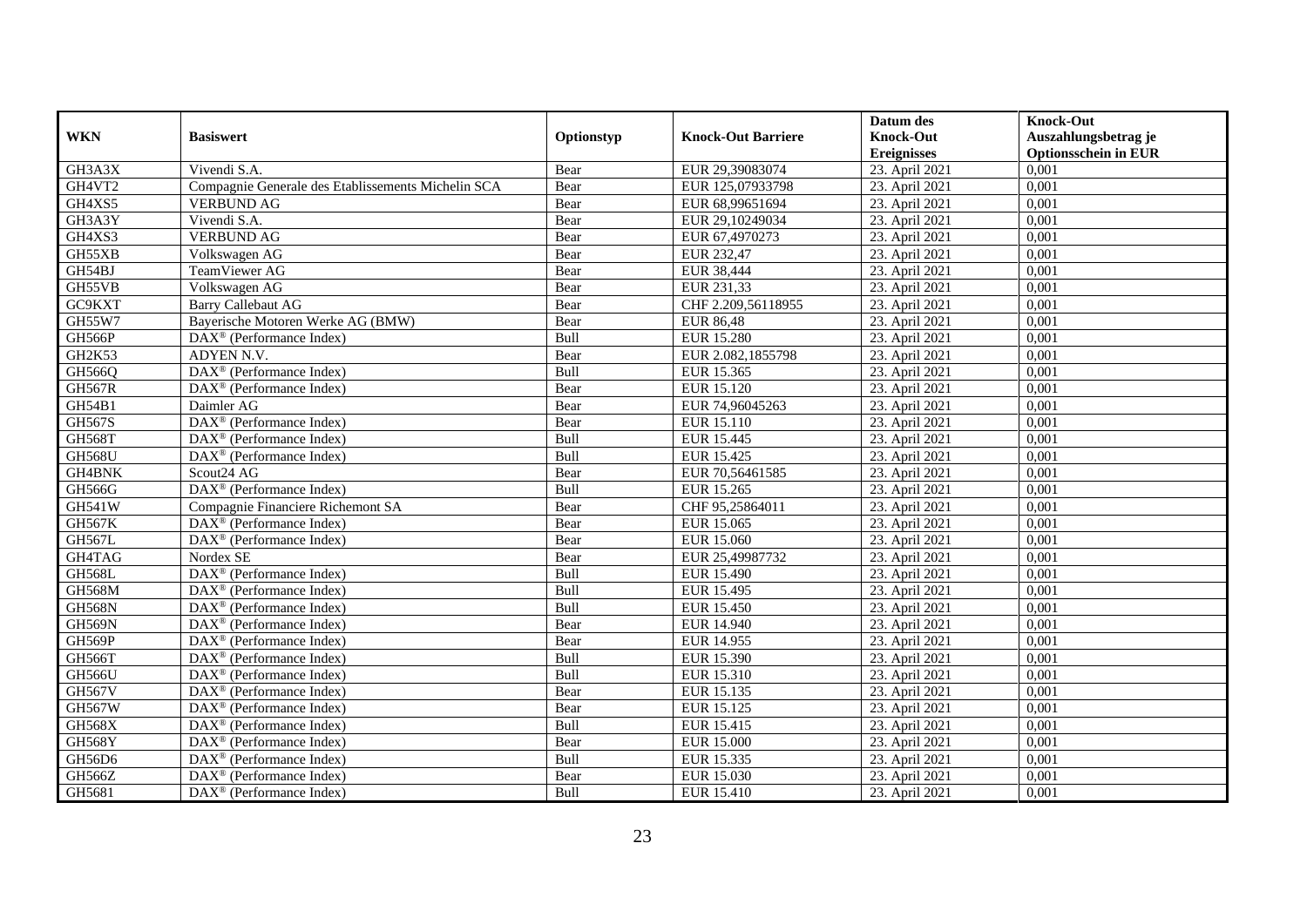|               |                                                         |            |                           | Datum des          | <b>Knock-Out</b>            |
|---------------|---------------------------------------------------------|------------|---------------------------|--------------------|-----------------------------|
| <b>WKN</b>    | <b>Basiswert</b>                                        | Optionstyp | <b>Knock-Out Barriere</b> | <b>Knock-Out</b>   | Auszahlungsbetrag je        |
|               |                                                         |            |                           | <b>Ereignisses</b> | <b>Optionsschein in EUR</b> |
| GH5682        | DAX <sup>®</sup> (Performance Index)                    | Bull       | <b>EUR 15.440</b>         | 23. April 2021     | 0,001                       |
| GH5693        | $DAX^{\circledR}$ (Performance Index)                   | Bull       | EUR 15.430                | 23. April 2021     | 0,001                       |
| GH5694        | DAX <sup>®</sup> (Performance Index)                    | Bull       | EUR 15.385                | 23. April 2021     | 0,001                       |
| <b>GH566E</b> | $DAX^{\circledast}$ (Performance Index)                 | Bull       | EUR 15.275                | 23. April 2021     | 0,001                       |
| GH566F        | DAX <sup>®</sup> (Performance Index)                    | Bull       | <b>EUR 15.290</b>         | 23. April 2021     | 0,001                       |
| <b>GH567F</b> | $\text{DAX}^{\circledast}$ (Performance Index)          | Bear       | EUR 15.045                | 23. April 2021     | 0,001                       |
| GH567G        | $DAX^{\circledast}$ (Performance Index)                 | Bear       | EUR 15.055                | 23. April 2021     | 0,001                       |
| GH567H        | $DAX^{\circledast}$ (Performance Index)                 | Bear       | EUR 15.050                | 23. April 2021     | 0,001                       |
| <b>GH568H</b> | $\text{DAX}^{\textcircled{}}$ (Performance Index)       | Bull       | <b>EUR 15.500</b>         | 23. April 2021     | 0,001                       |
| <b>GH568J</b> | DAX <sup>®</sup> (Performance Index)                    | Bull       | EUR 15.475                | 23. April 2021     | 0,001                       |
| <b>GH568K</b> | DAX <sup>®</sup> (Performance Index)                    | Bull       | <b>EUR 15.485</b>         | 23. April 2021     | 0,001                       |
| <b>GH569K</b> | $\overline{\text{DAX}^{\otimes}}$ (Performance Index)   | Bear       | <b>EUR 14.920</b>         | 23. April 2021     | 0,001                       |
| GH569L        | $DAX^{\circledast}$ (Performance Index)                 | Bear       | EUR 14.925                | 23. April 2021     | 0,001                       |
| GH569M        | DAX <sup>®</sup> (Performance Index)                    | Bear       | EUR 14.950                | 23. April 2021     | 0,001                       |
| GH56AM        | DAX <sup>®</sup> (Performance Index)                    | Bull       | EUR 15.420                | 23. April 2021     | 0,001                       |
| GH56AP        | DAX <sup>®</sup> (Performance Index)                    | Bull       | EUR 15.465                | 23. April 2021     | 0,001                       |
| <b>GH567D</b> | $\text{DAX}^{\textcircled{}}$ (Performance Index)       | Bear       | EUR 15.025                | 23. April 2021     | 0,001                       |
| <b>GH567E</b> | $\overline{\text{DAX}}^{\textcirc}$ (Performance Index) | Bear       | EUR 15.020                | 23. April 2021     | 0,001                       |
| <b>GH568F</b> | DAX <sup>®</sup> (Performance Index)                    | Bull       | EUR 15.515                | 23. April 2021     | 0,001                       |
| GH568G        | DAX <sup>®</sup> (Performance Index)                    | Bull       | <b>EUR 15.480</b>         | 23. April 2021     | 0,001                       |
| GH569H        | DAX <sup>®</sup> (Performance Index)                    | Bear       | EUR 15.075                | 23. April 2021     | 0,001                       |
| GH569J        | $\overline{\text{DAX}^{\otimes}}$ (Performance Index)   | Bear       | EUR 14.945                | 23. April 2021     | 0,001                       |
| GH56AK        | $\text{DAX}^{\textcircled{}}$ (Performance Index)       | Bull       | EUR 15.325                | 23. April 2021     | 0,001                       |
| GH56AL        | DAX <sup>®</sup> (Performance Index)                    | Bear       | EUR 14.935                | 23. April 2021     | 0,001                       |
| GH56BM        | $\text{DAX}^{\textcircled{}}$ (Performance Index)       | Bear       | EUR 15.015                | 23. April 2021     | 0,001                       |
| GH55XU        | Airbus SE                                               | Bear       | EUR 98,93                 | 23. April 2021     | 0,001                       |
| GH5674        | DAX <sup>®</sup> (Performance Index)                    | Bull       | <b>EUR 15.270</b>         | 23. April 2021     | 0,001                       |
| GH5685        | $\text{DAX}^{\textcircled{}}$ (Performance Index)       | Bear       | EUR 15.160                | 23. April 2021     | 0.001                       |
| GH5686        | $DAX^{\circledR}$ (Performance Index)                   | Bull       | <b>EUR 15.380</b>         | 23. April 2021     | 0,001                       |
| GH5697        | $\text{DAX}^{\textcircled{}}$ (Performance Index)       | Bull       | EUR 15.470                | 23. April 2021     | 0,001                       |
| GH5698        | DAX <sup>®</sup> (Performance Index)                    | Bear       | EUR 14.975                | 23. April 2021     | 0,001                       |
| GH56A9        | $\text{DAX}^{\otimes}$ (Performance Index)              | Bull       | <b>EUR 15.300</b>         | 23. April 2021     | 0.001                       |
| <b>GH566K</b> | DAX <sup>®</sup> (Performance Index)                    | Bull       | EUR 15.295                | 23. April 2021     | 0,001                       |
| <b>GH567M</b> | $\overline{\text{DAX}^{\otimes}}$ (Performance Index)   | Bear       | <b>EUR 15.080</b>         | 23. April 2021     | 0,001                       |
| <b>GH567N</b> | $\text{DAX}^{\circledast}$ (Performance Index)          | Bear       | EUR 15.090                | 23. April 2021     | 0,001                       |
| <b>GH568P</b> | $\text{DAX}^{\textcircled{}}$ (Performance Index)       | Bull       | EUR 15.455                | 23. April 2021     | 0,001                       |
| GH568Q        | DAX <sup>®</sup> (Performance Index)                    | Bull       | EUR 15.435                | 23. April 2021     | 0,001                       |
| GH5679        | $\text{DAX}^{\circledast}$ (Performance Index)          | Bear       | EUR 15.195                | 23. April 2021     | 0,001                       |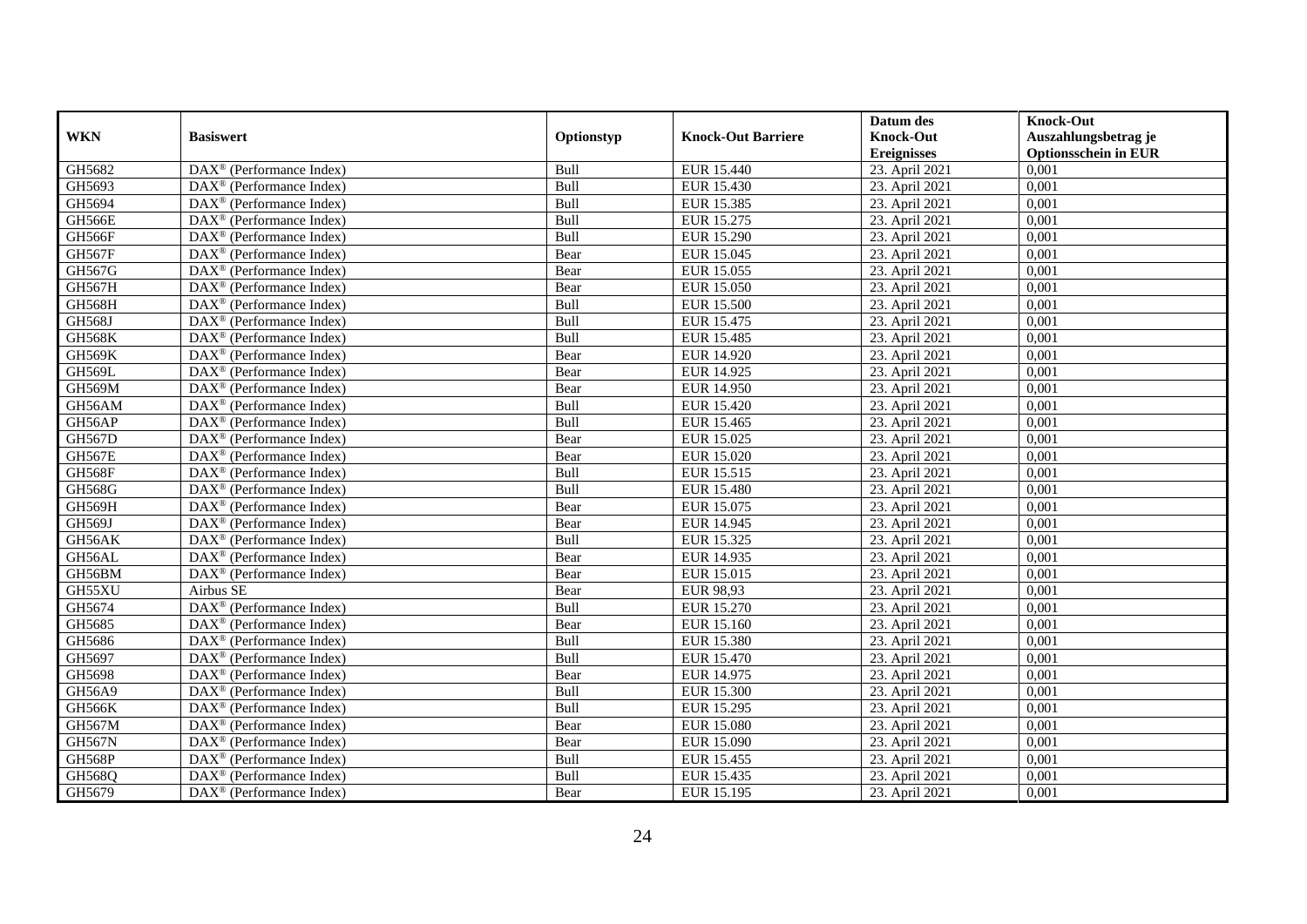|               |                                                         |            |                           | Datum des          | <b>Knock-Out</b>            |
|---------------|---------------------------------------------------------|------------|---------------------------|--------------------|-----------------------------|
| <b>WKN</b>    | <b>Basiswert</b>                                        | Optionstyp | <b>Knock-Out Barriere</b> | <b>Knock-Out</b>   | Auszahlungsbetrag je        |
|               |                                                         |            |                           | <b>Ereignisses</b> | <b>Optionsschein in EUR</b> |
| <b>GH567A</b> | DAX <sup>®</sup> (Performance Index)                    | Bear       | EUR 15.210                | 23. April 2021     | 0,001                       |
| <b>GH568B</b> | $DAX^{\circledR}$ (Performance Index)                   | Bear       | EUR 15.175                | 23. April 2021     | 0,001                       |
| <b>GH568C</b> | DAX <sup>®</sup> (Performance Index)                    | Bear       | EUR 15.190                | 23. April 2021     | 0,001                       |
| GH569D        | $DAX^{\circledast}$ (Performance Index)                 | Bear       | EUR 14.995                | 23. April 2021     | 0,001                       |
| GH566M        | DAX <sup>®</sup> (Performance Index)                    | Bull       | <b>EUR 15.305</b>         | 23. April 2021     | 0,001                       |
| <b>GH566N</b> | $\text{DAX}^{\circledast}$ (Performance Index)          | Bull       | EUR 15.345                | 23. April 2021     | 0,001                       |
| <b>GH567P</b> | $\text{DAX}^{\textcircled{}}$ (Performance Index)       | Bear       | <b>EUR 15.100</b>         | 23. April 2021     | 0,001                       |
| GH567Q        | $DAX^{\circledR}$ (Performance Index)                   | Bear       | EUR 15.070                | 23. April 2021     | 0,001                       |
| <b>GH568R</b> | $\text{DAX}^{\textcircled{}}$ (Performance Index)       | Bull       | EUR 15.510                | 23. April 2021     | 0,001                       |
| <b>GH568S</b> | DAX <sup>®</sup> (Performance Index)                    | Bull       | <b>EUR 15.460</b>         | 23. April 2021     | 0,001                       |
| GH56AW        | DAX <sup>®</sup> (Performance Index)                    | Bull       | <b>EUR 15.285</b>         | 23. April 2021     | 0,001                       |
| <b>GH566V</b> | $\overline{\text{DAX}^{\otimes}}$ (Performance Index)   | Bull       | <b>EUR 15.350</b>         | 23. April 2021     | 0,001                       |
| <b>GH566W</b> | $DAX^{\circledast}$ (Performance Index)                 | Bull       | EUR 15.320                | 23. April 2021     | 0,001                       |
| GH567X        | DAX <sup>®</sup> (Performance Index)                    | Bear       | EUR 15.155                | 23. April 2021     | 0,001                       |
| GH568Z        | DAX <sup>®</sup> (Performance Index)                    | Bear       | EUR 15.010                | 23. April 2021     | 0,001                       |
| GH5690        | DAX <sup>®</sup> (Performance Index)                    | Bear       | <b>EUR 15.005</b>         | 23. April 2021     | 0,001                       |
| GH5677        | $\text{DAX}^{\textcircled{}}$ (Performance Index)       | Bear       | EUR 15.215                | 23. April 2021     | 0,001                       |
| GH5678        | $\overline{\text{DAX}}^{\textcirc}$ (Performance Index) | Bear       | EUR 15.170                | 23. April 2021     | 0,001                       |
| GH5689        | DAX <sup>®</sup> (Performance Index)                    | Bull       | EUR 15.330                | 23. April 2021     | 0,001                       |
| <b>GH568A</b> | DAX <sup>®</sup> (Performance Index)                    | Bear       | EUR 15.185                | 23. April 2021     | 0,001                       |
| <b>GH569B</b> | DAX <sup>®</sup> (Performance Index)                    | Bear       | <b>EUR 14.985</b>         | 23. April 2021     | 0,001                       |
| <b>GH569C</b> | $\overline{\text{DAX}^{\otimes}}$ (Performance Index)   | Bear       | EUR 14.990                | 23. April 2021     | 0,001                       |
| GH56AD        | $\text{DAX}^{\textcircled{}}$ (Performance Index)       | Bear       | EUR 14.915                | 23. April 2021     | 0,001                       |
| GH5671        | DAX <sup>®</sup> (Performance Index)                    | Bear       | <b>EUR 15.040</b>         | 23. April 2021     | 0,001                       |
| GH5672        | $\text{DAX}^{\circledast}$ (Performance Index)          | Bear       | EUR 15.085                | 23. April 2021     | 0,001                       |
| GH5683        | DAX <sup>®</sup> (Performance Index)                    | Bear       | EUR 15.165                | 23. April 2021     | 0,001                       |
| GH5684        | $DAX^{\circledast}$ (Performance Index)                 | Bull       | EUR 15.395                | 23. April 2021     | 0,001                       |
| GH5695        | $DAX^{\circledR}$ (Performance Index)                   | Bear       | EUR 14.965                | 23. April 2021     | 0.001                       |
| GH5696        | $\overline{\text{DAX}}^{\textcirc}$ (Performance Index) | Bear       | <b>EUR 14.960</b>         | 23. April 2021     | 0,001                       |
| <b>GH567B</b> | $\text{DAX}^{\textcircled{}}$ (Performance Index)       | Bear       | <b>EUR 15.200</b>         | 23. April 2021     | 0,001                       |
| GH567C        | DAX <sup>®</sup> (Performance Index)                    | Bear       | EUR 15.035                | 23. April 2021     | 0,001                       |
| <b>GH568D</b> | $DAX^{\circledast}$ (Performance Index)                 | Bull       | <b>EUR 15.505</b>         | 23. April 2021     | 0,001                       |
| <b>GH568E</b> | DAX <sup>®</sup> (Performance Index)                    | Bear       | <b>EUR 15.205</b>         | 23. April 2021     | 0,001                       |
| GH569G        | $\overline{\text{DAX}^{\otimes}}$ (Performance Index)   | Bull       | EUR 15.400                | 23. April 2021     | 0,001                       |
| GH566X        | $\text{DAX}^{\circledast}$ (Performance Index)          | Bull       | EUR 15.355                | 23. April 2021     | 0,001                       |
| GH566Y        | $\text{DAX}^{\textcircled{}}$ (Performance Index)       | Bull       | EUR 15.375                | 23. April 2021     | 0,001                       |
| GH567Z        | DAX <sup>®</sup> (Performance Index)                    | Bear       | EUR 15.150                | 23. April 2021     | 0,001                       |
| GH5680        | $\text{DAX}^{\circledast}$ (Performance Index)          | Bear       | EUR 15.145                | 23. April 2021     | 0,001                       |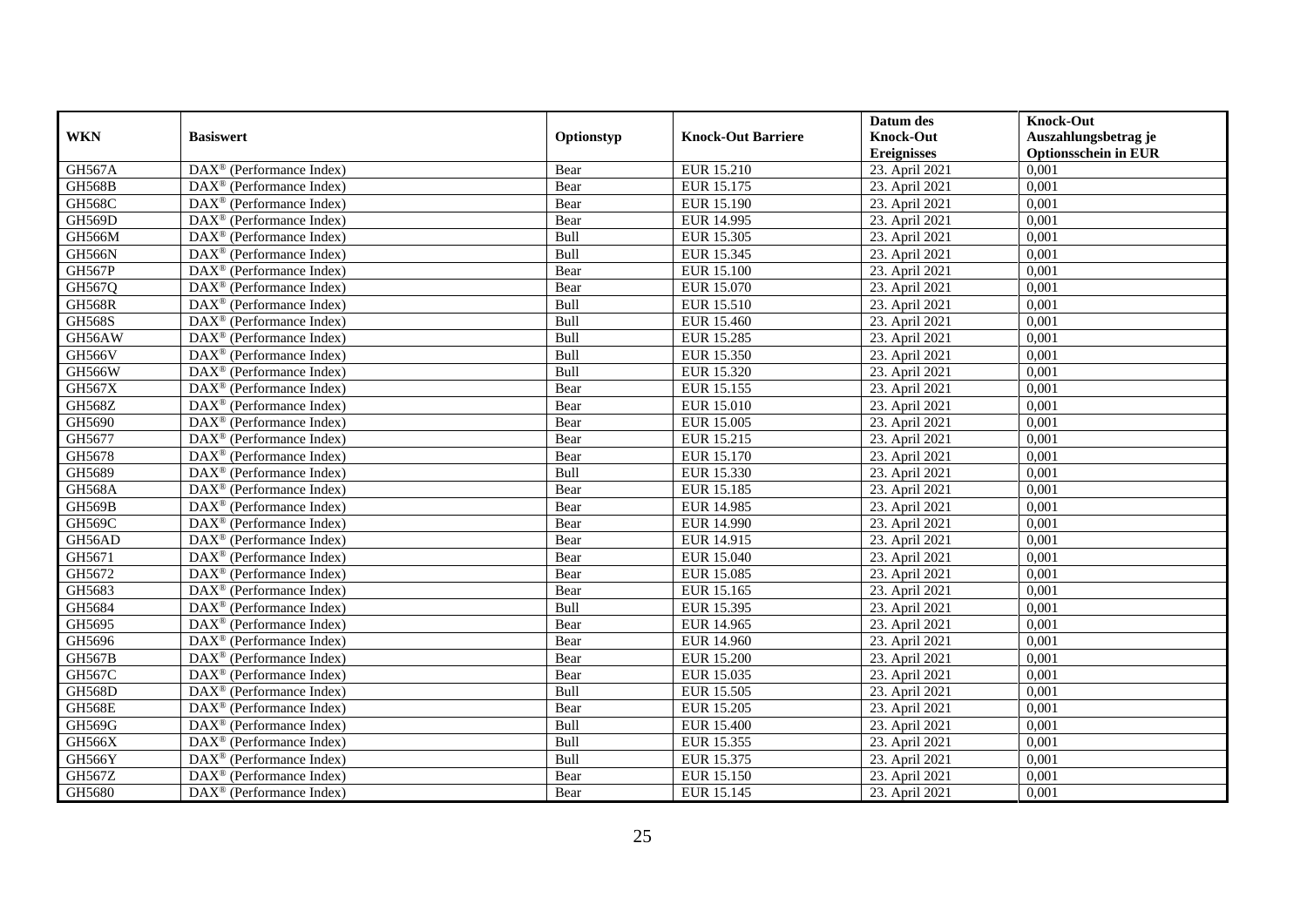|               |                                                                                        |            |                           | Datum des          | <b>Knock-Out</b>            |
|---------------|----------------------------------------------------------------------------------------|------------|---------------------------|--------------------|-----------------------------|
| <b>WKN</b>    | <b>Basiswert</b>                                                                       | Optionstyp | <b>Knock-Out Barriere</b> | <b>Knock-Out</b>   | Auszahlungsbetrag je        |
|               |                                                                                        |            |                           | <b>Ereignisses</b> | <b>Optionsschein in EUR</b> |
| GH5692        | DAX <sup>®</sup> (Performance Index)                                                   | Bull       | EUR 15.315                | 23. April 2021     | 0,001                       |
| GH55XG        | Airbus SE                                                                              | Bear       | EUR 99,41                 | 23. April 2021     | 0,001                       |
| <b>GH566R</b> | $\text{DAX}^{\textcircled{n}}$ (Performance Index)                                     | Bull       | <b>EUR 15.405</b>         | 23. April 2021     | 0,001                       |
| <b>GH566S</b> | $DAX^{\circledcirc}$ (Performance Index)                                               | Bull       | EUR 15.370                | 23. April 2021     | 0,001                       |
| <b>GH567T</b> | DAX <sup>®</sup> (Performance Index)                                                   | Bear       | EUR 15.115                | 23. April 2021     | 0,001                       |
| <b>GH567U</b> | $\text{DAX}^{\textcircled{p}}$ (Performance Index)                                     | Bear       | EUR 15.140                | 23. April 2021     | 0,001                       |
| <b>GH568V</b> | $DAX^{\otimes}$ (Performance Index)                                                    | Bear       | EUR 15.095                | 23. April 2021     | 0,001                       |
| GH569Y        | $\text{DAX}^{\textcircled{n}}$ (Performance Index)                                     | Bull       | EUR 15.340                | 23. April 2021     | 0,001                       |
| GH56D4        | $\text{DAX}^{\textcircled{n}}$ (Performance Index)                                     | Bear       | EUR 14.930                | 23. April 2021     | 0,001                       |
| GH5675        | $\text{DAX}^{\otimes}$ (Performance Index)                                             | Bear       | EUR 15.130                | 23. April 2021     | 0,001                       |
| GH5676        | $\overline{\text{DAX}}^{\textcirc}$ (Performance Index)                                | Bear       | EUR 15.105                | 23. April 2021     | 0.001                       |
| GH5687        | DAX <sup>®</sup> (Performance Index)                                                   | Bear       | <b>EUR 15.180</b>         | 23. April 2021     | 0,001                       |
| GH5688        | DAX <sup>®</sup> (Performance Index)                                                   | Bull       | EUR 15.360                | 23. April 2021     | 0,001                       |
| GH5699        | $\text{DAX}^{\textcircled{p}}$ (Performance Index)                                     | Bear       | EUR 14.970                | 23. April 2021     | 0,001                       |
| GH569A        | $\text{DAX}^{\circledast}$ (Performance Index)                                         | Bear       | <b>EUR 14.980</b>         | 23. April 2021     | 0,001                       |
| GH4TAM        | Nordex SE                                                                              | Bear       | EUR 25,62967309           | 23. April 2021     | 0,001                       |
| GH51FF        | Ørsted A/S                                                                             | Bear       | DKK 991,15864526          | 23. April 2021     | 0,001                       |
| GH2K56        | ADYEN N.V.                                                                             | Bear       | EUR 2.091,82523616        | 23. April 2021     | 0,001                       |
| GH4XS6        | <b>VERBUND AG</b>                                                                      | Bear       | EUR 69,73626517           | 23. April 2021     | 0,001                       |
| GH4TAK        | Nordex SE                                                                              | Bear       | EUR 25,75946887           | 23. April 2021     | 0,001                       |
| GH4TAJ        | Nordex SE                                                                              | Bear       | EUR 25,87928034           | 23. April 2021     | 0,001                       |
| GH55W6        | Volkswagen AG                                                                          | Bear       | EUR 233,62                | 23. April 2021     | 0,001                       |
| <b>GH566J</b> | DAX <sup>®</sup> (Performance Index)                                                   | Bull       | EUR 15.255                | 23. April 2021     | 0,001                       |
| GH4VT1        | Compagnie Generale des Etablissements Michelin SCA                                     | Bear       | EUR 125,94884676          | 23. April 2021     | 0,001                       |
| GH4VT4        | Compagnie Generale des Etablissements Michelin SCA                                     | Bear       | EUR 126,8283499           | 23. April 2021     | 0.001                       |
| GH567J        | DAX <sup>®</sup> (Performance Index)                                                   | Bull       | EUR 15.250                | 23. April 2021     | 0,001                       |
| <b>GH569X</b> | DAX <sup>®</sup> (Performance Index)/X-DAX <sup>®</sup>                                | Bull       | EUR 15.240                | 23. April 2021     | 0,001                       |
| GH5670        | $\text{DAX}^{\textcircled{p}}$ (Performance Index)                                     | Bull       | EUR 15.240                | 23. April 2021     | 0,001                       |
| <b>GH567Y</b> | $\overline{\text{DAX}^{\otimes}}$ (Performance Index)                                  | Bull       | EUR 15.245                | 23. April 2021     | 0,001                       |
| GH5691        | DAX <sup>®</sup> (Performance Index)                                                   | Bull       | EUR 15.260                | 23. April 2021     | 0,001                       |
| GH0Y2Y        | Fresenius Medical Care AG & Co. KGaA                                                   | Bear       | EUR 65,97955893           | 23. April 2021     | 0,001                       |
| <b>GH544H</b> | Publicis Groupe SA                                                                     | Bear       | EUR 54,32157195           | 23. April 2021     | 0.001                       |
| GH4VSF        | Kion Group AG                                                                          | Bear       | EUR 85,08193401           | 23. April 2021     | 0,001                       |
| <b>GH542V</b> | <b>GEA Group AG</b>                                                                    | Bear       | EUR 35,89443094           | 23. April 2021     | 0,001                       |
| GH4JYQ        | adidas AG                                                                              | Bull       | EUR 267,08819695          | 23. April 2021     | 0,001                       |
| GH4SGU        | 1 Feinunze Platin, Feinheit mind. 0,9995                                               | Bear       | <b>USD 1.231,02</b>       | 23. April 2021     | 0,001                       |
| GH566L        | $\text{DAX}^{\otimes}$ (Performance Index)                                             | Bull       | EUR 15.235                | 23. April 2021     | 0,001                       |
| GH54HZ        | $\overline{\text{DAX}^{\textcircled{\tiny 0}}}$ (Performance Index)/X-DAX <sup>®</sup> | Bull       | EUR 15.196,01951275       | 23. April 2021     | 0,001                       |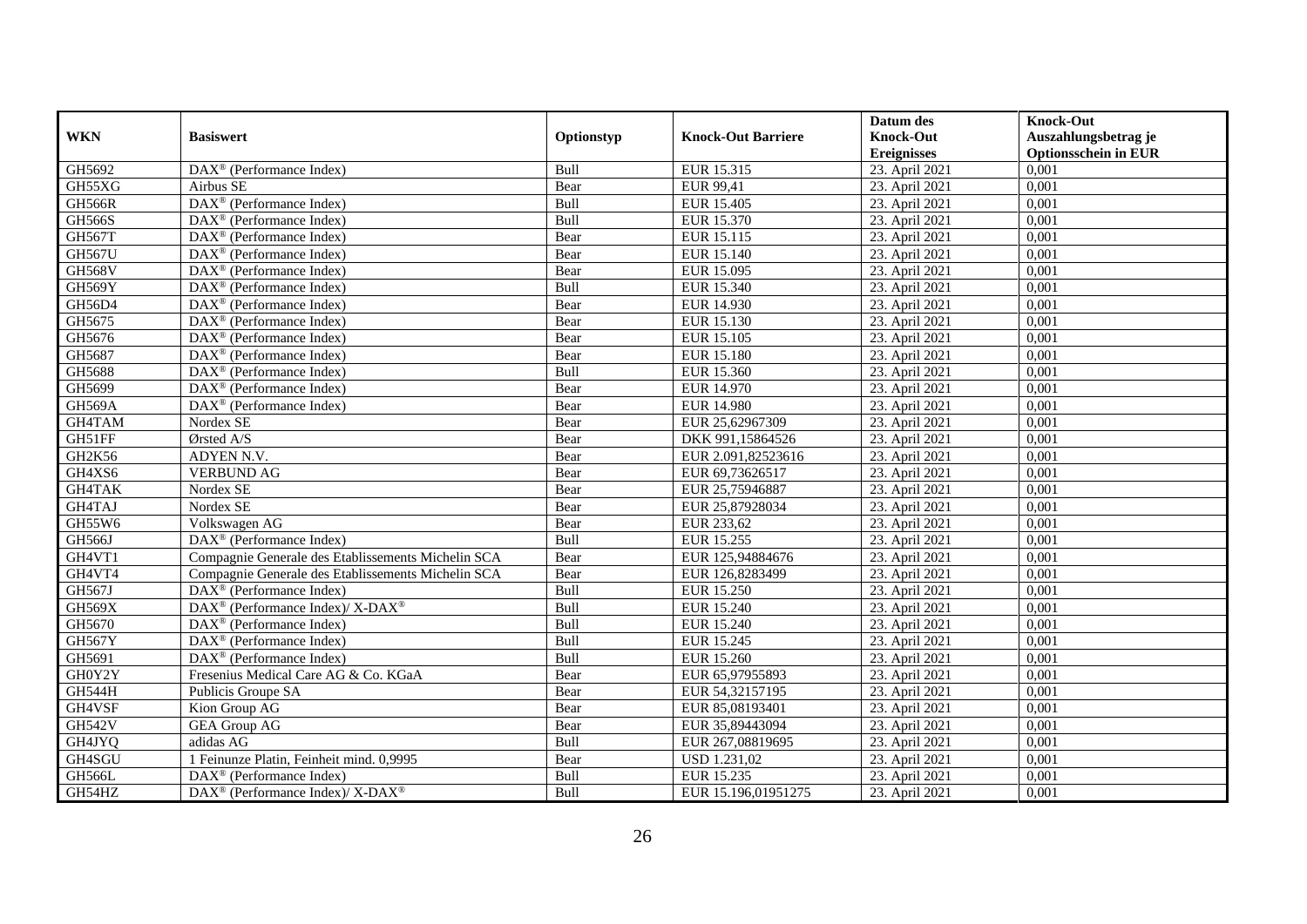|               |                                                                                         |            |                           | Datum des          | <b>Knock-Out</b>            |
|---------------|-----------------------------------------------------------------------------------------|------------|---------------------------|--------------------|-----------------------------|
| <b>WKN</b>    | <b>Basiswert</b>                                                                        | Optionstyp | <b>Knock-Out Barriere</b> | <b>Knock-Out</b>   | Auszahlungsbetrag je        |
|               |                                                                                         |            |                           | <b>Ereignisses</b> | <b>Optionsschein in EUR</b> |
| GH54ER        | DAX <sup>®</sup> (Performance Index)                                                    | Bull       | EUR 15.226,02152561       | 23. April 2021     | 0,001                       |
| GH54GK        | $\text{DAX}^{\textcircled{p}}$ (Performance Index)                                      | Bull       | EUR 15.206,0201837        | 23. April 2021     | 0,001                       |
| GH56FD        | $\text{DAX}^{\circledast}$ (Performance Index)/ X-DAX <sup>®</sup>                      | Bull       | <b>EUR 15.200</b>         | 23. April 2021     | 0,001                       |
| GH50XR        | 1 Feinunze Platin, Feinheit mind. 0,9995                                                | Bear       | USD 1.238,858             | 23. April 2021     | 0,001                       |
| GH54E4        | DAX <sup>®</sup> (Performance Index)                                                    | Bull       | EUR 15.221,02119013       | 23. April 2021     | 0,001                       |
| GH56FC        | $\text{DAX}^{\circledast}$ (Performance Index)/ $\overline{\text{X-DAX}^{\circledast}}$ | Bull       | <b>EUR 15.200</b>         | 23. April 2021     | 0,001                       |
| GH4JYT        | adidas AG                                                                               | Bull       | EUR 265,72585985          | 23. April 2021     | 0,001                       |
| GH50X2        | 1 Feinunze Platin, Feinheit mind. 0,9995                                                | Bear       | USD 1.235,84              | 23. April 2021     | 0,001                       |
| GH54CR        | $\text{DAX}^{\textcircled{D}}$ (Performance Index)                                      | Bull       | EUR 15.231,02186109       | 23. April 2021     | 0,001                       |
| <b>GH54G8</b> | $DAX^{\circledast}$ (Performance Index)/X-DAX <sup>®</sup>                              | Bull       | EUR 15.211,02051918       | 23. April 2021     | 0,001                       |
| GH54CS        | $\overline{\text{DAX}}^{\textcirc}$ (Performance Index)                                 | Bull       | EUR 15.211,02051918       | 23. April 2021     | 0,001                       |
| <b>GH569Z</b> | $\text{DAX}^{\circledR}$ (Performance Index)/ X-DAX <sup>®</sup>                        | Bull       | EUR 15.235                | 23. April 2021     | 0,001                       |
| GH54E9        | $\text{DAX}^{\circledast}$ (Performance Index)                                          | Bull       | EUR 15.201,01984823       | 23. April 2021     | 0,001                       |
| <b>GH569E</b> | $\text{DAX}^{\circledast}$ (Performance Index)/ X-DAX <sup>®</sup>                      | Bull       | EUR 15.225                | 23. April 2021     | 0,001                       |
| GH53VQ        | $\text{DAX}^{\otimes}$ (Performance Index)                                              | Bull       | <b>EUR 15.200</b>         | 23. April 2021     | 0,001                       |
| GH54E6        | DAX <sup>®</sup> (Performance Index)                                                    | Bull       | EUR 15.216,02085466       | 23. April 2021     | 0,001                       |
| GH569F        | DAX <sup>®</sup> (Performance Index)/X-DAX <sup>®</sup>                                 | Bull       | EUR 15.220                | 23. April 2021     | 0,001                       |
| GH54G9        | $DAX^{\circledcirc}$ (Performance Index)/X-DAX <sup>®</sup>                             | Bull       | EUR 15.206.0201837        | 23. April 2021     | 0,001                       |
| GH54GC        | $\text{DAX}^{\circledast}$ (Performance Index)/ X-DAX <sup>®</sup>                      | Bull       | EUR 15.201,01984823       | 23. April 2021     | 0,001                       |
| GH56A4        | $\text{DAX}^{\circledast}$ (Performance Index)/ X-DAX <sup>®</sup>                      | Bull       | EUR 15.230                | 23. April 2021     | 0,001                       |
| GH54FE        | DAX <sup>®</sup> (Performance Index)/ X-DAX <sup>®</sup>                                | Bull       | EUR 15.191,01917727       | 23. April 2021     | 0,001                       |
| GH54EL        | $\overline{\text{DAX}^{\otimes}}$ (Performance Index)                                   | Bull       | EUR 15.171,01783537       | 23. April 2021     | 0,001                       |
| GH54EQ        | $\overline{\text{DAX}^{\otimes}}$ (Performance Index)                                   | Bull       | EUR 15.191,01917727       | 23. April 2021     | 0,001                       |
| GH54EA        | DAX <sup>®</sup> (Performance Index)                                                    | Bull       | EUR 15.196,01951275       | 23. April 2021     | 0,001                       |
| GH54FG        | $\text{DAX}^{\circledast}$ (Performance Index)/ X-DAX <sup>®</sup>                      | Bull       | EUR 15.176,01817085       | 23. April 2021     | 0,001                       |
| GH53WT        | $\text{DAX}^{\textcircled{n}}$ (Performance Index)                                      | Bull       | EUR 15.160                | 23. April 2021     | 0,001                       |
| GH54EP        | DAX <sup>®</sup> (Performance Index)                                                    | Bull       | EUR 15.181,01850632       | 23. April 2021     | 0,001                       |
| GH54FK        | DAX <sup>®</sup> (Performance Index)/ X-DAX <sup>®</sup>                                | Bull       | EUR 15.171,01783537       | 23. April 2021     | 0.001                       |
| GH53WU        | $\text{DAX}^{\textcircled{D}}$ (Performance Index)                                      | Bull       | EUR 15.160                | 23. April 2021     | 0,001                       |
| GH54FH        | $\text{DAX}^{\circledR}$ (Performance Index)/ X-DAX <sup>®</sup>                        | Bull       | EUR 15.186,0188418        | 23. April 2021     | 0,001                       |
| GH54EN        | $\text{DAX}^{\textcircled{D}}$ (Performance Index)                                      | Bull       | EUR 15.186,0188418        | 23. April 2021     | 0,001                       |
| GH53WQ        | DAX <sup>®</sup> (Performance Index)                                                    | Bull       | EUR 15.160                | 23. April 2021     | 0.001                       |
| GH54GG        | $\overline{\text{DAX}^{\otimes}}$ (Performance Index)                                   | Bull       | EUR 15.176,01817085       | 23. April 2021     | 0,001                       |
| GH54FJ        | DAX <sup>®</sup> (Performance Index)/ X-DAX <sup>®</sup>                                | Bull       | EUR 15.181,01850632       | 23. April 2021     | 0,001                       |
| GH53WR        | $\text{DAX}^{\textcircled{n}}$ (Performance Index)                                      | Bull       | EUR 15.160                | 23. April 2021     | 0,001                       |
| GH53WS        | DAX <sup>®</sup> (Performance Index)                                                    | Bull       | EUR 15.160                | 23. April 2021     | 0,001                       |
| GH2RKQ        | 1 Feinunze Platin, Feinheit mind. 0,9995                                                | Bear       | USD 1.249,137             | 23. April 2021     | 0,001                       |
| GH53W8        | $\overline{\text{DAX}}^{\textcircled{}}$ (Performance Index)                            | Bull       | EUR 15.175                | 23. April 2021     | 0,001                       |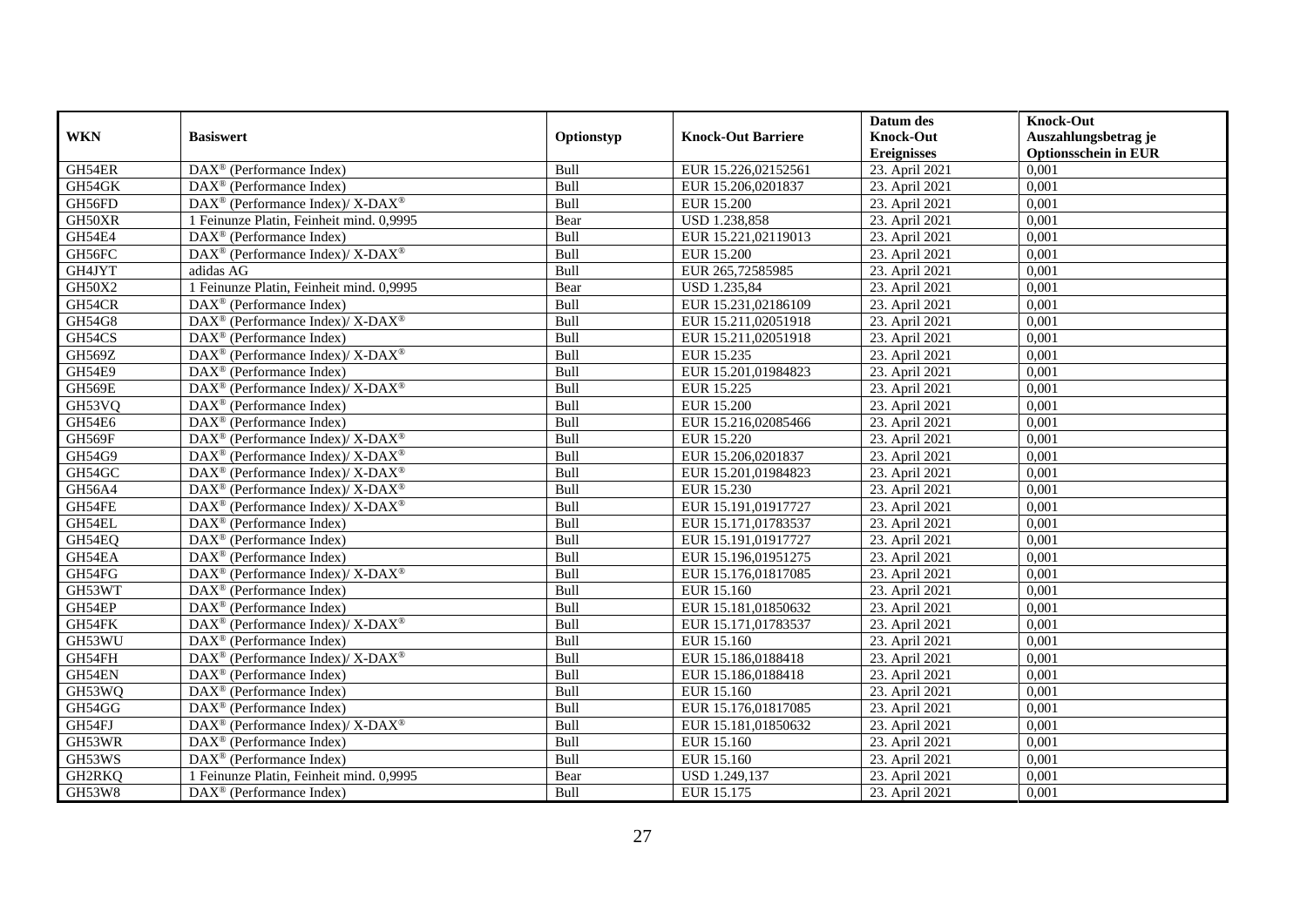|               |                                                    |            |                           | Datum des          | <b>Knock-Out</b>            |
|---------------|----------------------------------------------------|------------|---------------------------|--------------------|-----------------------------|
| <b>WKN</b>    | <b>Basiswert</b>                                   | Optionstyp | <b>Knock-Out Barriere</b> | <b>Knock-Out</b>   | Auszahlungsbetrag je        |
|               |                                                    |            |                           | <b>Ereignisses</b> | <b>Optionsschein in EUR</b> |
| GH50WZ        | 1 Feinunze Platin, Feinheit mind. 0,9995           | Bear       | <b>USD 1.244,882</b>      | 23. April 2021     | 0,001                       |
| GH53WN        | $\text{DAX}^{\textcircled{D}}$ (Performance Index) | Bull       | EUR 15.160                | 23. April 2021     | 0,001                       |
| GH53VX        | DAX <sup>®</sup> (Performance Index)               | Bull       | EUR 15.190                | 23. April 2021     | 0,001                       |
| GH53W4        | DAX <sup>®</sup> (Performance Index)               | Bull       | <b>EUR 15.180</b>         | 23. April 2021     | 0,001                       |
| GH50X1        | 1 Feinunze Platin, Feinheit mind. 0,9995           | Bear       | USD 1.241,871             | 23. April 2021     | 0,001                       |
| GH53WF        | DAX <sup>®</sup> (Performance Index)               | Bull       | EUR 15.170                | 23. April 2021     | 0,001                       |
| GH4VL6        | 1 Feinunze Palladium, Feinheit mind. 0,9995        | Bear       | <b>USD 2.900,02</b>       | 23. April 2021     | 0,001                       |
| GH4VKZ        | 1 Feinunze Palladium, Feinheit mind. 0,9995        | Bear       | <b>USD 2.911,7</b>        | 23. April 2021     | 0,001                       |
| GH4VL8        | 1 Feinunze Palladium, Feinheit mind. 0,9995        | Bear       | USD 2.923,382             | 23. April 2021     | 0,001                       |
| GH566H        | $DAX^{\otimes}$ (Performance Index)                | Bull       | <b>EUR 15.225</b>         | 23. April 2021     | 0,001                       |
| GH5673        | DAX <sup>®</sup> (Performance Index)               | Bull       | EUR 15.220                | 23. April 2021     | 0,001                       |
| <b>GH568W</b> | DAX <sup>®</sup> (Performance Index)               | Bull       | EUR 15.230                | 23. April 2021     | 0,001                       |
| GH3L9G        | USD/JPY (WM-Fixing)                                | Bull       | JPY 107,62447459          | 23. April 2021     | 0,001                       |
| GH4W0B        | Kimberly-Clark Corporation                         | Bull       | USD 135,68631622          | 23. April 2021     | 0,001                       |
| GH55UZ        | BioNTech SE - ADR                                  | Bear       | <b>USD 164,74</b>         | 23. April 2021     | 0,001                       |
| GH4VZJ        | Kimberly-Clark Corporation                         | Bull       | USD 133,65562306          | 23. April 2021     | 0,001                       |
| GH4JYS        | adidas AG                                          | Bull       | EUR 264,36352269          | 23. April 2021     | 0,001                       |
| GH55V1        | <b>BioNTech SE - ADR</b>                           | Bear       | <b>USD 165.55</b>         | 23. April 2021     | 0,001                       |
| GH4W05        | Kimberly-Clark Corporation                         | Bull       | USD 136,69666111          | 23. April 2021     | 0,001                       |
| GH4W0D        | Kimberly-Clark Corporation                         | Bull       | USD 134,66596794          | 23. April 2021     | 0,001                       |
| GH55V2        | <b>BioNTech SE - ADR</b>                           | Bear       | <b>USD 166,35</b>         | 23. April 2021     | 0,001                       |
| GH55V3        | <b>BioNTech SE - ADR</b>                           | Bear       | <b>USD 167,16</b>         | 23. April 2021     | 0,001                       |
| GH55V4        | BioNTech SE - ADR                                  | Bear       | <b>USD 168,77</b>         | 23. April 2021     | 0,001                       |
| GH3406        | <b>Intel Corporation</b>                           | Bull       | USD 58,6640944            | 23. April 2021     | 0,001                       |
| GH55UW        | <b>BioNTech SE - ADR</b>                           | Bear       | <b>USD 163,93</b>         | 23. April 2021     | 0,001                       |
| GH343Z        | Intel Corporation                                  | Bull       | USD 60,03399769           | 23. April 2021     | 0,001                       |
| GH55WP        | BioNTech SE - ADR                                  | Bear       | <b>USD 167,96</b>         | 23. April 2021     | 0,001                       |
| GH3400        | <b>Intel Corporation</b>                           | Bull       | USD 59,69152183           | 23. April 2021     | 0.001                       |
| GH3401        | <b>Intel Corporation</b>                           | Bull       | USD 59,34904606           | 23. April 2021     | 0,001                       |
| GH3901        | Salesforce.com, Inc.                               | Bear       | USD 233,86896588          | 23. April 2021     | 0,001                       |
| GH3404        | <b>Intel Corporation</b>                           | Bull       | USD 58,32161857           | 23. April 2021     | 0,001                       |
| GH4VXR        | Lockheed Martin Corporation                        | Bull       | USD 376,7004207           | 23. April 2021     | 0.001                       |
| GH33ZZ        | <b>Intel Corporation</b>                           | Bull       | USD 60,37647352           | 23. April 2021     | 0,001                       |
| GH3403        | <b>Intel Corporation</b>                           | Bull       | USD 59,0065702            | 23. April 2021     | 0,001                       |
| <b>GH340Z</b> | Intel Corporation                                  | Bull       | USD 60,71894932           | 23. April 2021     | 0,001                       |
| <b>GH340K</b> | <b>Intel Corporation</b>                           | Bull       | USD 61,06142515           | 23. April 2021     | 0,001                       |
| GH4MHW        | Oracle Corporation                                 | Bull       | USD 74,40118012           | 23. April 2021     | 0,001                       |
| GH2SKR        | Royal Dutch Shell plc                              | Bull       | EUR 15,66327257           | 23. April 2021     | 0,001                       |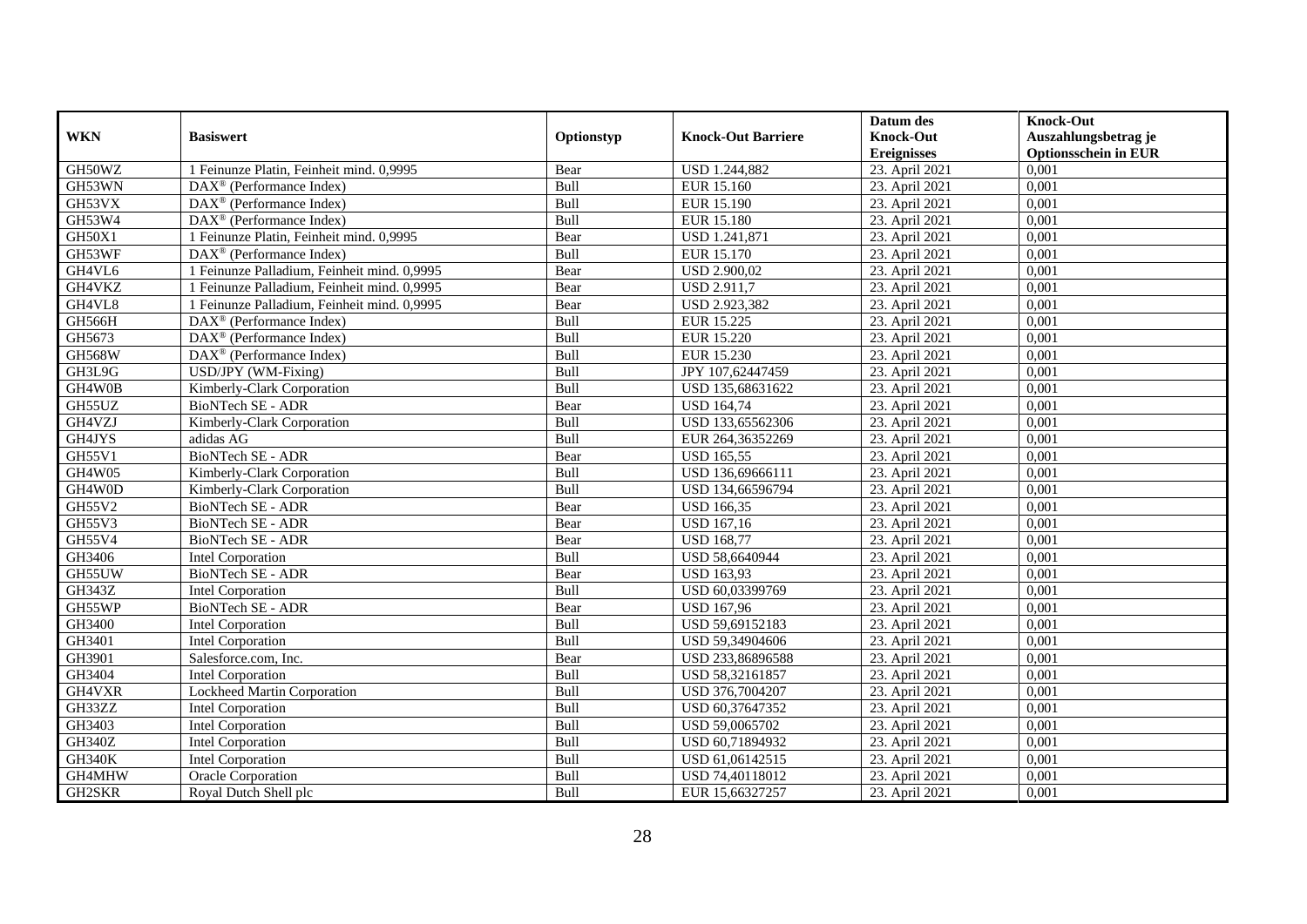|               |                                                 |             |                           | Datum des          | <b>Knock-Out</b>            |
|---------------|-------------------------------------------------|-------------|---------------------------|--------------------|-----------------------------|
| <b>WKN</b>    | <b>Basiswert</b>                                | Optionstyp  | <b>Knock-Out Barriere</b> | <b>Knock-Out</b>   | Auszahlungsbetrag je        |
|               |                                                 |             |                           | <b>Ereignisses</b> | <b>Optionsschein in EUR</b> |
| GH55VD        | Alibaba Group Holding Limited                   | Bear        | <b>USD 231,22</b>         | 23. April 2021     | 0,001                       |
| GH38VZ        | NetEase Inc ADR                                 | Bear        | USD 113,08050432          | 23. April 2021     | 0,001                       |
| GH55VE        | Alibaba Group Holding Limited                   | Bear        | <b>USD 230,08</b>         | 23. April 2021     | 0,001                       |
| GH38WR        | NetEase Inc ADR                                 | Bear        | USD 114,46256624          | 23. April 2021     | 0,001                       |
| GH55VJ        | Alibaba Group Holding Limited                   | Bear        | <b>USD 232,35</b>         | 23. April 2021     | 0,001                       |
| GH38XS        | NetEase Inc ADR                                 | Bear        | USD 113,77650674          | 23. April 2021     | 0,001                       |
| GH4VQV        | Kion Group AG                                   | Bear        | EUR 85,79153312           | 23. April 2021     | 0,001                       |
| GH4VZK        | Kimberly-Clark Corporation                      | Bull        | USD 132,64527819          | 23. April 2021     | 0,001                       |
| GH55TW        | ArcelorMittal S.A.                              | Bear        | <b>EUR 24,85</b>          | 23. April 2021     | 0,001                       |
| GH3405        | Intel Corporation                               | Bull        | USD 57,97914275           | 23. April 2021     | 0,001                       |
| GH4MHX        | <b>Oracle Corporation</b>                       | Bull        | USD 74,03077597           | 23. April 2021     | 0,001                       |
| <b>GH4T78</b> | Illinois Tool Works Inc.                        | Bear        | USD 228,4699118           | 23. April 2021     | 0,001                       |
| GH3NNS        | VF Corporation                                  | Bear        | USD 87,24683903           | 23. April 2021     | 0,001                       |
| <b>GH549H</b> | Infineon Technologies AG                        | Bear        | EUR 34,23563956           | 23. April 2021     | 0,001                       |
| GH549J        | Infineon Technologies AG                        | Bear        | EUR 34,56559753           | 23. April 2021     | 0,001                       |
| <b>GH549K</b> | Infineon Technologies AG                        | Bear        | EUR 34,40561791           | 23. April 2021     | 0,001                       |
| GH55ZU        | 1 Feinunze Silber, Feinheit mind. 0,999         | Bull        | <b>USD 25,92002</b>       | 23. April 2021     | 0,001                       |
| GH55Z1        | 1 Feinunze Silber, Feinheit mind. 0.999         | Bull        | USD 25,85383798           | 23. April 2021     | 0,001                       |
| GH55YM        | 1 Feinunze Silber, Feinheit mind. 0,999         | Bull        | USD 25,98611936           | 23. April 2021     | 0,001                       |
| GH56DP        | Dow Jones Industrial Average <sup>®</sup> Index | Bull        | <b>USD 33.850</b>         | 23. April 2021     | 0,001                       |
| GH56DM        | Dow Jones Industrial Average® Index             | Bull        | <b>USD 33.950</b>         | 23. April 2021     | 0,001                       |
| GH56DN        | Dow Jones Industrial Average <sup>®</sup> Index | Bull        | <b>USD 33.950</b>         | 23. April 2021     | 0,001                       |
| GH56DK        | Dow Jones Industrial Average® Index             | Bull        | <b>USD 34.050</b>         | 23. April 2021     | 0,001                       |
| GH56DL        | Dow Jones Industrial Average® Index             | Bull        | <b>USD 34.050</b>         | 23. April 2021     | 0,001                       |
| GH56DQ        | Dow Jones Industrial Average <sup>®</sup> Index | Bull        | <b>USD 33.850</b>         | 23. April 2021     | 0,001                       |
| GH2K54        | ADYEN N.V.                                      | Bear        | EUR 2.101,45498532        | 23. April 2021     | 0,001                       |
| GH55RS        | ArcelorMittal S.A.                              | Bear        | <b>EUR 25,07</b>          | 23. April 2021     | 0,001                       |
| GH4VWR        | Lockheed Martin Corporation                     | Bull        | USD 374,34935706          | 23. April 2021     | 0.001                       |
| GH38ZZ        | Salesforce.com, Inc.                            | Bear        | USD 234,95445888          | 23. April 2021     | 0,001                       |
| <b>GH549L</b> | Infineon Technologies AG                        | Bear        | EUR 34,73557588           | 23. April 2021     | 0,001                       |
| <b>GH549C</b> | NIO Inc                                         | Bear        | USD 40,81817447           | 23. April 2021     | 0,001                       |
| GH53WV        | DAX <sup>®</sup> (Performance Index)            | <b>Bull</b> | <b>EUR 15.150</b>         | 23. April 2021     | 0.001                       |
| GH1B9E        | <b>ECOLAB INC</b>                               | Bear        | USD 224,80062693          | 23. April 2021     | 0,001                       |
| GH56F5        | NASDAQ-100 Index®                               | Bull        | <b>USD 13.850</b>         | 23. April 2021     | 0,001                       |
| GH53X0        | DAX <sup>®</sup> (Performance Index)            | Bull        | <b>EUR 15.150</b>         | 23. April 2021     | 0,001                       |
| GH56F6        | NASDAQ-100 Index®                               | Bull        | <b>USD 13.840</b>         | 23. April 2021     | 0,001                       |
| GH53X1        | DAX <sup>®</sup> (Performance Index)            | Bull        | EUR 15.150                | 23. April 2021     | 0,001                       |
| GH56EY        | NASDAQ-100 Index®                               | Bull        | <b>USD 13.880</b>         | 23. April 2021     | 0,001                       |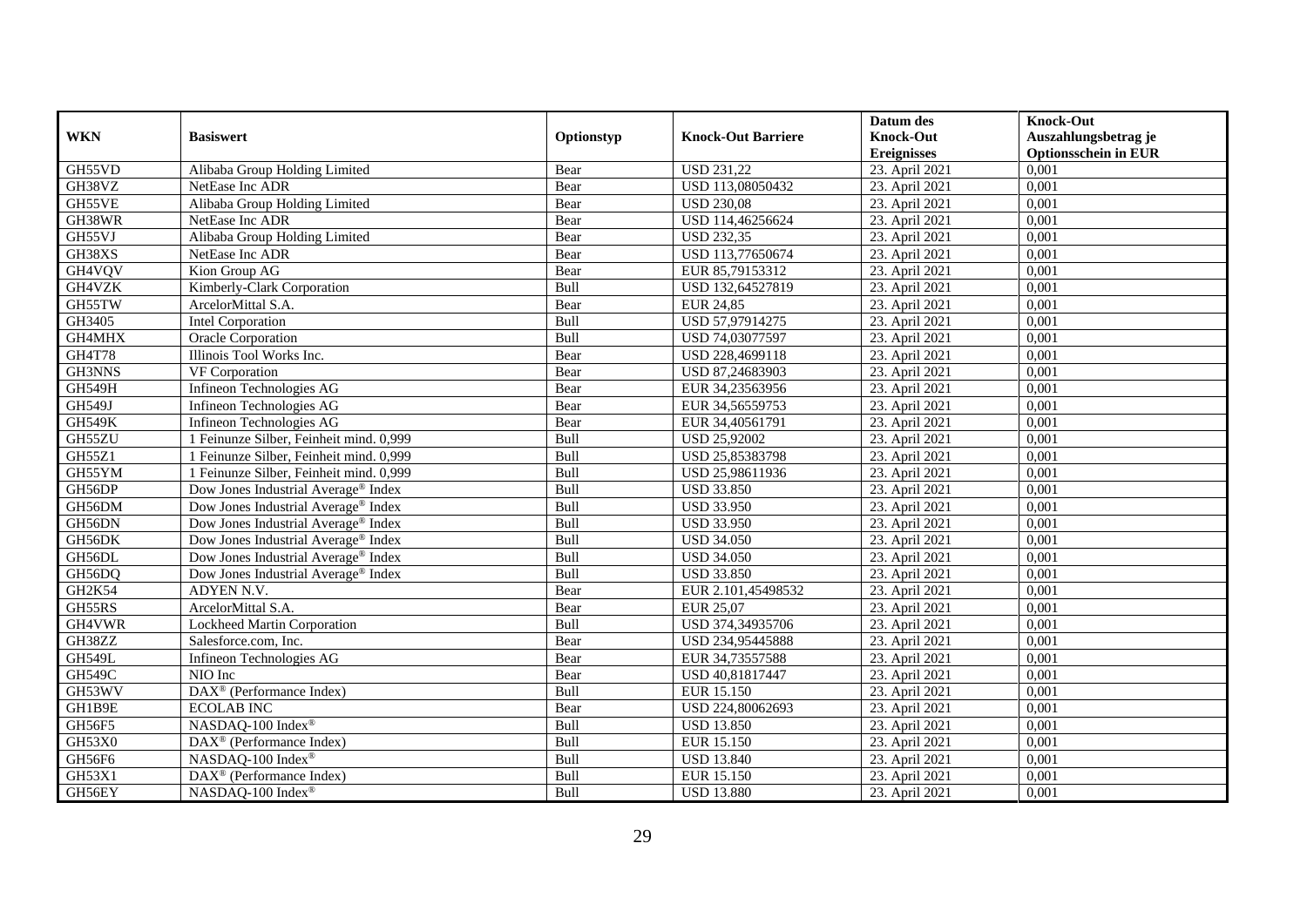|               |                                      |            |                                  | Datum des          | <b>Knock-Out</b>            |
|---------------|--------------------------------------|------------|----------------------------------|--------------------|-----------------------------|
| <b>WKN</b>    | <b>Basiswert</b>                     | Optionstyp | <b>Knock-Out Barriere</b>        | <b>Knock-Out</b>   | Auszahlungsbetrag je        |
|               |                                      |            |                                  | <b>Ereignisses</b> | <b>Optionsschein in EUR</b> |
| GH53WY        | DAX <sup>®</sup> (Performance Index) | Bull       | EUR 15.150                       | 23. April 2021     | 0,001                       |
| GH56EZ        | NASDAQ-100 Index®                    | Bull       | <b>USD 13.880</b>                | 23. April 2021     | 0,001                       |
| GH53WZ        | $DAX^{\otimes}$ (Performance Index)  | Bull       | EUR 15.150                       | 23. April 2021     | 0,001                       |
| GH56ET        | NASDAQ-100 Index®                    | Bull       | <b>USD 13.910</b>                | 23. April 2021     | 0,001                       |
| GH56FX        | S&P 500 <sup>®</sup> Index           | Bull       | <b>USD 4.155</b>                 | 23. April 2021     | 0,001                       |
| GH56F0        | NASDAQ-100 Index®                    | Bull       | <b>USD 13.870</b>                | 23. April 2021     | 0,001                       |
| GH53WX        | $DAX^{\otimes}$ (Performance Index)  | Bull       | EUR 15.150                       | 23. April 2021     | 0,001                       |
| GH56EP        | NASDAQ-100 Index®                    | Bull       | <b>USD 13.930</b>                | 23. April 2021     | 0,001                       |
| GH56FY        | S&P 500 <sup>®</sup> Index           | Bull       | <b>USD 4.155</b>                 | 23. April 2021     | 0,001                       |
| GH56EV        | NASDAQ-100 Index®                    | Bull       | <b>USD 13.900</b>                | 23. April 2021     | 0,001                       |
| GH56EQ        | NASDAQ-100 Index®                    | Bull       | <b>USD 13.920</b>                | 23. April 2021     | 0,001                       |
| GH56FZ        | S&P 500 <sup>®</sup> Index           | Bull       | <b>USD 4.152,5</b>               | 23. April 2021     | 0,001                       |
| GH56EW        | NASDAQ-100 Index®                    | Bull       | <b>USD 13.890</b>                | 23. April 2021     | 0,001                       |
| GH56EN        | NASDAQ-100 Index®                    | Bull       | <b>USD 13.930</b>                | 23. April 2021     | 0,001                       |
| GH56G0        | S&P 500 <sup>®</sup> Index           | Bull       | <b>USD 4.152,5</b>               | 23. April 2021     | 0,001                       |
| GH56ER        | NASDAQ-100 Index®                    | Bull       | <b>USD 13.920</b>                | 23. April 2021     | 0,001                       |
| GH56EX        | NASDAQ-100 Index®                    | Bull       | <b>USD 13.890</b>                | 23. April 2021     | 0,001                       |
| GH56ES        | NASDAQ-100 Index®                    | Bull       | <b>USD 13.910</b>                | 23. April 2021     | 0,001                       |
| GH56FR        | S&P 500 <sup>®</sup> Index           | Bull       | USD 4.162,5                      | 23. April 2021     | 0,001                       |
| GH56F1        | NASDAQ-100 Index®                    | Bull       | <b>USD 13.870</b>                | 23. April 2021     | 0,001                       |
| GH54BK        | Texas Instruments Incorporated       | Bear       | USD 189,30723867                 | 23. April 2021     | 0,001                       |
| GH56F2        | NASDAQ-100 Index®                    | Bull       | <b>USD 13.860</b>                | 23. April 2021     | 0,001                       |
| GH56FS        | S&P 500 <sup>®</sup> Index           | Bull       | $\overline{\text{USD 4}}$ .162,5 | 23. April 2021     | 0,001                       |
| GH56EU        | NASDAQ-100 Index®                    | Bull       | <b>USD 13.900</b>                | 23. April 2021     | 0,001                       |
| GH56FK        | S&P 500 <sup>®</sup> Index           | Bull       | <b>USD 4.170</b>                 | 23. April 2021     | 0,001                       |
| GH4XVB        | HP Inc.                              | Bear       | USD 34,29734343                  | 23. April 2021     | 0,001                       |
| GH56F3        | NASDAQ-100 Index®                    | Bull       | <b>USD 13.860</b>                | 23. April 2021     | 0,001                       |
| GH56FL        | S&P 500 <sup>®</sup> Index           | Bull       | <b>USD 4.170</b>                 | 23. April 2021     | 0,001                       |
| GH56F4        | NASDAQ-100 Index®                    | Bull       | <b>USD 13.850</b>                | 23. April 2021     | 0,001                       |
| GH56FV        | S&P 500 <sup>®</sup> Index           | Bull       | USD 4.157,5                      | 23. April 2021     | 0,001                       |
| <b>GH56F7</b> | NASDAQ-100 Index®                    | Bull       | <b>USD 13.840</b>                | 23. April 2021     | 0,001                       |
| GH56FW        | S&P 500 <sup>®</sup> Index           | Bull       | <b>USD 4.157,5</b>               | 23. April 2021     | 0,001                       |
| GH56FT        | S&P 500 <sup>®</sup> Index           | Bull       | <b>USD 4.160</b>                 | 23. April 2021     | 0,001                       |
| GH56FU        | S&P 500 <sup>®</sup> Index           | Bull       | <b>USD 4.160</b>                 | 23. April 2021     | 0,001                       |
| GH56FH        | S&P 500 <sup>®</sup> Index           | Bull       | <b>USD 4.172,5</b>               | 23. April 2021     | 0,001                       |
| GH56FJ        | S&P $500^\circledast$ Index          | Bull       | <b>USD 4.172,5</b>               | 23. April 2021     | 0,001                       |
| GH56FP        | S&P 500 <sup>®</sup> Index           | Bull       | <b>USD 4.165</b>                 | 23. April 2021     | 0,001                       |
| GH56FQ        | S&P 500 <sup>®</sup> Index           | Bull       | <b>USD 4.165</b>                 | 23. April 2021     | 0,001                       |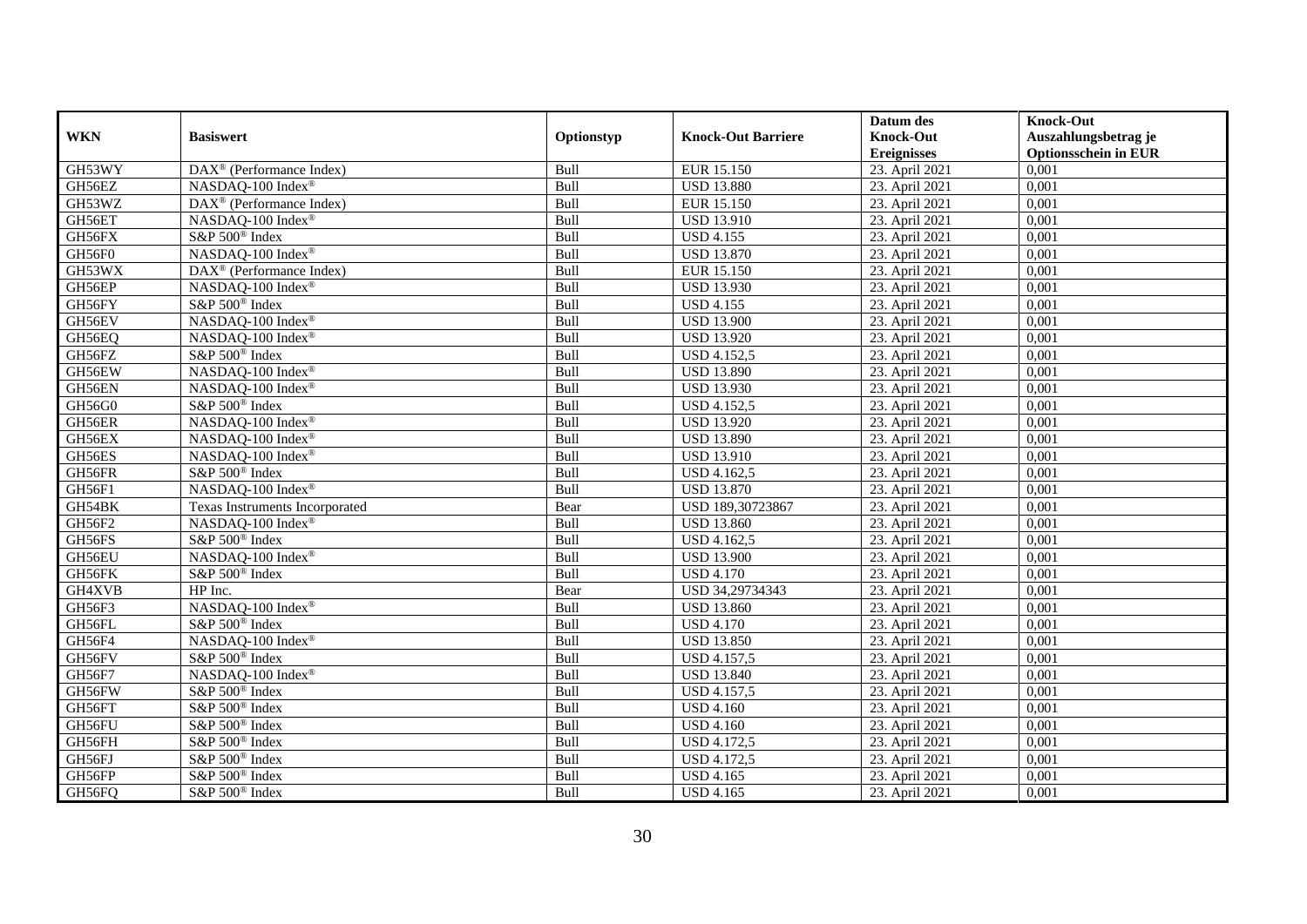|                    |                                                                     |            |                           | Datum des          | <b>Knock-Out</b>            |
|--------------------|---------------------------------------------------------------------|------------|---------------------------|--------------------|-----------------------------|
| <b>WKN</b>         | <b>Basiswert</b>                                                    | Optionstyp | <b>Knock-Out Barriere</b> | <b>Knock-Out</b>   | Auszahlungsbetrag je        |
|                    |                                                                     |            |                           | <b>Ereignisses</b> | <b>Optionsschein in EUR</b> |
| GH56FM             | S&P 500 <sup>®</sup> Index                                          | Bull       | USD 4.167,5               | 23. April 2021     | 0,001                       |
| GH56FN             | S&P 500 <sup>®</sup> Index                                          | Bull       | USD 4.167,5               | 23. April 2021     | 0,001                       |
| <b>GH560T</b>      | <b>ICE Brent Crude Oil Future (Generic Front Month</b><br>Future)   | Bear       | <b>USD 65,41</b>          | 23. April 2021     | 0,001                       |
| GH5390             | NYMEX Light, Sweet Crude Oil Future (Generic Front<br>Month Future) | Bear       | <b>USD 62,35</b>          | 23. April 2021     | 0,001                       |
| GH3RK1             | Verisk Analytics Inc                                                | Bear       | USD 188,88102955          | 23. April 2021     | 0,001                       |
| GH4XSC             | PPG Industries, Inc.                                                | Bear       | USD 174,36292431          | 23. April 2021     | 0,001                       |
| GH45FF             | The Travelers Companies, Inc.                                       | Bear       | USD 158,11540731          | 23. April 2021     | 0,001                       |
| GH1ZX6             | <b>Automatic Data Processing</b>                                    | Bear       | USD 196,83102435          | 23. April 2021     | 0,001                       |
| GH1GJ3             | Agilent Technologies, Inc.                                          | Bear       | USD 136,04642085          | 23. April 2021     | 0,001                       |
| GH55T7             | <b>STRYKER CORP</b>                                                 | Bear       | <b>USD 266,63</b>         | 23. April 2021     | 0,001                       |
| GH0J27             | ASML Holding N.V.                                                   | Bear       | EUR 554,47348721          | 23. April 2021     | 0,001                       |
| GH56EM             | NASDAQ-100 Index®                                                   | Bear       | <b>USD 13.940</b>         | 23. April 2021     | 0,001                       |
| GH51PV             | <b>Ballard Power Systems Inc</b>                                    | Bear       | USD 21,48694999           | 23. April 2021     | 0,001                       |
| GH4VQM             | Kion Group AG                                                       | Bear       | EUR 86,50113225           | 23. April 2021     | 0,001                       |
| GH4BYY             | Alphabet Inc. - Class C                                             | Bear       | USD 2.319,71090303        | 23. April 2021     | 0,001                       |
| GH56EL             | NASDAQ-100 Index®                                                   | Bear       | <b>USD 13.940</b>         | 23. April 2021     | 0,001                       |
| GH3A6Q             | MSCI Inc.                                                           | Bear       | USD 484,74035939          | 23. April 2021     | 0,001                       |
| GH4FW6             | <b>Edwards Lifesciences Corporation</b>                             | Bear       | USD 97,7806903            | 23. April 2021     | 0,001                       |
| GC8QYX             | S&P Global Inc                                                      | Bear       | USD 387,03457417          | 23. April 2021     | 0,001                       |
| <b>GH55S8</b>      | <b>Ball Corporation</b>                                             | Bear       | <b>USD 94,12</b>          | 23. April 2021     | 0,001                       |
| GH56EE             | NASDAO-100 Index®                                                   | Bear       | <b>USD 13.970</b>         | 23. April 2021     | 0,001                       |
| GH4W0E             | Kimberly-Clark Corporation                                          | Bull       | USD 131,6349333           | 23. April 2021     | 0,001                       |
| GH51HP             | Mettler-Toledo International                                        | Bear       | USD 1.326,66736314        | 23. April 2021     | 0,001                       |
| GH53ZZ             | S&P 500 <sup>®</sup> Index                                          | Bear       | <b>USD 4.185</b>          | 23. April 2021     | 0,001                       |
| GH56EH             | NASDAQ-100 Index®                                                   | Bear       | <b>USD 13.960</b>         | 23. April 2021     | 0,001                       |
| GH56EJ             | NASDAQ-100 Index®                                                   | Bear       | <b>USD 13.950</b>         | 23. April 2021     | 0,001                       |
| GH5400             | S&P 500 <sup>®</sup> Index                                          | Bear       | <b>USD 4.185</b>          | 23. April 2021     | 0,001                       |
| GH56EF             | NASDAQ-100 Index®                                                   | Bear       | <b>USD 13.970</b>         | 23. April 2021     | 0,001                       |
| GC41X3             | Nasdaq, Inc.                                                        | Bear       | USD 162,9849958           | 23. April 2021     | 0,001                       |
| GH5401             | S&P 500 <sup>®</sup> Index                                          | Bear       | <b>USD 4.182,5</b>        | 23. April 2021     | 0,001                       |
| G <sub>C7U4O</sub> | International Flavors & Fragrances Inc.                             | Bear       | USD 144,33137903          | 23. April 2021     | 0,001                       |
| GA9NX0             | <b>ECOLAB INC</b>                                                   | Bear       | <b>USD 226,941</b>        | 23. April 2021     | 0,001                       |
| GH56EG             | NASDAQ-100 Index®                                                   | Bear       | <b>USD 13.960</b>         | 23. April 2021     | 0,001                       |
| GH5404             | S&P 500 <sup>®</sup> Index                                          | Bear       | <b>USD 4.180</b>          | 23. April 2021     | 0,001                       |
| GH56EK             | NASDAQ-100 Index®                                                   | Bear       | <b>USD 13.950</b>         | 23. April 2021     | 0,001                       |
| GH3XCM             | Intercontinental Exchange, Inc.                                     | Bear       | USD 121,57301958          | 23. April 2021     | 0,001                       |